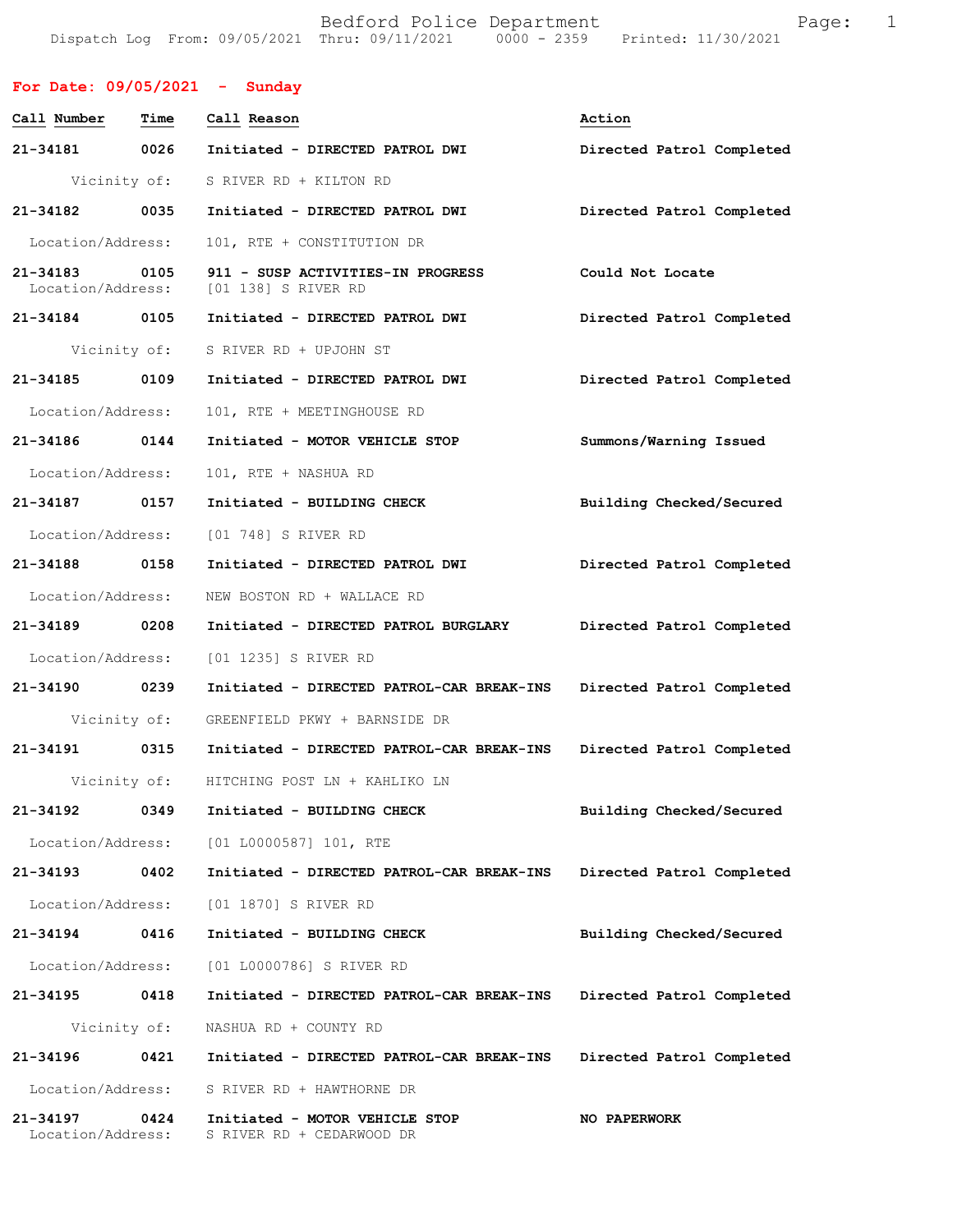| 21-34198<br>Location/Address:      | 0438         | Phone - ALARM, BURGLAR<br>[01 L900] SUNSET LN                           | Alarm - False                  |
|------------------------------------|--------------|-------------------------------------------------------------------------|--------------------------------|
| 21-34199 0454<br>Location/Address: |              | Phone - ALARM, BURGLAR<br>[01 L900] SUNSET LN                           | Alarm - False                  |
| 21-34200 0502                      |              | Initiated - DIRECTED PATROL-CAR BREAK-INS                               | Directed Patrol Completed      |
| Location/Address:                  |              | IRON HORSE DR                                                           |                                |
| 21-34201 0502                      |              | Initiated - DIRECTED PATROL BURGLARY                                    | Directed Patrol Completed      |
| Location/Address:                  |              | WHITE AVE + BELLEMORE DR                                                |                                |
| 21-34202 0506                      |              | Initiated - DIRECTED PATROL TRAFFIC ENF                                 | Directed Patrol Completed      |
|                                    | Vicinity of: | 101, RTE + JENKINS RD                                                   |                                |
| 21-34203                           | 0524         | Initiated - BUILDING CHECK                                              | Directed Patrol Completed      |
| Location/Address:                  |              | [01 231] OLD BEDFORD RD                                                 |                                |
| 21-34204 0545                      |              | Initiated - DIRECTED PATROL TRAFFIC ENF                                 | Directed Patrol Completed      |
|                                    | Vicinity of: | 101, RTE + HITCHING POST LN                                             |                                |
| 21-34205                           | 0601         | Initiated - MOTOR VEHICLE STOP                                          | Summons/Warning Issued         |
| Location/Address:                  |              | 101, RTE + PINECREST DR                                                 |                                |
| 21-34206                           | 0815         | Initiated - MOTOR VEHICLE STOP                                          | Summons/Warning Issued         |
| Location/Address:                  |              | 114 RTE + DONALD ST                                                     |                                |
| 21-34207 0819                      |              | Phone - GUNSHOT                                                         | No Action Required             |
| Location/Address:                  |              | MARRETT RD + SUMMIT RD                                                  |                                |
| 21-34208                           | 0853         | Initiated - MOTOR VEHICLE STOP                                          | Summons/Warning Issued         |
|                                    |              | Location/Address: 114 RTE + BOYNTON ST                                  |                                |
| 21-34209 0930<br>Location/Address: |              | Initiated - DIRECTED PATROL TRAFFIC ENF<br>S RIVER RD + MEETINGHOUSE RD | Services Rendered              |
| Location/Address:                  |              | 21-34210 0939 Initiated - INVESTIGATION-FOLLOW UP<br>SEBBINS POND DR    | Services Rendered              |
| 21-34211                           | 0951         | Initiated - DIRECTED PATROL TRAFFIC ENF                                 | Directed Patrol Completed      |
|                                    |              | Location/Address: S RIVER RD + COLBY CT                                 |                                |
| 21-34212                           | 1013         | Initiated - DIRECTED PATROL TRAFFIC ENF                                 | Directed Patrol Completed      |
|                                    |              | Location/Address: S RIVER RD + EASTMAN AVE                              |                                |
| 21-34213                           | 1027         | Initiated - DIRECTED PATROL-CAR BREAK-INS                               | Directed Patrol Completed      |
| Location/Address:                  |              | COUNTY RD + NASHUA RD                                                   |                                |
| 21-34214                           | 1044         | Initiated - MOTOR VEHICLE STOP                                          | Summons/Warning Issued         |
| Location/Address:                  |              | [01 L1562] KILTON RD                                                    |                                |
| 21-34215                           | 1055         | Initiated - DIRECTED PATROL TRAFFIC ENF                                 | Directed Patrol Completed      |
| Location/Address:                  |              | 101, RTE + KAHLIKO LN                                                   |                                |
| 21-34216                           | 1104         | 911 - S-EMERGENCY MEDICAL CALL-CHARL                                    | Transported to Elliot Hospital |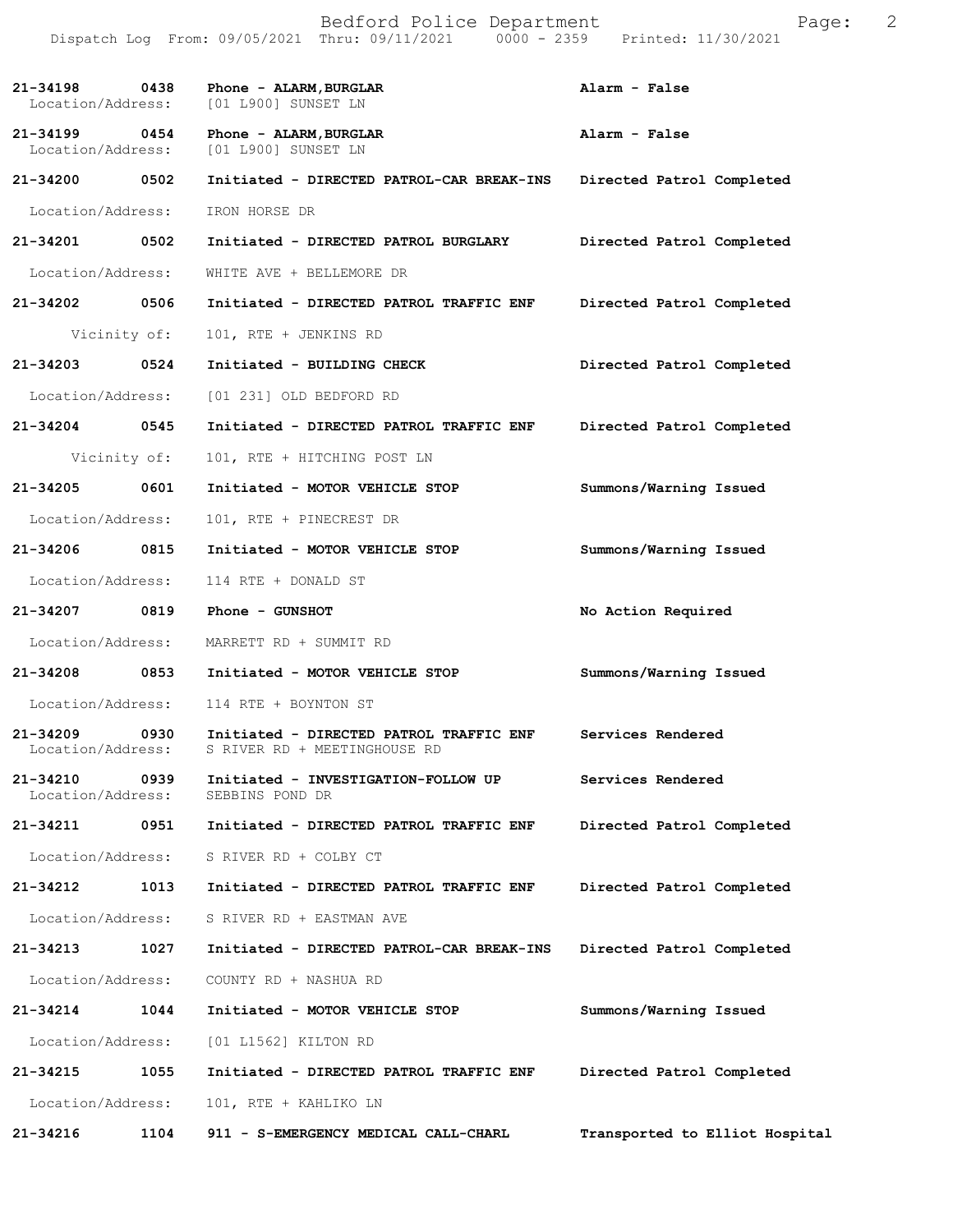|                               |              | Bedford Police Department<br>Dispatch Log From: 09/05/2021 Thru: 09/11/2021 0000 - 2359 Printed: 11/30/2021 | Page:                     | 3 |
|-------------------------------|--------------|-------------------------------------------------------------------------------------------------------------|---------------------------|---|
|                               |              | Location/Address: [01 17] DONALD ST                                                                         |                           |   |
| 21-34217 1135                 |              | Initiated - DIRECTED PATROL ACCIDENTS                                                                       | Directed Patrol Completed |   |
| Location/Address:             |              | S RIVER RD + KILTON RD                                                                                      |                           |   |
| 21-34218                      | 1151         | Initiated - DIRECTED PATROL ACCIDENTS                                                                       | Directed Patrol Completed |   |
| Location/Address:             |              | 101, RTE + MEETINGHOUSE RD                                                                                  |                           |   |
| 21-34219 1202                 |              | Initiated - MOTOR VEHICLE STOP                                                                              | Summons/Warning Issued    |   |
| Location/Address:             |              | NEW BOSTON RD + HOLBROOK RD                                                                                 |                           |   |
| 21-34220 1204                 |              | Initiated - DIRECTED PATROL TRAFFIC ENF                                                                     | Directed Patrol Completed |   |
| Location/Address:             |              | S RIVER RD + HARVEY RD                                                                                      |                           |   |
| 21-34221                      | 1224         | Initiated - DIRECTED PATROL TRAFFIC ENF                                                                     | Directed Patrol Completed |   |
| Location/Address:             |              | 101, RTE + COVENANT WAY                                                                                     |                           |   |
| 21-34222 1233                 |              | Initiated - MOTOR VEHICLE STOP                                                                              | Summons/Warning Issued    |   |
| Location/Address:             |              | 101, RTE + HITCHING POST LN                                                                                 |                           |   |
| 21-34224<br>Location/Address: | 1300         | Phone - IDENTITY THEFT<br>[01 1451] KENSINGTON LN                                                           | Services Rendered         |   |
| 21-34223 1301                 |              | Initiated - MOTOR VEHICLE STOP                                                                              | Summons/Warning Issued    |   |
| Location/Address:             |              | 101, RTE + WALLACE RD                                                                                       |                           |   |
| 21-34225<br>Location/Address: | 1304         | Phone - VANDALISM<br>[01 L1804] S RIVER RD                                                                  | Services Rendered         |   |
| 21-34226<br>Location/Address: | 1458         | Phone - G-FIRE, STRUCTURE<br>[01 1893] PARK DR                                                              | Services Rendered         |   |
| 21-34227 1522                 |              | Initiated - MOTOR VEHICLE STOP                                                                              | Summons/Warning Issued    |   |
| Location/Address:             |              | CORPORATE DR                                                                                                |                           |   |
| 21-34228                      | 1527         | Initiated - DIRECTED PATROL ACCIDENTS                                                                       | Directed Patrol Completed |   |
| Location/Address:             |              | 101, RTE + 114 RTE                                                                                          |                           |   |
| 21-34229                      | 1533         | Initiated - DIRECTED PATROL TRAFFIC ENF                                                                     | Directed Patrol Completed |   |
| Location/Address:             |              | 101, RTE + COVENANT WAY                                                                                     |                           |   |
| 21-34230                      | 1539         | Initiated - MOTOR VEHICLE STOP                                                                              | Summons/Warning Issued    |   |
| Location/Address:             |              | 101, RTE + JENKINS RD                                                                                       |                           |   |
| 21-34231                      | 1604         | Initiated - DIRECTED PATROL ACCIDENTS                                                                       | Directed Patrol Completed |   |
| Location/Address:             |              | MEETINGHOUSE RD + S RIVER RD                                                                                |                           |   |
| 21-34232                      | 1607         | Initiated - DIRECTED PATROL TRAFFIC ENF                                                                     | Directed Patrol Completed |   |
|                               | Vicinity of: | NEW BOSTON RD + JOPPA HILL RD                                                                               |                           |   |
| 21-34233<br>Location/Address: | 1607         | Initiated - DISABLED MOTOR VEHICLE<br>101, RTE + CONSTITUTION DR                                            | Services Rendered         |   |
| 21-34234                      | 1608         | Initiated - MOTOR VEHICLE STOP                                                                              | Summons/Warning Issued    |   |
| Location/Address:             |              | NEW BOSTON RD + WALLACE RD                                                                                  |                           |   |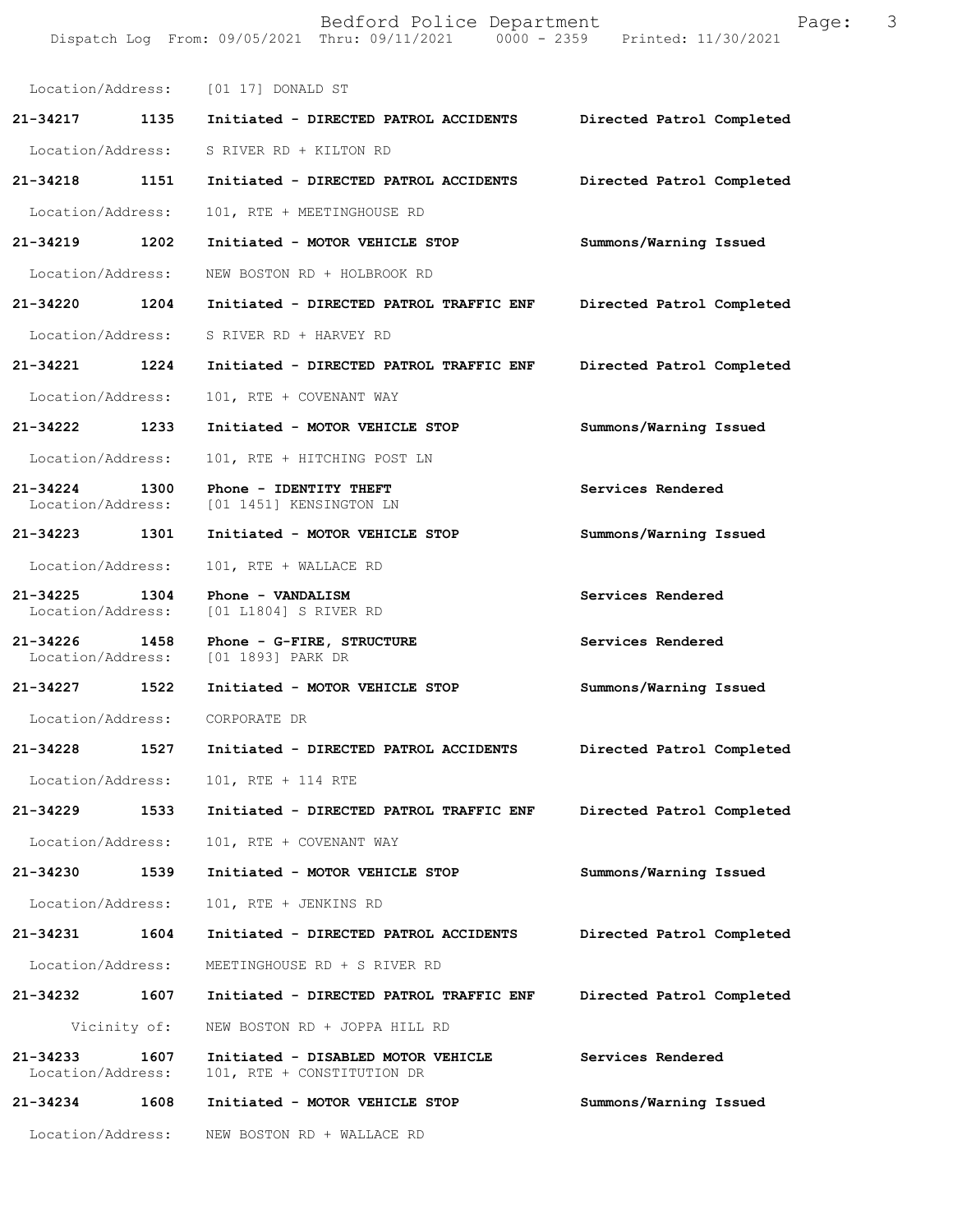Dispatch Log From: 09/05/2021 Thru: 09/11/2021 0000 - 2359 Printed: 11/30/2021 **21-34235 1614 Initiated - SUSP ACTIVITIES Services Rendered**  Location/Address: S RIVER RD + CLUB ACRE LN **21-34236 1616 Initiated - DIRECTED PATROL TRAFFIC ENF Directed Patrol Completed**  Location/Address: 101, RTE + WALLACE RD **21-34237 1619 Initiated - SUSP ACTIVITIES Services Rendered**  Location/Address: PULPIT RD **21-34238 1623 Initiated - DIRECTED PATROL TRAFFIC ENF Directed Patrol Completed**  Location/Address: S RIVER RD + KILTON RD **21-34239 1626 Initiated - MOTOR VEHICLE STOP Summons/Warning Issued**  Location/Address: 101, RTE + HARDY RD **21-34240 1639 Initiated - DIRECTED PATROL MOUNTAIN BIKE Directed Patrol Completed**  Location/Address: [01 1235] S RIVER RD **21-34241 1643 911 - S-EMERGENCY MEDICAL CALL-BRAVO Transported to Elliot Hospital** Location/Address: [01 2198] OLD BEDFORD RD **21-34242 1643 Initiated - MOTOR VEHICLE STOP Summons/Warning Issued**  Location/Address: 101, RTE + JENKINS RD **21-34243 1646 Initiated - DIRECTED PATROL TRAFFIC ENF Directed Patrol Completed**  Location/Address: N AMHERST RD + FAIRLANE DR **21-34244 1701 Initiated - DIRECTED PATROL-CAR BREAK-INS Directed Patrol Completed**  Location/Address: S RIVER RD + PALOMINO LN **21-34245 1703 Initiated - MOTOR VEHICLE STOP Summons/Warning Issued**  Location/Address: 101, RTE + HITCHING POST LN **21-34246 1706 Initiated - MOTOR VEHICLE STOP Summons/Warning Issued**  Location/Address: [01 961] S RIVER RD **21-34247 1713 Initiated - DIRECTED PATROL-CAR BREAK-INS Directed Patrol Completed**  Location/Address: [01 L2252] JENKINS RD **21-34248 1723 Initiated - DIRECTED PATROL TRAFFIC ENF Directed Patrol Completed**  Vicinity of: WORTHLEY RD + RUNDLETT HILL RD **21-34249 1726 Initiated - DIRECTED PATROL TRAFFIC ENF Directed Patrol Completed**  Location/Address: S RIVER RD + COLBY CT **21-34250 1726 911 - S-EMERGENCY MEDICAL CALL-CHARL Transported to Elliot Hospital** Location/Address: [01 335] COLBY CT **21-34251 1729 Initiated - DIRECTED PATROL-CAR BREAK-INS Directed Patrol Completed**  Location/Address: [01 L1804] S RIVER RD **21-34252 1743 Initiated - MOTOR VEHICLE STOP Arrest(s) Made**  Location/Address: S RIVER RD Refer To Arrest: 21-494-AR

Bedford Police Department Page: 4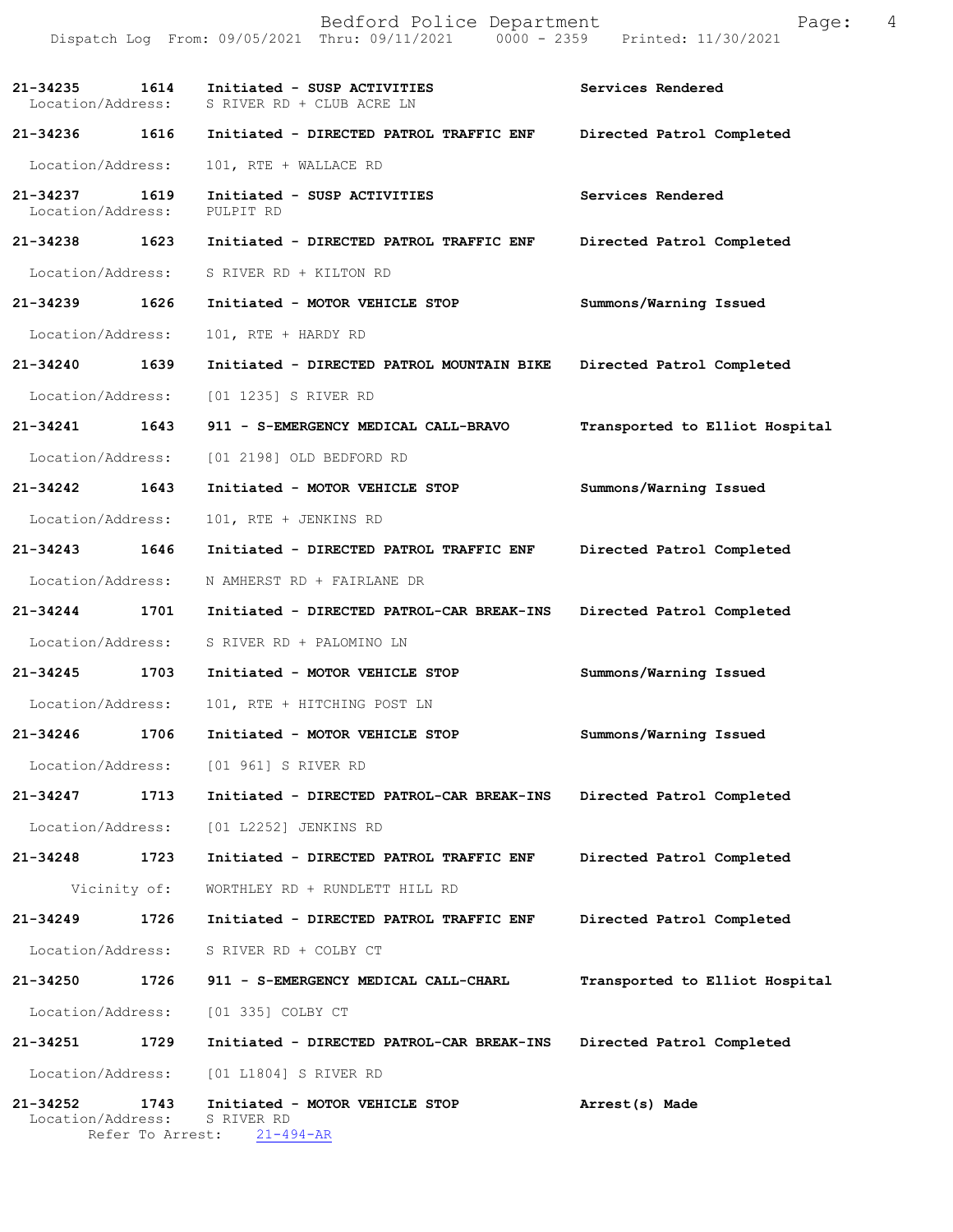|                                    |                            | Bedford Police Department<br>Dispatch Log From: 09/05/2021 Thru: 09/11/2021 0000 - 2359 Printed: 11/30/2021 | Page:                          | 5 |
|------------------------------------|----------------------------|-------------------------------------------------------------------------------------------------------------|--------------------------------|---|
|                                    |                            | Arrest: KEENAN, ANGELINA E<br>Address: MANCHESTER, NH                                                       |                                |   |
|                                    | Age:<br>Refer To Incident: | 27<br>Charges: Bench Warrants<br>$21 - 869 - OF$                                                            |                                |   |
| 21-34253                           | 1750                       | Initiated - MOTOR VEHICLE STOP                                                                              | Summons/Warning Issued         |   |
| Location/Address:                  |                            | [01 1202] NASHUA RD                                                                                         |                                |   |
| 21-34254 1816<br>Location/Address: |                            | Phone - ANIMAL COMPLAINT<br>101, RTE + KILTON ROAD RAMP                                                     | Services Rendered              |   |
| 21-34255                           | 1829                       | Initiated - DIRECTED PATROL-CAR BREAK-INS                                                                   | Directed Patrol Completed      |   |
| Location/Address:                  |                            | [01 324] HAWTHORNE DR                                                                                       |                                |   |
| 21-34256 1832                      |                            | Initiated - DIRECTED PATROL TRAFFIC ENF                                                                     | Directed Patrol Completed      |   |
| Location/Address:                  |                            | MEETINGHOUSE RD + 101, RTE                                                                                  |                                |   |
| 21-34257 1842                      |                            | 911 - S-EMERGENCY MEDICAL CALL-ALPHA                                                                        | Transported to Elliot Hospital |   |
| Location/Address:                  |                            | [01 335] COLBY CT                                                                                           |                                |   |
| 21-34258                           | 1855                       | Initiated - DIRECTED PATROL ACCIDENTS                                                                       | Directed Patrol Completed      |   |
| Location/Address:                  |                            | CLUB ACRE LN + S RIVER RD                                                                                   |                                |   |
| 21-34259                           | 1906                       | Initiated - DIRECTED PATROL-CAR BREAK-INS                                                                   | Directed Patrol Completed      |   |
| Location/Address:                  |                            | WALLACE RD + N AMHERST RD                                                                                   |                                |   |
| 21-34260 1907                      |                            | Initiated - MOTOR VEHICLE STOP                                                                              | Summons/Warning Issued         |   |
| Location/Address:                  |                            | 101, RTE + KAHLIKO LN                                                                                       |                                |   |
| 21-34261 1926                      |                            | Phone - ALARM, BURGLAR                                                                                      | Alarm- correct code/reset      |   |
| Location/Address:                  |                            | [01 L1370] KING RD                                                                                          |                                |   |
| 21-34262<br>Location/Address:      | 1935<br>Refer To Incident: | Walk-In - ASSIST CITIZEN<br>CAMBRIDGE RD<br>$21 - 863 - OF$                                                 | Investigated                   |   |
| 21-34263                           | 2004                       | Initiated - DIRECTED PATROL-CAR BREAK-INS                                                                   | Directed Patrol Completed      |   |
| Location/Address:                  |                            | S RIVER RD + UPJOHN ST                                                                                      |                                |   |
| 21-34264<br>Location/Address:      | 2013                       | Phone - S-SERVICE CALL<br>[01 1255] COOPER LN                                                               | Services Rendered              |   |
| 21-34265<br>Location/Address:      | 2044                       | Phone - INVESTIGATION-FOLLOW UP<br>[01 474] CONSTITUTION DR                                                 | Investigated                   |   |
| 21-34266                           | 2059                       | Initiated - DIRECTED PATROL DWI                                                                             | Directed Patrol Completed      |   |
| Location/Address:                  |                            | 114 RTE + NEW BOSTON RD                                                                                     |                                |   |
| 21-34267                           | 2107                       | Initiated - DIRECTED PATROL DWI                                                                             | Directed Patrol Completed      |   |
| Location/Address:                  |                            | 101, RTE + MEETINGHOUSE RD                                                                                  |                                |   |
| 21-34268                           | 2107                       | Initiated - DIRECTED PATROL DWI                                                                             | Directed Patrol Completed      |   |
| Location/Address:                  |                            | S RIVER RD + PALOMINO LN                                                                                    |                                |   |
| 21-34269                           | 2108                       | Initiated - MOTOR VEHICLE STOP                                                                              | Summons/Warning Issued         |   |
| Location/Address:                  |                            | 101, RTE + WALLACE RD                                                                                       |                                |   |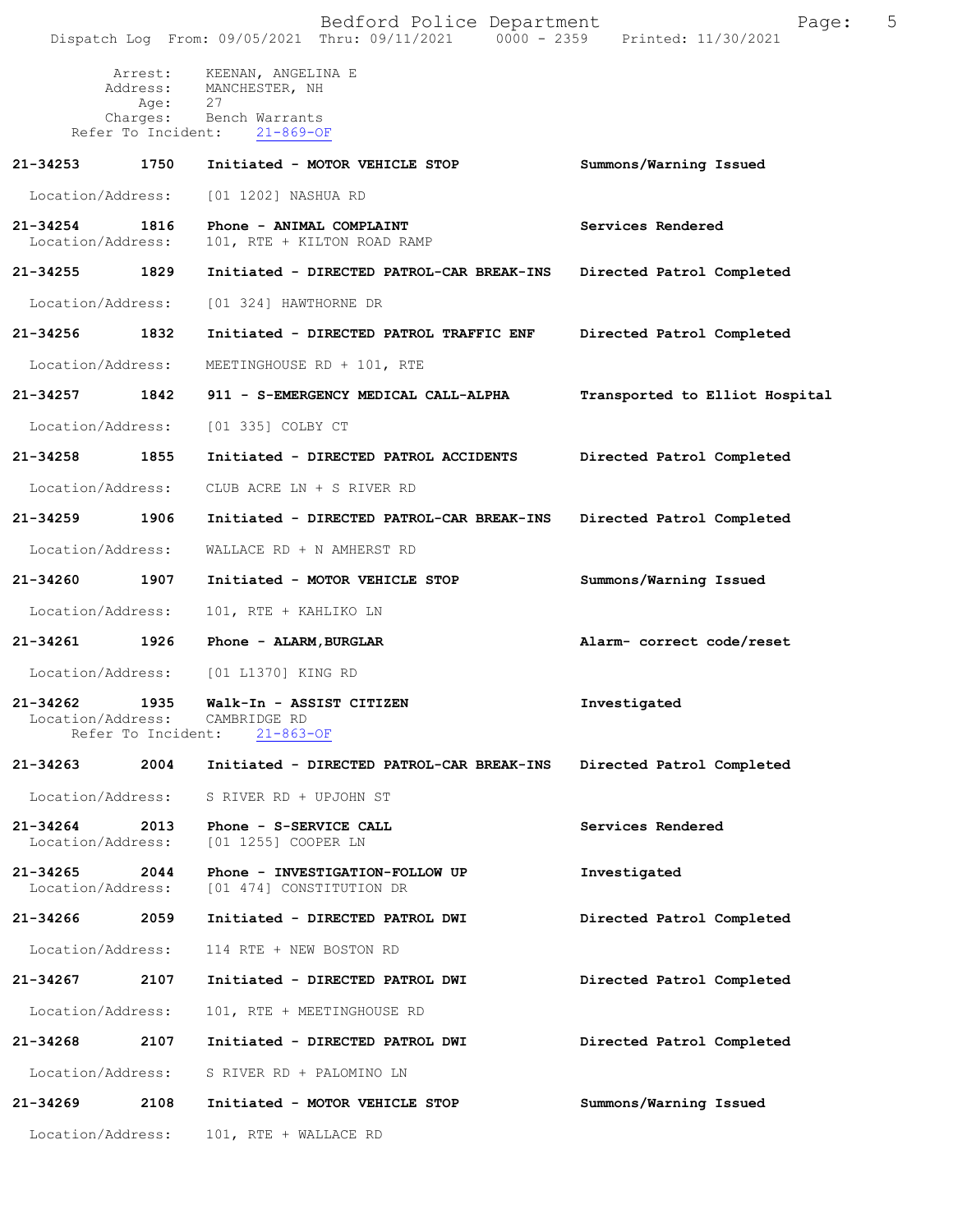|                               |                                        | Bedford Police Department<br>Dispatch Log From: 09/05/2021 Thru: 09/11/2021 0000 - 2359 Printed: 11/30/2021                                                                                                                                                                                                                                                                                  | Page:                          | - 6 |
|-------------------------------|----------------------------------------|----------------------------------------------------------------------------------------------------------------------------------------------------------------------------------------------------------------------------------------------------------------------------------------------------------------------------------------------------------------------------------------------|--------------------------------|-----|
| 21-34270                      |                                        | 2113 Initiated - MOTOR VEHICLE STOP                                                                                                                                                                                                                                                                                                                                                          | Summons/Warning Issued         |     |
| Location/Address:             |                                        | 101, RTE + HARDY RD                                                                                                                                                                                                                                                                                                                                                                          |                                |     |
|                               |                                        | 21-34271 2119 911 - S-MOTOR VEHICLE ACCIDENT INJ                                                                                                                                                                                                                                                                                                                                             | Transported to Elliot Hospital |     |
|                               |                                        | Location/Address: I-293 NORTH                                                                                                                                                                                                                                                                                                                                                                |                                |     |
|                               |                                        | 21-34272 2121 Initiated - SUSP ACTIVITIES                                                                                                                                                                                                                                                                                                                                                    | Directed Patrol Completed      |     |
|                               | Age: 38<br>Refer To Arrest:<br>Age: 37 | Location/Address: [01 1627] RIDGEWOOD RD<br>Refer To Arrest: 21-495-AR<br>Arrest: COTE, DOUGLAS<br>Address: ALLENSTOWN, NH<br>Charges: Arrest on Warrant<br>Arrest on Warrant<br>Obstruct Govt Administration<br>Loitering or Prowling<br>$21 - 496 - AR$<br>Arrest: LANTAIGNE, HEIDI ANN<br>Address: MANCHESTER, NH<br>Charges: Arrest on Warrant<br>Arrest on Warrant<br>Arrest on Warrant |                                |     |
| 21-34273                      |                                        | Loitering or Prowling<br>2155 Initiated - MOTOR VEHICLE STOP                                                                                                                                                                                                                                                                                                                                 | Summons/Warning Issued         |     |
| Location/Address:             |                                        | 101, RTE + HITCHING POST LN                                                                                                                                                                                                                                                                                                                                                                  |                                |     |
| 21-34274 2155                 |                                        | Initiated - MOTOR VEHICLE STOP                                                                                                                                                                                                                                                                                                                                                               | Summons/Warning Issued         |     |
| Location/Address:             |                                        | HAZEN RD + OLD BEDFORD RD                                                                                                                                                                                                                                                                                                                                                                    |                                |     |
| 21-34275                      |                                        | 2156 911 - S-MOTOR VEHICLE ACCIDENT INJ<br>Location/Address: RAY WIEZOREK WEST DR                                                                                                                                                                                                                                                                                                            | <b>NO TRANSPORT</b>            |     |
| 21-34276                      | 2328                                   | Initiated - DIRECTED PATROL DWI                                                                                                                                                                                                                                                                                                                                                              | Directed Patrol Completed      |     |
|                               | Vicinity of:                           | S RIVER RD + MEETINGHOUSE RD                                                                                                                                                                                                                                                                                                                                                                 |                                |     |
| 21-34277<br>Location/Address: | 2333                                   | Initiated - DISABLED MOTOR VEHICLE<br>[01 L110] S RIVER RD                                                                                                                                                                                                                                                                                                                                   | Services Rendered              |     |
| 21-34278 2335                 |                                        | Initiated - MOTOR VEHICLE STOP                                                                                                                                                                                                                                                                                                                                                               | Summons/Warning Issued         |     |
| Location/Address:             |                                        | 101, RTE + 114 RTE                                                                                                                                                                                                                                                                                                                                                                           |                                |     |
| 21-34279 2345                 |                                        | Initiated - DIRECTED PATROL DWI                                                                                                                                                                                                                                                                                                                                                              | Directed Patrol Completed      |     |
| Location/Address:             |                                        | 101, RTE + KAHLIKO LN                                                                                                                                                                                                                                                                                                                                                                        |                                |     |
| 21-34280<br>Location/Address: | 2348                                   | 911 - S-EMERGENCY MEDICAL CALL-CHARL<br>[01 1919] WALLACE RD                                                                                                                                                                                                                                                                                                                                 | <b>NO TRANSPORT</b>            |     |
| 21-34281 2351                 |                                        | Initiated - DIRECTED PATROL DWI                                                                                                                                                                                                                                                                                                                                                              | Directed Patrol Completed      |     |
|                               | Vicinity of:                           | 101, RTE + CONSTITUTION DR                                                                                                                                                                                                                                                                                                                                                                   |                                |     |
| 21-34282                      |                                        | 2353 Initiated - DIRECTED PATROL DWI                                                                                                                                                                                                                                                                                                                                                         | Directed Patrol Completed      |     |
|                               |                                        | Vicinity of: S RIVER RD + RIDGEWOOD RD                                                                                                                                                                                                                                                                                                                                                       |                                |     |

 **For Date: 09/06/2021 - Monday Summons/Warning Issued 21-34283 0002 Initiated - MOTOR VEHICLE STOP**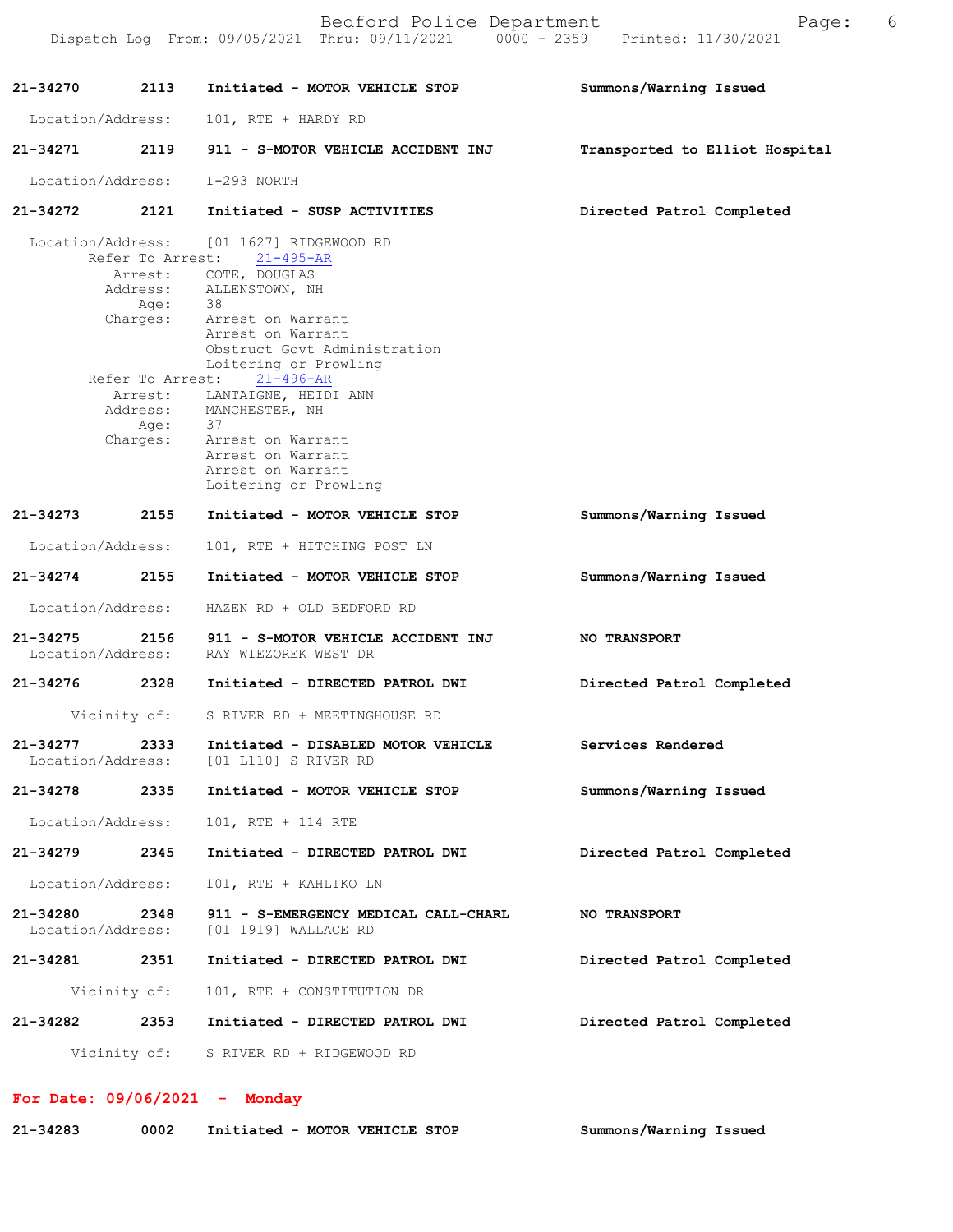|                   |              | Bedford Police Department<br>Dispatch Log From: 09/05/2021 Thru: 09/11/2021 0000 - 2359 Printed: 11/30/2021 | Page: 7                     |  |
|-------------------|--------------|-------------------------------------------------------------------------------------------------------------|-----------------------------|--|
|                   |              | Location/Address: 101, RTE + PLUMMER ROAD OVERPASS                                                          |                             |  |
| 21-34284 0008     |              | Initiated - DIRECTED PATROL DWI                                                                             | Directed Patrol Completed   |  |
|                   | Vicinity of: | 101, RTE + OLD BEDFORD RD                                                                                   |                             |  |
| 21-34285 0013     |              | Initiated - MOTOR VEHICLE STOP                                                                              | Summons/Warning Issued      |  |
| Location/Address: |              | 101, RTE + CONSTITUTION DR                                                                                  |                             |  |
| 21-34286 0014     |              | Initiated - DIRECTED PATROL DWI                                                                             | Directed Patrol Completed   |  |
| Location/Address: |              | 101, RTE + JENKINS RD                                                                                       |                             |  |
| 21-34287 0017     |              | Initiated - MOTOR VEHICLE STOP                                                                              | Summons/Warning Issued      |  |
|                   |              | Location/Address: S RIVER RD + CLUB ACRE LN                                                                 |                             |  |
|                   |              | 21-34288 0017 Initiated - MOTOR VEHICLE STOP                                                                | Summons/Warning Issued      |  |
|                   |              | Location/Address: 101, RTE + PINECREST DR                                                                   |                             |  |
| 21-34289 0027     |              | Initiated - SUSP ACTIVITIES<br>Location/Address: S RIVER RD + CLUB ACRE LN<br>Refer To Incident: 21-864-OF  | Investigated                |  |
|                   |              | 21-34290 0034 Radio - S-EMERGENCY MEDICAL CALL                                                              | TRANSPORTED TO CMC HOSPITAL |  |
|                   |              | Location/Address: S RIVER RD + CLUB ACRE LN                                                                 |                             |  |
| 21-34291 0046     |              | Initiated - DIRECTED PATROL DWI                                                                             | Directed Patrol Completed   |  |
| Location/Address: |              | 101, RTE + MEETINGHOUSE RD                                                                                  |                             |  |
| 21-34292 0048     |              | Initiated - DIRECTED PATROL DWI                                                                             | Directed Patrol Completed   |  |
|                   | Vicinity of: | 101, RTE + BEDFORD CENTER RD                                                                                |                             |  |
| 21-34293          | 0059         | Initiated - DIRECTED PATROL DWI                                                                             | Directed Patrol Completed   |  |
|                   | Vicinity of: | S RIVER RD + KILTON RD                                                                                      |                             |  |
| 21-34294          |              | 0101 Other - BOLO                                                                                           | No Action Required          |  |
|                   |              | Location: [43] ATKINSON POLICE                                                                              |                             |  |
| 21-34295          | 0113         | Initiated - DIRECTED PATROL DWI                                                                             | Directed Patrol Completed   |  |
|                   | Vicinity of: | OLD BEDFORD RD + GARRISON DR                                                                                |                             |  |
| 21-34296          | 0114         | Initiated - MOTOR VEHICLE STOP                                                                              | Summons/Warning Issued      |  |
| Location/Address: |              | S RIVER RD + RIVERWAY PL                                                                                    |                             |  |
| 21-34297 0125     |              | Initiated - DIRECTED PATROL DWI                                                                             | Directed Patrol Completed   |  |
| Location/Address: |              | S RIVER RD + MEETINGHOUSE RD                                                                                |                             |  |
| 21-34298          | 0127         | Initiated - DIRECTED PATROL DWI                                                                             | Directed Patrol Completed   |  |
|                   | Vicinity of: | S RIVER RD + WASHINGTON PL                                                                                  |                             |  |
| 21-34299          | 0129         | Initiated - BUILDING CHECK                                                                                  | Building Checked/Secured    |  |
| Location/Address: |              | [01 1108] LEAVY DR                                                                                          |                             |  |
| 21-34300 0135     |              | Initiated - DIRECTED PATROL-CAR BREAK-INS                                                                   | Directed Patrol Completed   |  |
|                   | Vicinity of: | COOPER LN + LEAVY DR                                                                                        |                             |  |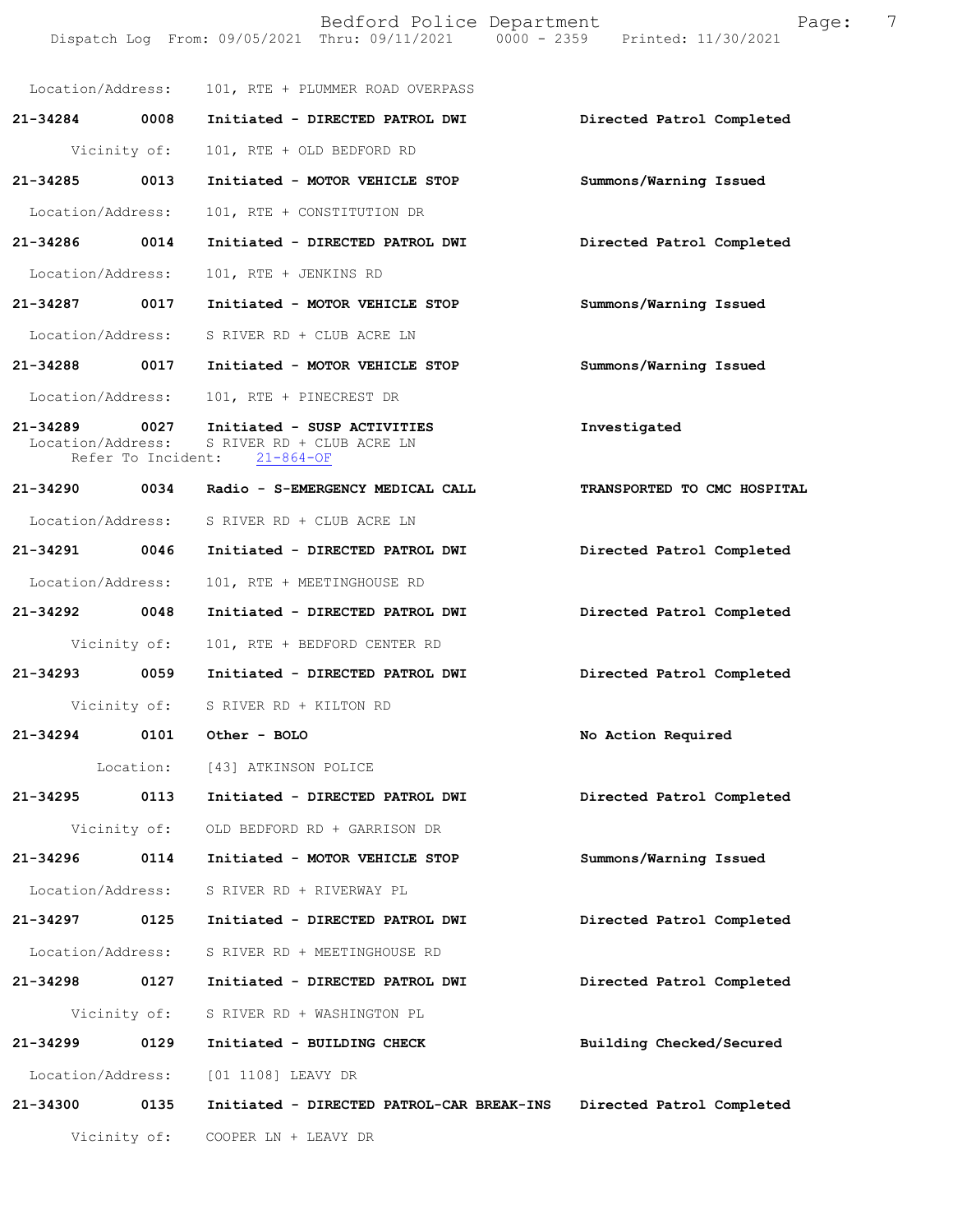Bedford Police Department  $\qquad \qquad$  Page: 8 Dispatch Log From: 09/05/2021 Thru: 09/11/2021 0000 - 2359 Printed: 11/30/2021 **21-34301 0149 Initiated - DIRECTED PATROL DWI Directed Patrol Completed**  Vicinity of: WALLACE RD + NEW BOSTON RD **21-34302 0151 Initiated - DIRECTED PATROL DWI Directed Patrol Completed**  Location/Address: S RIVER RD + AUTUMN LN **21-34303 0203 Initiated - DIRECTED PATROL DWI Directed Patrol Completed**  Location/Address: 101, RTE + HITCHING POST LN **21-34304 0204 Initiated - DIRECTED PATROL BURGLARY Directed Patrol Completed**  Vicinity of: RIVERWAY PL **21-34305 0208 Initiated - DIRECTED PATROL DWI Directed Patrol Completed**  Vicinity of: S RIVER RD + PARK DR **21-34306 0216 Initiated - BUILDING CHECK Building Checked/Secured**  Location/Address: [01 324] HAWTHORNE DR **21-34307 0240 Initiated - DIRECTED PATROL BURGLARY Directed Patrol Completed**  Location/Address: STATION RD + HAWTHORNE DR **21-34308 0241 Initiated - DIRECTED PATROL BURGLARY Directed Patrol Completed**  Location/Address: [01 1235] S RIVER RD **21-34309 0242 Initiated - DIRECTED PATROL BURGLARY Directed Patrol Completed**  Vicinity of: CAMBRIDGE RD + WALLACE RD **21-34310 0256 Initiated - BUILDING CHECK Directed Patrol Completed**  Location/Address: [01 463] NASHUA RD **21-34311 0303 Initiated - BUILDING CHECK Directed Patrol Completed**  Location/Address: [01 515] S RIVER RD **21-34312 0322 Initiated - DIRECTED PATROL-CAR BREAK-INS Directed Patrol Completed**  Location/Address: [01 L0000780] NASHUA RD **21-34313 0325 Initiated - DIRECTED PATROL BURGLARY Directed Patrol Completed**  Location/Address: SMITH RD + BACK RIVER RD **21-34314 0327 Initiated - DIRECTED PATROL BURGLARY Directed Patrol Completed**  Location/Address: RIVERWAY PL **21-34315 0330 Initiated - DIRECTED PATROL-CAR BREAK-INS Directed Patrol Completed**  Location/Address: [01 1033] COUNTY RD **21-34316 0348 Initiated - DIRECTED PATROL-CAR BREAK-INS Directed Patrol Completed**  Location/Address: TECHNOLOGY DR **21-34317 0410 Initiated - BUILDING CHECK Building Checked/Secured**  Location/Address: [01 376] KILTON RD **21-34318 0435 Initiated - BUILDING CHECK Directed Patrol Completed**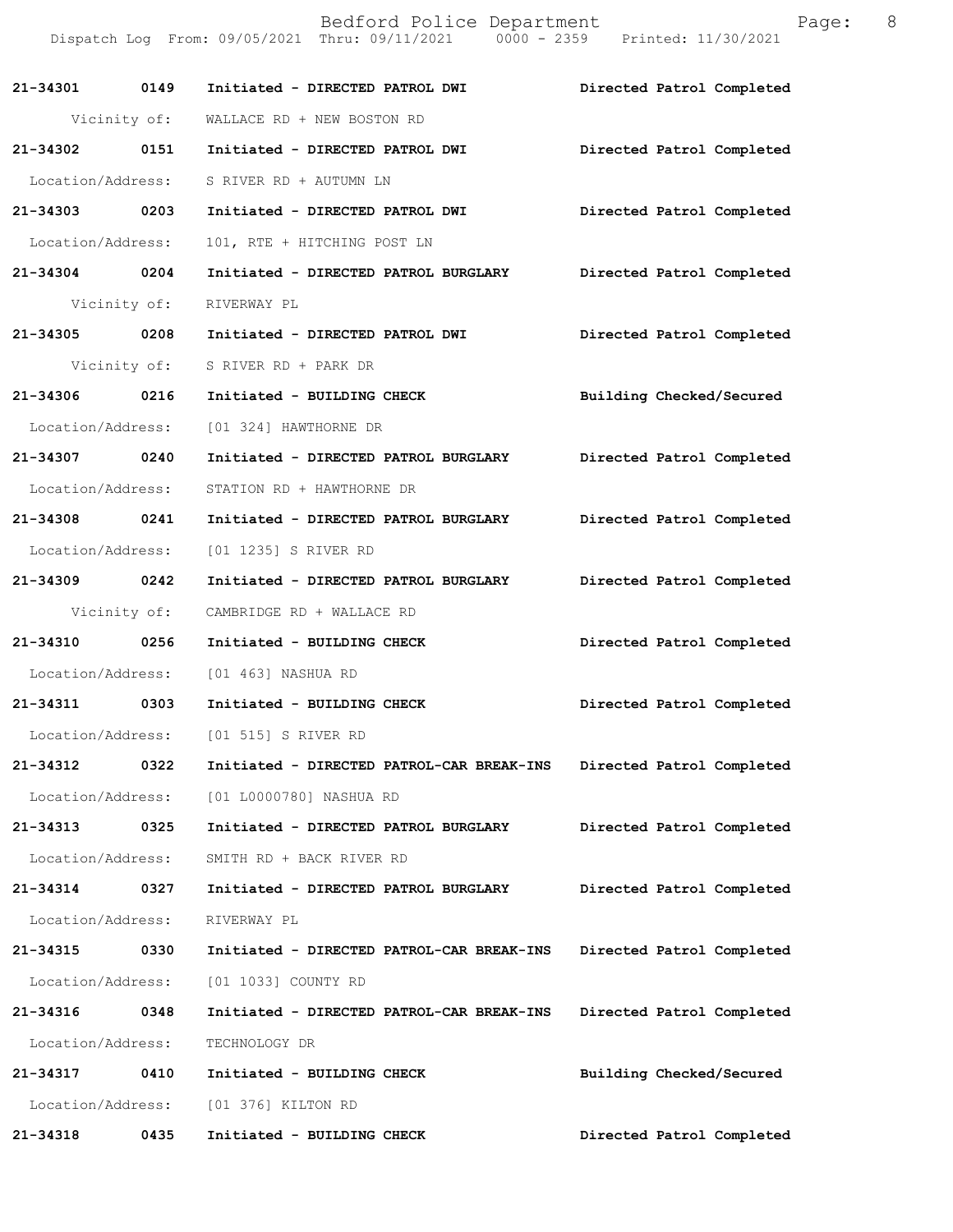Bedford Police Department Page: 9 Dispatch Log From: 09/05/2021 Thru: 09/11/2021 0000 - 2359 Printed: 11/30/2021 Location/Address: [01 L863] 101, RTE **21-34319 0436 Initiated - BUILDING CHECK Building Checked/Secured**  Location/Address: [01 182] CHUBBUCK RD **21-34320 0516 Initiated - DIRECTED PATROL TRAFFIC ENF Alarm - False**  Location/Address: 101, RTE + KAHLIKO LN **21-34321 0523 Initiated - MOTOR VEHICLE STOP Summons/Warning Issued**  Location/Address: [01 L241] 101, RTE **21-34322 0526 Initiated - DIRECTED PATROL TRAFFIC ENF Directed Patrol Completed**  Vicinity of: S RIVER RD + KILTON RD **21-34323 0527 Initiated - DIRECTED PATROL TRAFFIC ENF Directed Patrol Completed**  Location/Address: S RIVER RD + BACK RIVER RD **21-34324 0607 Initiated - DIRECTED PATROL TRAFFIC ENF Directed Patrol Completed**  Location/Address: S RIVER RD + SOMERVILLE DR **21-34325 0806 Phone - ALARM,BURGLAR Alarm - False**  Location/Address: [01 L1958] RIVERWAY PL **21-34326 0832 Initiated - MOTOR VEHICLE STOP Summons/Warning Issued**  Location/Address: 101, RTE + 114 RTE **21-34327 0832 Initiated - DIRECTED PATROL TRAFFIC ENF Directed Patrol Completed**  Location/Address: S RIVER RD + COLBY CT **21-34328 0838 Initiated - DIRECTED PATROL TRAFFIC ENF Directed Patrol Completed**  Location/Address: S RIVER RD + MEETINGHOUSE RD **21-34329 0850 Initiated - DIRECTED PATROL TRAFFIC ENF Directed Patrol Completed**  Location/Address: DONALD ST + OLD BEDFORD RD **21-34330 0913 Phone - ASSIST OTHER AGENCY Services Rendered**  Location/Address: [01 474] CONSTITUTION DR **21-34331 0917 Initiated - DIRECTED PATROL TRAFFIC ENF Directed Patrol Completed**  Location/Address: S RIVER RD + UPJOHN ST **21-34332 0933 Initiated - DIRECTED PATROL TRAFFIC ENF Directed Patrol Completed**  Location/Address: S RIVER RD + HAWTHORNE DR **21-34333 0949 Phone - FOUND PROPERTY Investigated**  Location/Address: OLD BEDFORD RD<br>Refer To Incident: 21-865-OF Refer To Incident: **21-34334 0958 Initiated - MOTOR VEHICLE STOP Investigated**  101, RTE + TWIN BROOK LN **21-34335 1002 911 - S-EMERGENCY MEDICAL CALL-ALPHA Transported to Elliot Hospital** Location/Address: [01 248] RIDGEWOOD RD **21-34336 1002 Initiated - MOTOR VEHICLE STOP Summons/Warning Issued**  Vicinity of: S RIVER RD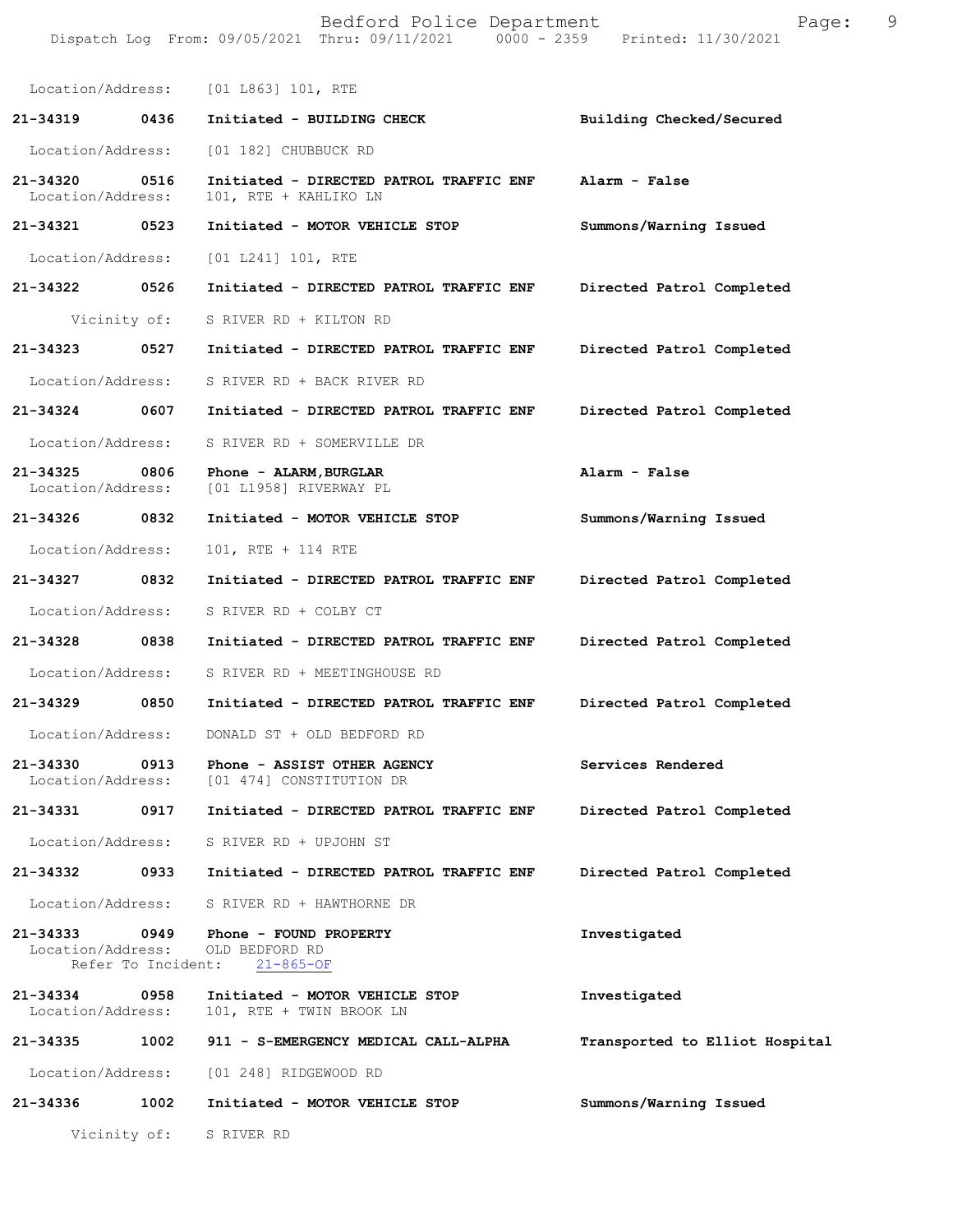|                                    |                            | Dispatch Log From: 09/05/2021 Thru: 09/11/2021 0000 - 2359 Printed: 11/30/2021 |                           |
|------------------------------------|----------------------------|--------------------------------------------------------------------------------|---------------------------|
| 21-34337                           | 1020                       | Initiated - DIRECTED PATROL TRAFFIC ENF                                        | Directed Patrol Completed |
| Location/Address:                  |                            | S RIVER RD + EASTMAN AVE                                                       |                           |
| 21-34338                           | 1022                       | Other - BOLO                                                                   | No Action Required        |
|                                    | Location:                  | [16] HUDSON, NH                                                                |                           |
| 21-34339                           | 1033                       | Initiated - DIRECTED PATROL-CAR BREAK-INS                                      | Directed Patrol Completed |
| Location/Address:                  |                            | [01 L1804] S RIVER RD                                                          |                           |
| 21-34340                           | 1035                       | Initiated - MOTOR VEHICLE STOP                                                 | Summons/Warning Issued    |
| Location/Address:                  |                            | 101, RTE + COVENANT WAY                                                        |                           |
| 21-34341                           | 1047                       | Initiated - DIRECTED PATROL TRAFFIC ENF                                        | Directed Patrol Completed |
|                                    |                            | Location/Address: S RIVER RD + HULL RD                                         |                           |
| 21-34343 1057<br>Location/Address: | Refer To Incident:         | Phone - SUSP ACTIVITIES<br>PEMBROKE WAY<br>$21 - 867 - OF$                     | Investigated              |
| 21-34342                           | 1058                       | Initiated - DIRECTED PATROL TRAFFIC ENF                                        | Directed Patrol Completed |
| Location/Address:                  |                            | 101, RTE + 114 RTE                                                             |                           |
| 21-34344<br>Location/Address:      | 1103                       | 911 - MOTOR VEHICLE COMP-IN PROGRESS<br>101, RTE + SHAW DR                     | Investigated              |
| 21-34345                           | 1108                       | Other - BOLO                                                                   | No Action Required        |
| Location/Address:                  |                            | [05] BEDFORD RD                                                                |                           |
| 21-34346                           | 1130                       | Other - BOLO                                                                   | No Action Required        |
| Location/Address:                  |                            | [VT] SUNDERLAND HILL RD                                                        |                           |
| 21-34347                           | 1257                       | Initiated - DIRECTED PATROL-CAR BREAK-INS                                      | Directed Patrol Completed |
| Location/Address:                  |                            | PEMBROKE WAY + CAMPBELL RD                                                     |                           |
| 21-34348<br>Location/Address:      | 1317                       | Phone - CHECK THE WELFARE<br>S RIVER RD + PALOMINO LN                          | Services Rendered         |
| 21-34349                           |                            | 1408 Phone - ALARM, BURGLAR                                                    | Alarm- correct code/reset |
| Location/Address:                  |                            | [01 L667] PLUMMER RD                                                           |                           |
| 21-34350<br>Location/Address:      | 1435<br>Refer To Incident: | Phone - ASSIST CITIZEN<br>[01 L1562] KILTON RD<br>$21 - 868 - OF$              | Investigated              |
| 21-34351<br>Location/Address:      | 1453                       | Phone - ASSIST CITIZEN<br>[01 L819] 101, RTE                                   | Services Rendered         |
| 21-34352                           | 1513                       | Initiated - DIRECTED PATROL TRAFFIC ENF                                        | Directed Patrol Completed |
| Location/Address:                  |                            | JENKINS RD + 101, RTE                                                          |                           |
| 21-34353                           | 1536                       | Initiated - DIRECTED PATROL TRAFFIC ENF                                        | Directed Patrol Completed |
| Location/Address:                  |                            | S RIVER RD + BACK RIVER RD                                                     |                           |
| 21-34354                           | 1542                       | Initiated - DIRECTED PATROL TRAFFIC ENF                                        | Directed Patrol Completed |
| Location/Address:                  |                            | PINECREST DR + 101, RTE                                                        |                           |

Bedford Police Department Fage: 10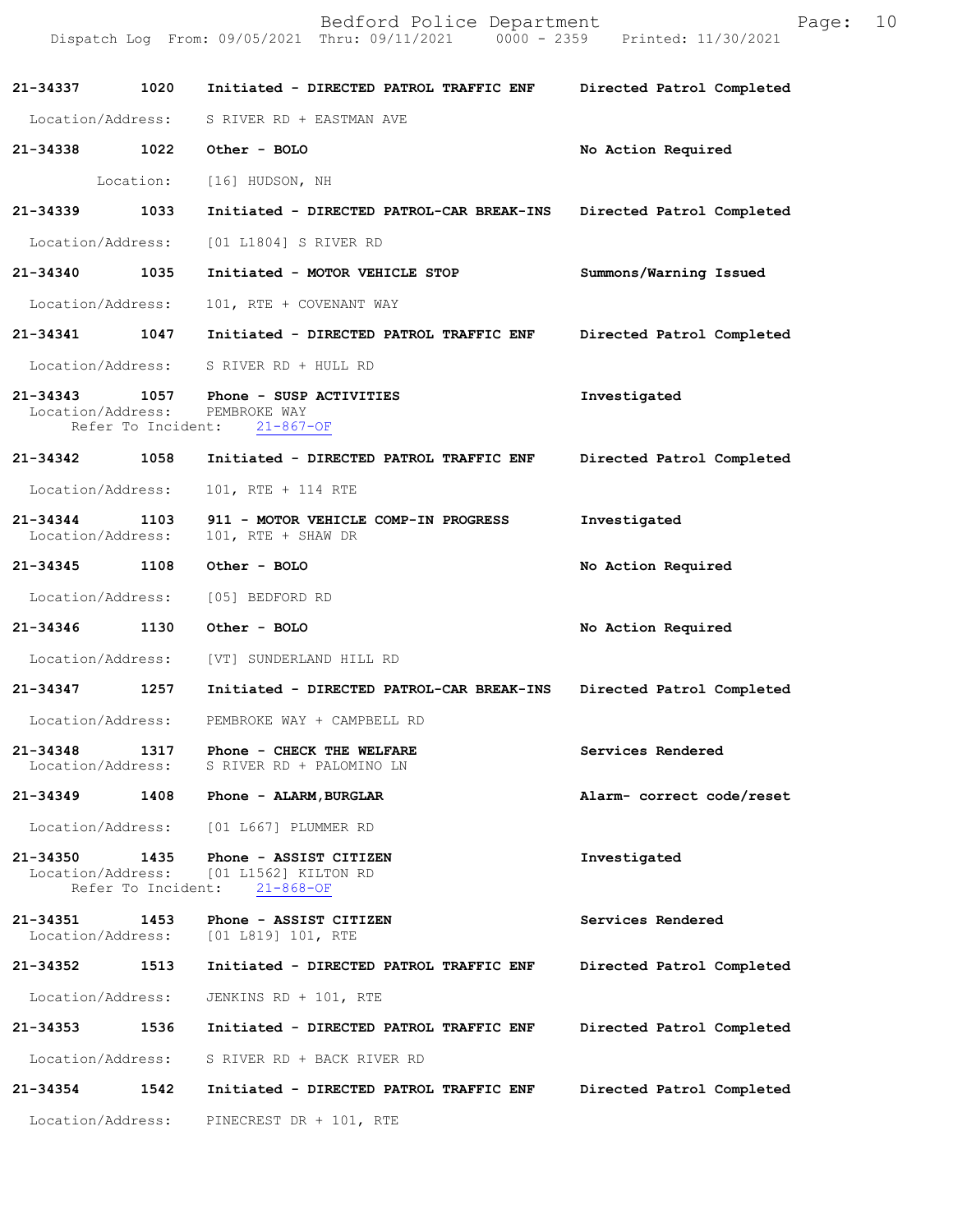|                               |              | Bedford Police Department<br>Dispatch Log From: 09/05/2021 Thru: 09/11/2021 0000 - 2359 Printed: 11/30/2021 | Page:                       | 11 |
|-------------------------------|--------------|-------------------------------------------------------------------------------------------------------------|-----------------------------|----|
| 21-34355                      | 1601         | 911 - S-FIRE ALARM                                                                                          | Alarm- correct code/reset   |    |
| Location/Address:             |              | [01 L105] OLD EVERGREEN RD                                                                                  |                             |    |
| 21-34356                      | 1605         | Initiated - DIRECTED PATROL TRAFFIC ENF                                                                     | Directed Patrol Completed   |    |
| Location/Address:             |              | S RIVER RD + KILTON RD                                                                                      |                             |    |
| 21-34357                      | 1620         | Initiated - MOTOR VEHICLE STOP                                                                              | Summons/Warning Issued      |    |
| Location/Address:             |              | S RIVER RD + MEETINGHOUSE RD                                                                                |                             |    |
| 21-34358                      | 1620         | Initiated - DIRECTED PATROL TRAFFIC ENF                                                                     | Directed Patrol Completed   |    |
| Location/Address:             |              | 101, RTE + OLD BEDFORD RD                                                                                   |                             |    |
| 21-34359 1627                 |              | Initiated - MOTOR VEHICLE STOP                                                                              | Summons/Warning Issued      |    |
| Location/Address:             |              | 101, RTE + KAHLIKO LN                                                                                       |                             |    |
| 21-34360                      | 1643         | Initiated - DIRECTED PATROL TRAFFIC ENF                                                                     | Directed Patrol Completed   |    |
| Location/Address:             |              | S RIVER RD + COLBY CT                                                                                       |                             |    |
| 21-34361                      | 1646         | Initiated - MOTOR VEHICLE STOP                                                                              | Summons/Warning Issued      |    |
| Location/Address:             |              | 101, RTE                                                                                                    |                             |    |
| 21-34362 1715                 |              | Initiated - DIRECTED PATROL TRAFFIC ENF                                                                     | Directed Patrol Completed   |    |
| Location/Address:             |              | 114 RTE + OLD BEDFORD ROAD OVERPASS                                                                         |                             |    |
| 21-34363                      | 1726         | Initiated - DIRECTED PATROL-CAR BREAK-INS                                                                   | Directed Patrol Completed   |    |
| Location/Address:             |              | COLBY CT                                                                                                    |                             |    |
| 21-34365                      | 1737         | Initiated - DIRECTED PATROL TRAFFIC ENF                                                                     | Directed Patrol Completed   |    |
| Location/Address:             |              | NASHUA RD + 101, RTE                                                                                        |                             |    |
| 21-34364                      | 1738         | Phone - S-MUTUAL AID-MEDICAL                                                                                | TRANSPORTED TO CMC HOSPITAL |    |
| Location/Address:             |              | [03] APPLETREE DR                                                                                           |                             |    |
| 21-34366                      | 1751         | Initiated - DIRECTED PATROL TRAFFIC ENF                                                                     | Directed Patrol Completed   |    |
| Location/Address:             |              | DONALD ST + COTE LN                                                                                         |                             |    |
| 21-34367                      | 1759         | Initiated - MOTOR VEHICLE STOP                                                                              | Summons/Warning Issued      |    |
| Location/Address:             |              | RUNDLETT HILL RD + WORTHLEY RD                                                                              |                             |    |
| 21-34368                      | 1800         | Initiated - DIRECTED PATROL TRAFFIC ENF                                                                     | Directed Patrol Completed   |    |
| Location/Address:             |              | S RIVER RD + SUNSET LN                                                                                      |                             |    |
| 21-34369                      | 1804         | Initiated - MOTOR VEHICLE STOP                                                                              | Summons/Warning Issued      |    |
| Location/Address:             |              | S RIVER RD + CLUB ACRE LN                                                                                   |                             |    |
| 21-34370<br>Location/Address: | 1807         | Phone - ALARM, BURGLAR<br>[01 1050] DONALD ST                                                               | Alarm - False               |    |
| 21-34371                      | 1835         | Initiated - DIRECTED PATROL TRAFFIC ENF                                                                     | Directed Patrol Completed   |    |
| Location/Address:             |              | WHITE AVE + BELLEMORE DR                                                                                    |                             |    |
| 21-34372                      | 1901         | Initiated - DIRECTED PATROL-CAR BREAK-INS                                                                   | Directed Patrol Completed   |    |
|                               | Vicinity of: | LIBERTY HILL RD + OLDE ENGLISH RD                                                                           |                             |    |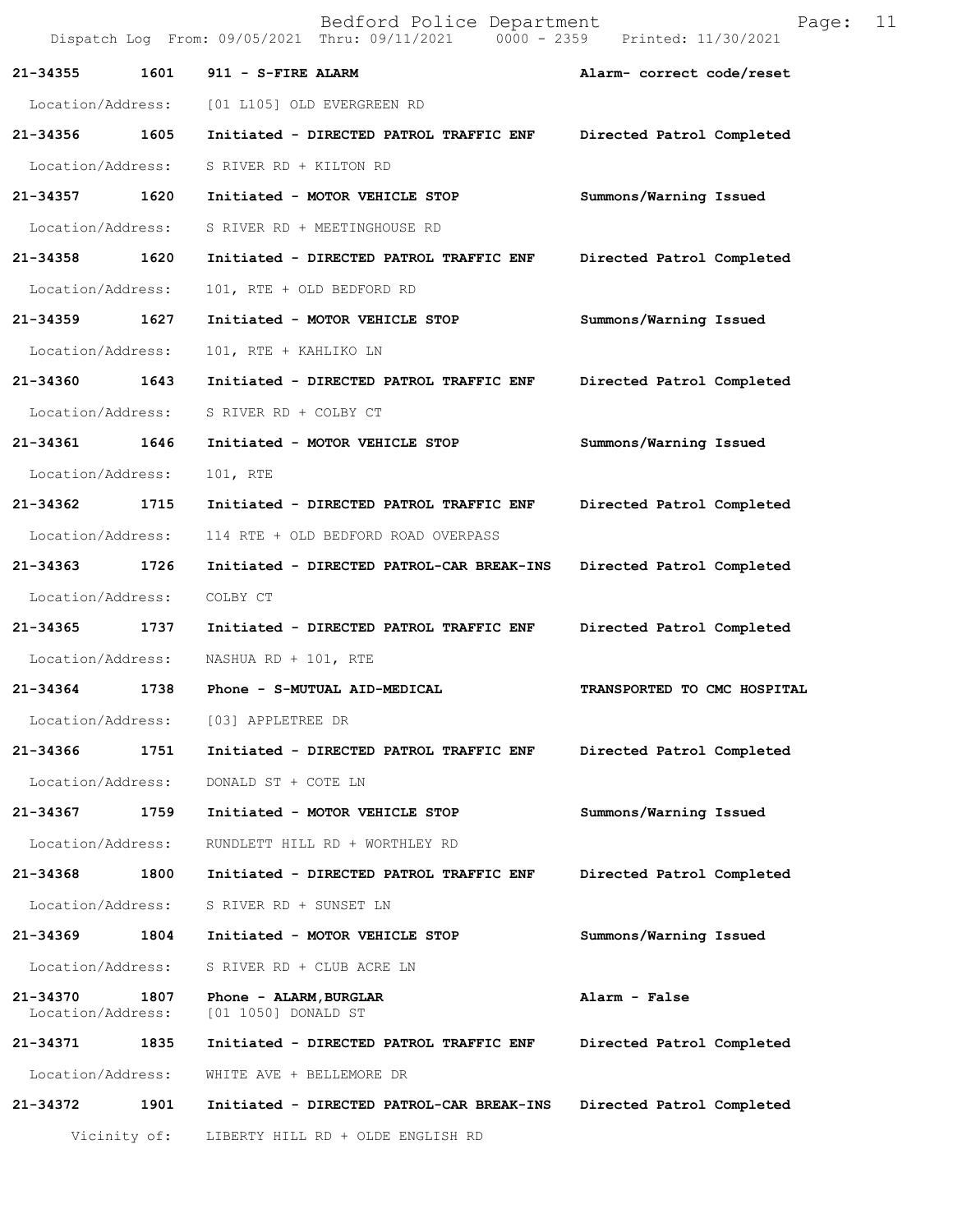|                                    |                            | Bedford Police Department<br>Dispatch Log From: 09/05/2021 Thru: 09/11/2021 0000 - 2359 Printed: 11/30/2021 | Page:                          | 12 |
|------------------------------------|----------------------------|-------------------------------------------------------------------------------------------------------------|--------------------------------|----|
|                                    |                            | 21-34373 1906 Initiated - MOTOR VEHICLE STOP<br>Location/Address: S RIVER RD + KILTON RD                    | <b>NO PAPERWORK</b>            |    |
|                                    |                            | 21-34374 1907 Initiated - MOTOR VEHICLE STOP                                                                | Summons/Warning Issued         |    |
| Location/Address:                  |                            | 114 RTE + NEW BOSTON RD                                                                                     |                                |    |
| 21-34375 1908                      |                            | 911 - S-EMERGENCY MEDICAL CALL-ALPHA                                                                        | Transported to Elliot Hospital |    |
| Location/Address:                  |                            | [01 2198] OLD BEDFORD RD                                                                                    |                                |    |
| 21-34376 1925                      |                            | Initiated - BUILDING CHECK                                                                                  | Directed Patrol Completed      |    |
| Location/Address:                  |                            | [01 231] OLD BEDFORD RD                                                                                     |                                |    |
| 21-34377 1935<br>Location/Address: |                            | Phone - FIREWORKS<br>JOHN GOFFE DR                                                                          | Could Not Locate               |    |
| 21-34378 1944                      |                            | Initiated - DIRECTED PATROL DWI                                                                             | Directed Patrol Completed      |    |
|                                    |                            | Vicinity of: HARDY RD + 101, RTE                                                                            |                                |    |
| 21-34379 1944                      |                            | 911 - S-EMERGENCY MEDICAL CALL-ECHO                                                                         | Transported to Elliot Hospital |    |
| Location/Address:                  |                            | CARON RD                                                                                                    |                                |    |
| 21-34380 1955                      |                            | Phone - FIREWORKS<br>Location/Address: [01 L549] GAULT RD                                                   | Services Rendered              |    |
| 21-34381 1958                      |                            | Initiated - MOTOR VEHICLE STOP                                                                              | Summons/Warning Issued         |    |
| Location/Address:                  |                            | 101, RTE + GREY ROCK RD                                                                                     |                                |    |
| 21-34382 2006                      |                            | Initiated - BUILDING CHECK                                                                                  | Building Checked/Secured       |    |
| Location/Address:                  |                            | [01 192] NEW BOSTON RD                                                                                      |                                |    |
| 21-34383 2009<br>Location/Address: |                            | Phone - DISORDERLY CONDUCT-IN PROGRESS<br>[01 L848] TECHNOLOGY DR                                           | Services Rendered              |    |
| 21-34384<br>Location/Address:      | 2011                       | Initiated - SUSP ACTIVITIES<br>[01 192] NEW BOSTON RD                                                       | Services Rendered              |    |
| 21-34385<br>Location/Address:      | 2016                       | Phone - FIREWORKS<br>[01 L549] GAULT RD                                                                     | Could Not Locate               |    |
| 21-34386                           | 2029                       | Initiated - MOTOR VEHICLE STOP                                                                              | Summons/Warning Issued         |    |
| Location/Address:                  |                            | 101, RTE + PLUMMER ROAD OVERPASS                                                                            |                                |    |
| 21-34387<br>Location/Address:      | 2035<br>Refer To Incident: | Other - ASSIST OTHER AGENCY<br>[01 L1232] RUNDLETT HILL RD<br>$21 - 870 - OF$                               | Investigated                   |    |
| 21-34388                           | 2040                       | Initiated - MOTOR VEHICLE STOP                                                                              | Summons/Warning Issued         |    |
| Location/Address:                  |                            | MEETINGHOUSE RD + KENSINGTON LN                                                                             |                                |    |
| 21-34389                           | 2117                       | Initiated - DIRECTED PATROL-CAR BREAK-INS                                                                   | Directed Patrol Completed      |    |
| Location/Address:                  |                            | [01 324] HAWTHORNE DR                                                                                       |                                |    |
| 21-34390                           | 2120                       | Initiated - MOTOR VEHICLE STOP                                                                              | Summons/Warning Issued         |    |
| Location/Address:                  |                            | 101, RTE + 114 RTE                                                                                          |                                |    |
| 21-34391                           | 2137                       | Initiated - DIRECTED PATROL BURGLARY                                                                        | Directed Patrol Completed      |    |
| Location/Address:                  |                            | RIVERWAY PL                                                                                                 |                                |    |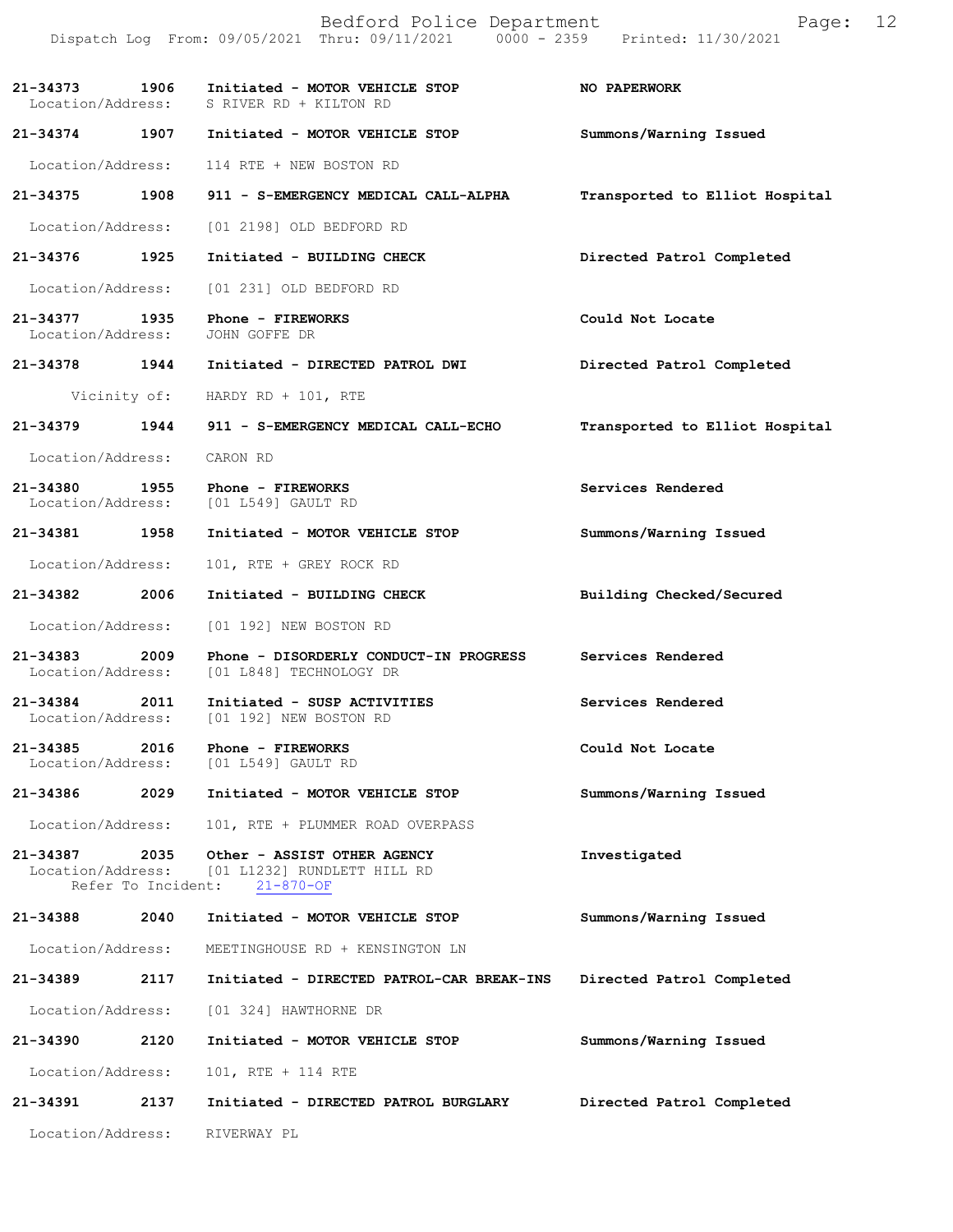Bedford Police Department Fage: 13 Dispatch Log From: 09/05/2021 Thru: 09/11/2021 0000 - 2359 Printed: 11/30/2021 **21-34392 2145 Initiated - DIRECTED PATROL DWI Directed Patrol Completed**  Location/Address: WALLACE RD + 101, RTE **21-34393 2207 Initiated - DIRECTED PATROL-CAR BREAK-INS Directed Patrol Completed**  Location/Address: [01 L0000587] 101, RTE **21-34394 2213 Initiated - DIRECTED PATROL DWI Directed Patrol Completed**  Location/Address: BOYNTON ST + PLUMMER RD **21-34395 2327 Initiated - DIRECTED PATROL DWI Directed Patrol Completed**  Vicinity of: 101, RTE + NASHUA RD **21-34396 2328 Initiated - DIRECTED PATROL DWI Directed Patrol Completed**  Vicinity of: 114 RTE + 101, RTE **21-34397 2331 Initiated - DIRECTED PATROL DWI Directed Patrol Completed**  Location/Address: BOYNTON ST + DAVIES ST **21-34398 2336 Initiated - MOTOR VEHICLE STOP Summons/Warning Issued**  Location/Address: 101, RTE + KAHLIKO LN **21-34399 2341 Initiated - MOTOR VEHICLE STOP Summons/Warning Issued**  Location/Address: 114 RTE + 101, RTE **21-34400 2342 Initiated - DIRECTED PATROL DWI Directed Patrol Completed**  Vicinity of: 101, RTE + BELL HILL RD **21-34401 2342 Initiated - MOTOR VEHICLE STOP Summons/Warning Issued**  Location/Address: 101, RTE + MEETINGHOUSE RD OFF RAMP **21-34402 2345 Initiated - DIRECTED PATROL DWI Directed Patrol Completed**  Location/Address: S RIVER RD + SOMERVILLE DR **21-34403 2352 Initiated - DIRECTED PATROL DWI Directed Patrol Completed**  Vicinity of: 114 RTE + WHITE AVE **21-34404 2353 Initiated - DIRECTED PATROL DWI Directed Patrol Completed**  Location/Address: 101, RTE + MEETINGHOUSE RD **For Date: 09/07/2021 - Tuesday 21-34405 0001 Initiated - DIRECTED PATROL DWI Directed Patrol Completed** 

 Vicinity of: 101, RTE + CHESTNUT DR **21-34406 0008 Initiated - DIRECTED PATROL DWI Directed Patrol Completed**  Location/Address: S RIVER RD + COLBY CT **21-34407 0011 Initiated - DIRECTED PATROL DWI Directed Patrol Completed**  Vicinity of: NEW BOSTON RD + WALLACE RD **21-34408 0018 Initiated - DIRECTED PATROL DWI Directed Patrol Completed**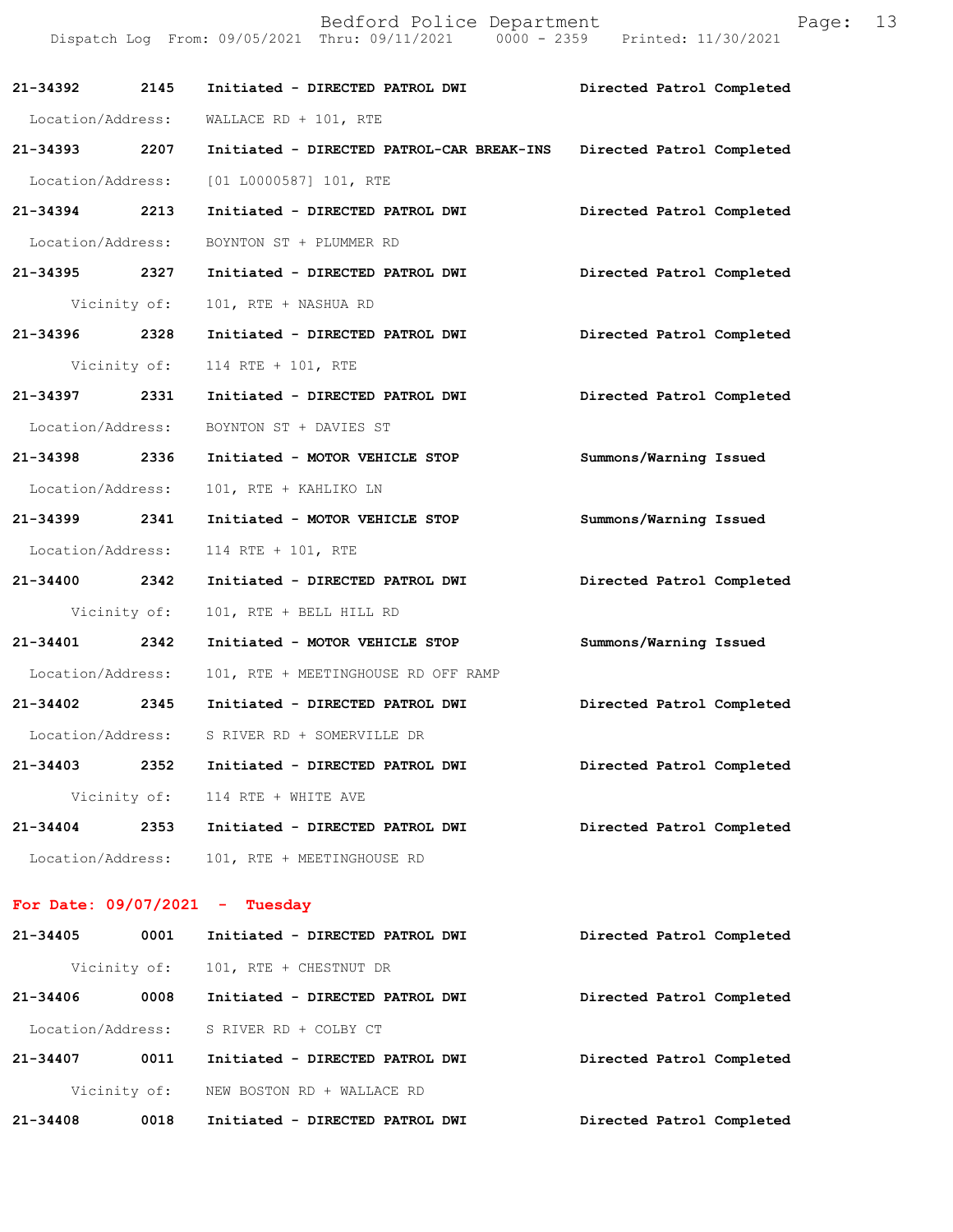|                   |              | Bedford Police Department<br>Dispatch Log From: 09/05/2021 Thru: 09/11/2021   0000 - 2359   Printed: 11/30/2021 | 14<br>Page:               |  |
|-------------------|--------------|-----------------------------------------------------------------------------------------------------------------|---------------------------|--|
|                   |              | Location/Address: S RIVER RD + AUTUMN LN                                                                        |                           |  |
|                   |              |                                                                                                                 | Directed Patrol Completed |  |
|                   |              | Location/Address: S RIVER RD + HAWTHORNE DR                                                                     |                           |  |
|                   |              | 21-34410 0023 Initiated - DIRECTED PATROL DWI                                                                   | Directed Patrol Completed |  |
|                   | Vicinity of: | 101, RTE + STOWELL RD                                                                                           |                           |  |
| 21-34411 0031     |              | Initiated - DIRECTED PATROL DWI                                                                                 | Directed Patrol Completed |  |
|                   |              | Location/Address: S RIVER RD + KILTON RD                                                                        |                           |  |
|                   |              | 21-34412 0053 911 - SUSP ACTIVITIES-IN PROGRESS<br>Location/Address: 114 RTE + PLUMMER HILL RD                  | Could Not Locate          |  |
| 21-34413 0103     |              | Initiated - DIRECTED PATROL-CAR BREAK-INS                                                                       | Directed Patrol Completed |  |
|                   |              | Vicinity of: BELLEMORE DR                                                                                       |                           |  |
| 21-34414 0105     |              | Initiated - DIRECTED PATROL DWI                                                                                 | Directed Patrol Completed |  |
| Location/Address: |              | MEETINGHOUSE RD + PILGRIM DR                                                                                    |                           |  |
|                   |              |                                                                                                                 | Directed Patrol Completed |  |
|                   |              | Location/Address: S RIVER RD + BACK RIVER RD                                                                    |                           |  |
|                   |              | 21-34416 0117 Initiated - DIRECTED PATROL DWI                                                                   | Directed Patrol Completed |  |
| Location/Address: |              | N AMHERST RD                                                                                                    |                           |  |
| 21-34417 0127     |              | Initiated - BUILDING CHECK                                                                                      | Building Checked/Secured  |  |
|                   |              | Location/Address: [01 L2447] 101, RTE                                                                           |                           |  |
| 21-34418 0129     |              | Initiated - MOTOR VEHICLE STOP                                                                                  | Summons/Warning Issued    |  |
|                   |              | Location/Address: S RIVER RD + AUTUMN LN                                                                        |                           |  |
|                   |              | 21-34425 0137 Initiated - BUILDING CHECK                                                                        | Building Checked/Secured  |  |
|                   |              | Location/Address: [01 463] NASHUA RD                                                                            |                           |  |
| 21-34419 0142     |              | Initiated - DIRECTED PATROL DWI                                                                                 | Directed Patrol Completed |  |
| Location/Address: |              | WENDOVER WAY                                                                                                    |                           |  |
| 21-34420 0154     |              | Initiated - DIRECTED PATROL DWI                                                                                 | Directed Patrol Completed |  |
|                   | Vicinity of: | 101, RTE + CONSTITUTION DR                                                                                      |                           |  |
| 21-34421 0157     |              | Initiated - DIRECTED PATROL DWI                                                                                 | Directed Patrol Completed |  |
| Location/Address: |              | S RIVER RD + MEETINGHOUSE RD                                                                                    |                           |  |
| 21-34422 0210     |              | Initiated - DIRECTED PATROL-CAR BREAK-INS                                                                       | Directed Patrol Completed |  |
| Location/Address: |              | [01 1870] S RIVER RD                                                                                            |                           |  |
| 21-34423 0213     |              | Initiated - DIRECTED PATROL-CAR BREAK-INS                                                                       | Directed Patrol Completed |  |
|                   | Vicinity of: | PALOMINO LN                                                                                                     |                           |  |
| 21-34424 0214     |              | Initiated - DIRECTED PATROL-CAR BREAK-INS                                                                       | Directed Patrol Completed |  |
| Location/Address: |              | LEAVY DR + COOPER LN                                                                                            |                           |  |
| 21-34426          | 0236         | Initiated - BUILDING CHECK                                                                                      | Building Checked/Secured  |  |
|                   |              |                                                                                                                 |                           |  |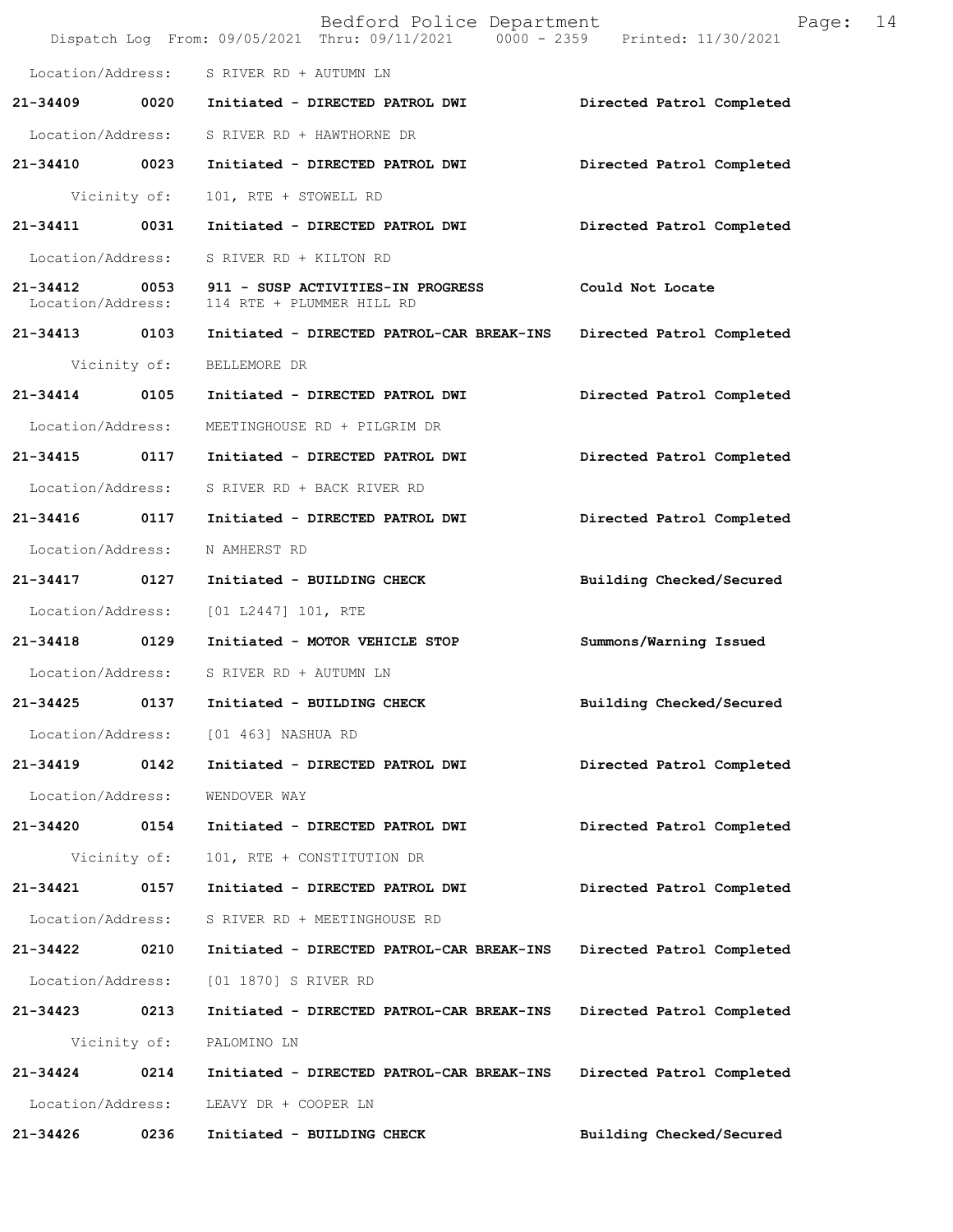Dispatch Log From: 09/05/2021 Thru: 09/11/2021 0000 - 2359 Printed: 11/30/2021 Location/Address: [01 376] KILTON RD **21-34427 0236 Initiated - DIRECTED PATROL BURGLARY Directed Patrol Completed**  Location/Address: PINECREST DR + PINECREST CIR **21-34428 0244 Initiated - BUILDING CHECK Building Checked/Secured**  Location/Address: [01 192] NEW BOSTON RD **21-34429 0301 Initiated - DIRECTED PATROL BURGLARY Directed Patrol Completed**  Location/Address: PURITAN DR **21-34430 0310 Initiated - BUILDING CHECK Building Checked/Secured**  Location/Address: [01 L2447] 101, RTE **21-34431 0316 Initiated - DIRECTED PATROL BURGLARY Directed Patrol Completed**  Vicinity of: EAGLE DR + HAWK DR **21-34432 0339 Initiated - DIRECTED PATROL BURGLARY Directed Patrol Completed**  Vicinity of: WALLACE RD + NASHUA RD **21-34433 0339 Initiated - BUILDING CHECK Directed Patrol Completed**  Location/Address: [01 749] WASHINGTON PL **21-34434 0430 Initiated - BUILDING CHECK Building Checked/Secured**  Location/Address: [01 L0000792] S RIVER RD **21-34435 0436 Initiated - DIRECTED PATROL-CAR BREAK-INS Directed Patrol Completed**  Location/Address: [01 1312] S RIVER RD **21-34436 0448 Initiated - MOTOR VEHICLE STOP Summons/Warning Issued**  Location/Address: 101, RTE + PINECREST DR **21-34437 0448 Initiated - DIRECTED PATROL BURGLARY Directed Patrol Completed**  Vicinity of: DONALD ST + RUNDLETT HILL RD **21-34438 0452 Initiated - DIRECTED PATROL-CAR BREAK-INS Directed Patrol Completed**  Location/Address: [01 L1804] S RIVER RD **21-34439 0500 Initiated - DIRECTED PATROL TRAFFIC ENF Directed Patrol Completed**  Vicinity of: 101, RTE + WALLACE RD **21-34440 0502 Initiated - DIRECTED PATROL-CAR BREAK-INS Directed Patrol Completed**  Location/Address: [01 324] HAWTHORNE DR **21-34441 0507 911 - S-EMERGENCY MEDICAL CALL-ECHO TRANSPORTED TO CMC HOSPITAL**  Location/Address: [01 1387] TECHNOLOGY DR **21-34442 0509 Initiated - DIRECTED PATROL-CAR BREAK-INS Directed Patrol Completed**  Location/Address: [01 L0000816] IRON HORSE DR **21-34443 0512 Initiated - MOTOR VEHICLE STOP Summons/Warning Issued**  Location/Address: S RIVER RD + TECHNOLOGY DR

Bedford Police Department Fage: 15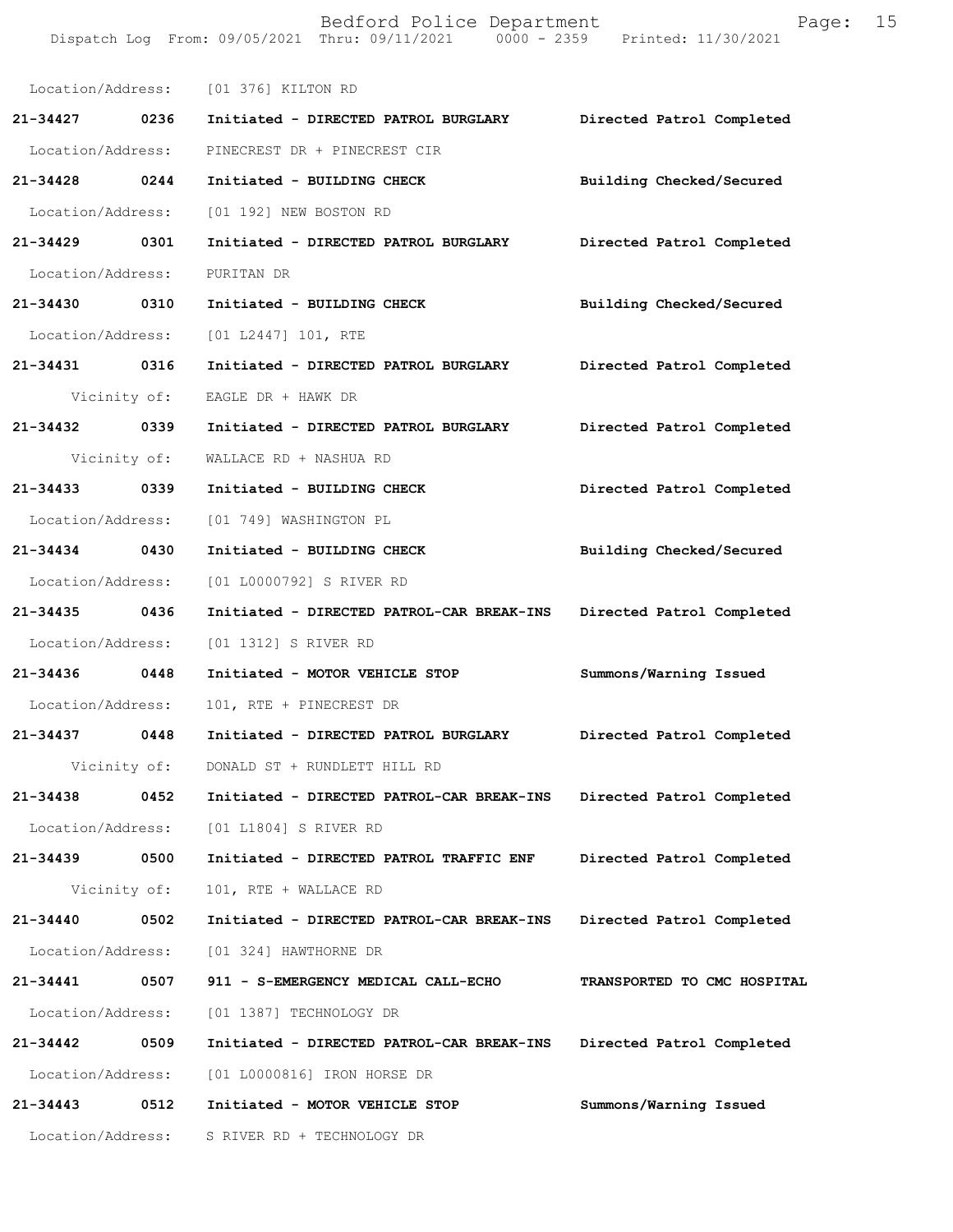|                                    |              | Bedford Police Department<br>Dispatch Log From: 09/05/2021 Thru: 09/11/2021 0000 - 2359 Printed: 11/30/2021 | Page:                     | 16 |
|------------------------------------|--------------|-------------------------------------------------------------------------------------------------------------|---------------------------|----|
|                                    |              | 21-34444   0516   Initiated - DIRECTED PATROL TRAFFIC ENF                                                   | Directed Patrol Completed |    |
|                                    |              | Vicinity of: 114 RTE + NEW BOSTON RD                                                                        |                           |    |
| 21-34445                           | 0518         | Initiated - DIRECTED PATROL TRAFFIC ENF                                                                     | Directed Patrol Completed |    |
| Location/Address:                  |              | S RIVER RD + RIVERWAY PL                                                                                    |                           |    |
| 21-34446 0532                      |              | Initiated - MOTOR VEHICLE STOP                                                                              | Summons/Warning Issued    |    |
| Location/Address:                  |              | 114 RTE + NEW BOSTON RD                                                                                     |                           |    |
| 21-34447                           | 0544         | Initiated - DIRECTED PATROL TRAFFIC ENF                                                                     | Directed Patrol Completed |    |
| Location/Address:                  |              | S RIVER RD + MEETINGHOUSE RD                                                                                |                           |    |
| 21-34448 0600                      |              | Initiated - DIRECTED PATROL TRAFFIC ENF                                                                     | Directed Patrol Completed |    |
|                                    | Vicinity of: | NEW BOSTON RD + WALLACE RD                                                                                  |                           |    |
| 21-34449 0606                      |              | Initiated - MOTOR VEHICLE STOP                                                                              | Summons/Warning Issued    |    |
| Location/Address:                  |              | S RIVER RD                                                                                                  |                           |    |
| 21-34450 0608                      |              | Initiated - DIRECTED PATROL TRAFFIC ENF                                                                     | Directed Patrol Completed |    |
| Location/Address:                  |              | 101, RTE + KILTON ROAD RAMP                                                                                 |                           |    |
| 21-34451 0609<br>Location/Address: |              | Phone - SUSP ACTIVITIES-IN PROGRESS<br>IRON HORSE DR                                                        | Services Rendered         |    |
| 21-34452 0611                      |              | Initiated - DIRECTED PATROL TRAFFIC ENF                                                                     | Directed Patrol Completed |    |
|                                    | Vicinity of: | 101, RTE + NASHUA RD                                                                                        |                           |    |
| 21-34453<br>Location/Address:      | 0633         | Phone - MOTOR VEHICLE COMPLAINT<br>ROOSEVELT DR                                                             | Services Rendered         |    |
| Location/Address:                  |              | 21-34454 0643 911 - MISSING PERSON<br>BRACKEN BR                                                            | Investigated              |    |
| 21-34455<br>Location/Address:      | 0653         | Phone - S-EMERGENCY MEDICAL CALL<br>BRACKEN BR                                                              | <b>NO TRANSPORT</b>       |    |
| 21-34456                           | 0703         | Initiated - DIRECTED PATROL TRAFFIC ENF                                                                     | Directed Patrol Completed |    |
| Location/Address:                  |              | [01 231] OLD BEDFORD RD                                                                                     |                           |    |
| 21-34457                           | 0731         | Initiated - DIRECTED PATROL TRAFFIC ENF                                                                     | Directed Patrol Completed |    |
| Location/Address:                  |              | S RIVER RD + KILTON RD                                                                                      |                           |    |
| 21-34458                           | 0733         | Initiated - DIRECTED PATROL TRAFFIC ENF                                                                     | Directed Patrol Completed |    |
| Location/Address:                  |              | 101, RTE + 114 RTE                                                                                          |                           |    |
| 21-34459                           | 0751         | Initiated - MOTOR VEHICLE STOP                                                                              | Summons/Warning Issued    |    |
| Location/Address:                  |              | 101, RTE                                                                                                    |                           |    |
| 21-34460                           | 0821         | Initiated - MOTOR VEHICLE STOP                                                                              | Summons/Warning Issued    |    |
| Location/Address:                  |              | S RIVER RD + BACK RIVER RD                                                                                  |                           |    |
| 21-34461                           | 0826         | Initiated - DIRECTED PATROL TRAFFIC ENF                                                                     | Directed Patrol Completed |    |
| Location/Address:                  |              | 101, RTE + SHAW DR                                                                                          |                           |    |
|                                    |              |                                                                                                             | Services Rendered         |    |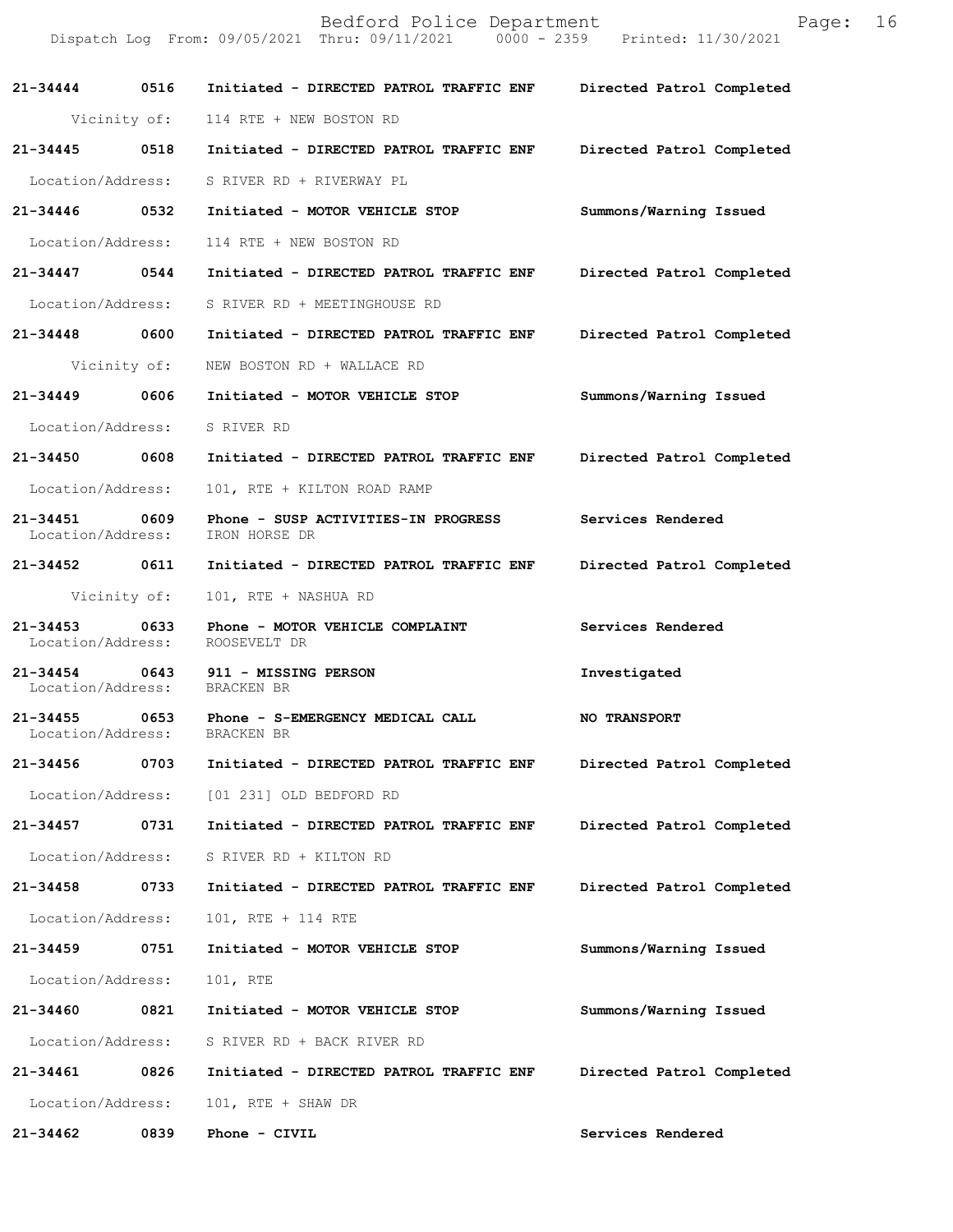|                                   |                            | Bedford Police Department<br>Dispatch Log From: 09/05/2021 Thru: 09/11/2021 0000 - 2359 | 17<br>Page:<br>Printed: 11/30/2021 |
|-----------------------------------|----------------------------|-----------------------------------------------------------------------------------------|------------------------------------|
| Location/Address:                 |                            | BACK RIVER RD                                                                           |                                    |
| 21-34463<br>Location/Address:     | 0842                       | Phone - FOUND PROPERTY<br>CHESTERFIELD PL + POWDER HILL RD                              | Could Not Locate                   |
| 21-34464                          | 0903                       | Phone - POLICE INFORMATION                                                              | No Action Required                 |
| Location/Address:                 |                            | [01 400] MEETINGHOUSE RD                                                                |                                    |
| 21-34465<br>Location/Address:     | 0917                       | Phone - DOG COMPLAINT<br>101, RTE + OLDE BEDFORD WAY                                    | Services Rendered                  |
| 21-34466<br>Location/Address:     | 0932                       | Phone - ASSIST CITIZEN<br>CARON RD                                                      | Services Rendered                  |
| $21 - 34467$<br>Location/Address: | 0936                       | Phone - THEFT<br>CAMBRIDGE RD                                                           | Services Rendered                  |
| 21-34468<br>Location/Address:     | 0945                       | Phone - ASSIST CITIZEN<br>[01 1451] KENSINGTON LN                                       | Services Rendered                  |
| 21-34469<br>Location/Address:     | 0957                       | Phone - ASSIST CITIZEN<br>PLUMMER ROAD OVERPASS                                         | Services Rendered                  |
| 21-34470                          | 1124                       | Initiated - DIRECTED PATROL-CAR BREAK-INS                                               | Directed Patrol Completed          |
| Location/Address:                 |                            | MARKET ST + MAIN ST                                                                     |                                    |
| 21-34471                          | 1130                       | Initiated - DIRECTED PATROL-CAR BREAK-INS                                               | Directed Patrol Completed          |
| Location/Address:                 |                            | [01 1050] DONALD ST                                                                     |                                    |
| 21-34472<br>Location/Address:     | 1151                       | Phone - VIOL. REST. ORDER<br>[01 474] CONSTITUTION DR                                   | Services Rendered                  |
| 21-34473                          | 1202                       | Initiated - DIRECTED PATROL TRAFFIC ENF                                                 | Directed Patrol Completed          |
| Location/Address:                 |                            | 101, RTE + MEETINGHOUSE RD                                                              |                                    |
| 21-34474                          | 1225                       | Initiated - DIRECTED PATROL BURGLARY                                                    | Directed Patrol Completed          |
| Location/Address:                 |                            | BUTTONWOOD RD + FLINTLOCK RD                                                            |                                    |
| 21-34475                          | 1226                       | Phone - ANIMAL COMPLAINT                                                                | No Action Required                 |
| Location/Address:                 |                            | SEBBINS POND DR                                                                         |                                    |
| 21-34476<br>Location/Address:     | 1227<br>Refer To Incident: | 911 - DISORDERLY CONDUCT-IN PROGRESS<br>MAGAZINE ST<br>$21 - 872 - OF$                  | Investigated                       |
| 21-34477                          | 1300                       | Phone - S-MUTUAL AID-MEDICAL                                                            | Transported to Elliot Hospital     |
| Location/Address:                 |                            | [19] TRAILHAVEN DR                                                                      |                                    |
| 21-34478<br>Location/Address:     | 1300                       | 911 - DOG COMPLAINT<br>S RIVER RD                                                       | Could Not Locate                   |
| $21 - 34479$<br>Location/Address: | 1329                       | 911 - ASSIST CITIZEN<br>[01 335] COLBY CT                                               | Services Rendered                  |
| 21-34480<br>Location/Address:     | 1343                       | Other - POLICE INFORMATION<br>[01 L2079] NASHUA RD                                      | Services Rendered                  |
| 21-34481<br>Location/Address:     | 1355                       | 911 - 911 Abandoned<br>[01 1019] COTE LN                                                | Unfounded                          |
| $21 - 34482$<br>Location/Address: | 1401                       | Other - INVESTIGATION-FOLLOW UP<br>BRACKEN BR                                           | Investigated                       |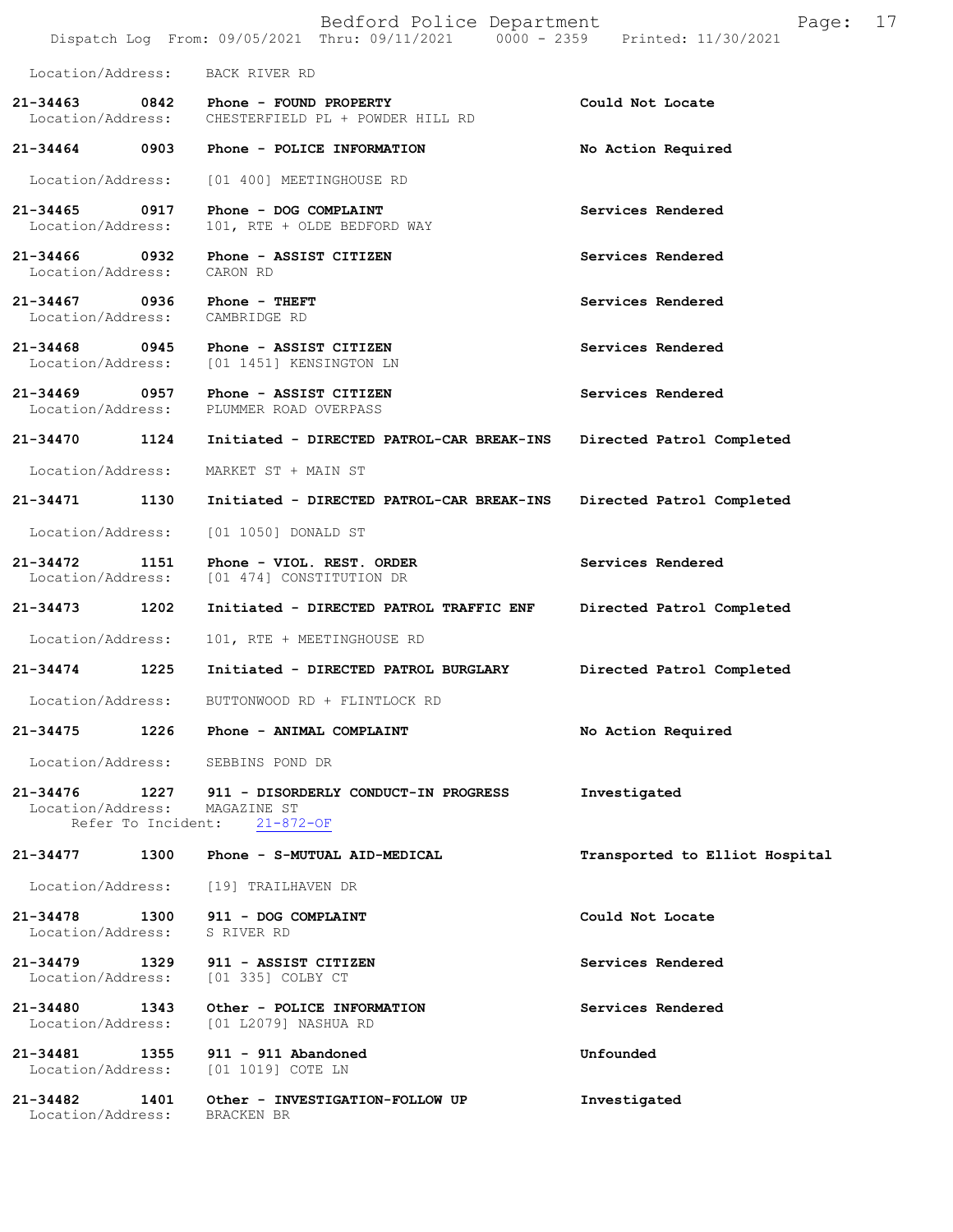|                                    |      | Bedford Police Department<br>Dispatch Log From: 09/05/2021 Thru: 09/11/2021 0000 - 2359 Printed: 11/30/2021          | Page:                     | 18 |
|------------------------------------|------|----------------------------------------------------------------------------------------------------------------------|---------------------------|----|
| 21-34483                           |      | 1519 Walk-In - INVESTIGATION-FOLLOW UP<br>Location/Address: [01 474] CONSTITUTION DR<br>Refer To Incident: 21-783-OF | Investigated              |    |
|                                    |      | 21-34484 1522 Phone - G-MUTUAL AID - FIRE DEPT                                                                       | No Action Required        |    |
| Location/Address:                  |      | [03] CENTER ST                                                                                                       |                           |    |
| 21-34485 1533                      |      | Initiated - DIRECTED PATROL TRAFFIC ENF                                                                              | Directed Patrol Completed |    |
| Location/Address:                  |      | KILTON RD + S RIVER RD                                                                                               |                           |    |
| 21-34486 1541                      |      | Initiated - DIRECTED PATROL TRAFFIC ENF                                                                              | Directed Patrol Completed |    |
| Location/Address:                  |      | NEW BOSTON RD + WALLACE RD                                                                                           |                           |    |
| 21-34487 1550                      |      | Initiated - DIRECTED PATROL TRAFFIC ENF                                                                              | Directed Patrol Completed |    |
| Location/Address:                  |      | TECHNOLOGY DR + S RIVER RD                                                                                           |                           |    |
| 21-34488 1557                      |      | Initiated - DIRECTED PATROL TRAFFIC ENF                                                                              | Directed Patrol Completed |    |
| Location/Address:                  |      | 101, RTE + NASHUA RD                                                                                                 |                           |    |
| 21-34489 1607                      |      | Initiated - MOTOR VEHICLE STOP                                                                                       | Summons/Warning Issued    |    |
| Location/Address:                  |      | S RIVER RD + KILTON RD                                                                                               |                           |    |
| 21-34490 1611<br>Location/Address: |      | Phone - MOTOR VEHICLE ACCIDENT<br>101, RTE + PLUMMER ROAD OVERPASS                                                   | Investigated              |    |
| 21-34491 1615                      |      | Initiated - MOTOR VEHICLE STOP                                                                                       | Summons/Warning Issued    |    |
| Location/Address:                  |      | NASHUA RD                                                                                                            |                           |    |
| Location/Address:                  |      | 21-34492 1629 Phone - G-MUTUAL AID - FIRE DEPT<br>[07 M8] AMORY ST                                                   | Services Rendered         |    |
| 21-34493 1630                      |      | Initiated - MOTOR VEHICLE STOP                                                                                       | Summons/Warning Issued    |    |
|                                    |      | Location/Address: S RIVER RD + MEETINGHOUSE RD                                                                       |                           |    |
| 21-34494                           | 1631 | Phone - DOG COMPLAINT                                                                                                | No Action Required        |    |
|                                    |      | Location/Address: [01 L92] HAWK DR                                                                                   |                           |    |
|                                    |      | 21-34495   1632   Initiated - MOTOR VEHICLE STOP                                                                     | Summons/Warning Issued    |    |
| Location/Address:                  |      | 101, RTE                                                                                                             |                           |    |
| 21-34496                           | 1635 | Initiated - MOTOR VEHICLE STOP                                                                                       | Summons/Warning Issued    |    |
| Location/Address:                  |      | 101, RTE + HITCHING POST LN                                                                                          |                           |    |
| 21-34497 1640                      |      | Initiated - MOTOR VEHICLE STOP                                                                                       | Summons/Warning Issued    |    |
| Location/Address:                  |      | 101, RTE                                                                                                             |                           |    |
| Location/Address: CAMP RD          |      | 21-34498 1643 911 - S-EMERGENCY MEDICAL CALL-DELTA                                                                   | <b>NO TRANSPORT</b>       |    |
| 21-34499                           | 1654 | Initiated - MOTOR VEHICLE STOP                                                                                       | Summons/Warning Issued    |    |
| Location/Address:                  |      | 101, RTE                                                                                                             |                           |    |
| 21-34500 1656<br>Location/Address: |      | Initiated - SUSP ACTIVITIES<br>PLUMMER ROAD OVERPASS                                                                 | Services Rendered         |    |
| 21-34501 1716                      |      | Initiated - DIRECTED PATROL TRAFFIC ENF Alarm - False<br>Location/Address: HULL RD + S RIVER RD                      |                           |    |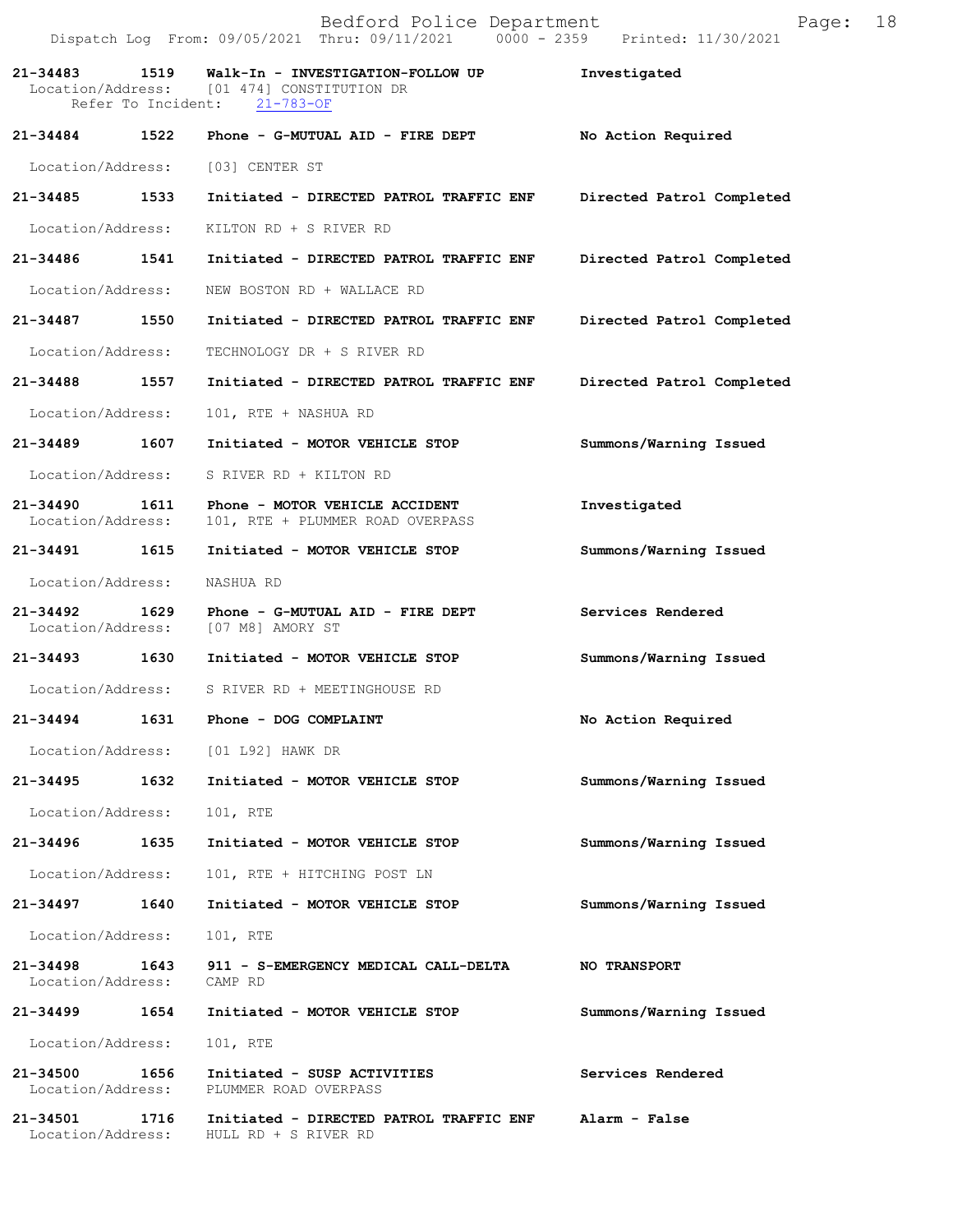|                                   | Bedford Police Department<br>19<br>Page:<br>Dispatch Log From: 09/05/2021 Thru: 09/11/2021 0000 - 2359 Printed: 11/30/2021 |                                           |                             |  |
|-----------------------------------|----------------------------------------------------------------------------------------------------------------------------|-------------------------------------------|-----------------------------|--|
| 21-34502                          | 1722                                                                                                                       | Initiated - MOTOR VEHICLE STOP            | Summons/Warning Issued      |  |
| Location/Address:                 |                                                                                                                            | WALLACE RD                                |                             |  |
| 21-34503                          | 1723                                                                                                                       | Initiated - MOTOR VEHICLE STOP            | Summons/Warning Issued      |  |
| Location/Address:                 |                                                                                                                            | WATHEN RD + S RIVER RD                    |                             |  |
| 21-34504                          | 1728                                                                                                                       | Initiated - MOTOR VEHICLE STOP            | Summons/Warning Issued      |  |
| Location/Address:                 |                                                                                                                            | 101, RTE + HARDY RD                       |                             |  |
| 21-34505                          | 1733                                                                                                                       | Initiated - DIRECTED PATROL TRAFFIC ENF   | Directed Patrol Completed   |  |
| Location/Address:                 |                                                                                                                            | DONALD ST + COTE LN                       |                             |  |
| 21-34506                          | 1751                                                                                                                       | Initiated - DIRECTED PATROL-CAR BREAK-INS | Directed Patrol Completed   |  |
| Location/Address:                 |                                                                                                                            | [01 L1803] S RIVER RD                     |                             |  |
| 21-34507                          | 1803                                                                                                                       | Initiated - DIRECTED PATROL TRAFFIC ENF   | Directed Patrol Completed   |  |
| Location/Address:                 |                                                                                                                            | 101, RTE + WALLACE RD                     |                             |  |
| 21-34508                          | 1805                                                                                                                       | Initiated - MOTOR VEHICLE STOP            | Summons/Warning Issued      |  |
| Location/Address:                 |                                                                                                                            | 101, RTE + MEETINGHOUSE RD OFF RAMP       |                             |  |
| 21-34509                          | 1814                                                                                                                       | Initiated - MOTOR VEHICLE STOP            | Summons/Warning Issued      |  |
| Location/Address:                 |                                                                                                                            | MEETINGHOUSE RD + S RIVER RD              |                             |  |
| 21-34510                          | 1830                                                                                                                       | Initiated - MOTOR VEHICLE STOP            | Summons/Warning Issued      |  |
| Location/Address:                 |                                                                                                                            | BACK RIVER RD + SILVER SPRING DR          |                             |  |
| 21-34511                          | 1840                                                                                                                       | Initiated - DIRECTED PATROL TRAFFIC ENF   | Directed Patrol Completed   |  |
| Location/Address:                 |                                                                                                                            | HAZEN RD + OLD BEDFORD RD                 |                             |  |
| 21-34512                          | 1845                                                                                                                       | Initiated - MOTOR VEHICLE STOP            | Summons/Warning Issued      |  |
|                                   |                                                                                                                            | Location/Address: 101, RTE + WALLACE RD   |                             |  |
| 21-34513                          | 1905                                                                                                                       | Initiated - MOTOR VEHICLE STOP            | Summons/Warning Issued      |  |
| Location/Address:                 |                                                                                                                            | 101, RTE                                  |                             |  |
| $21 - 34514$<br>Location/Address: | 1909                                                                                                                       | Phone - CHECK THE WELFARE<br>WOODBURY LN  | Services Rendered           |  |
| 21-34515 1909                     |                                                                                                                            | Initiated - MOTOR VEHICLE STOP            | Summons/Warning Issued      |  |
| Location/Address:                 |                                                                                                                            | S RIVER RD + EASTMAN AVE                  |                             |  |
| 21-34516                          | 1913                                                                                                                       | Initiated - MOTOR VEHICLE STOP            | Summons/Warning Issued      |  |
| Location/Address:                 |                                                                                                                            | LEAVY DR                                  |                             |  |
| 21-34517                          | 1924                                                                                                                       | Phone - S-EMERGENCY MEDICAL CALL          | TRANSPORTED TO CMC HOSPITAL |  |
| Location/Address:                 |                                                                                                                            | [01 335] COLBY CT                         |                             |  |
| 21-34518                          | 1933                                                                                                                       | 911 - S-EMERGENCY MEDICAL CALL-ALPHA      | TRANSPORTED TO CMC HOSPITAL |  |
| Location/Address:                 |                                                                                                                            | [01 749] WASHINGTON PL                    |                             |  |
| 21-34519                          | 1956                                                                                                                       | Initiated - DIRECTED PATROL-CAR BREAK-INS | Directed Patrol Completed   |  |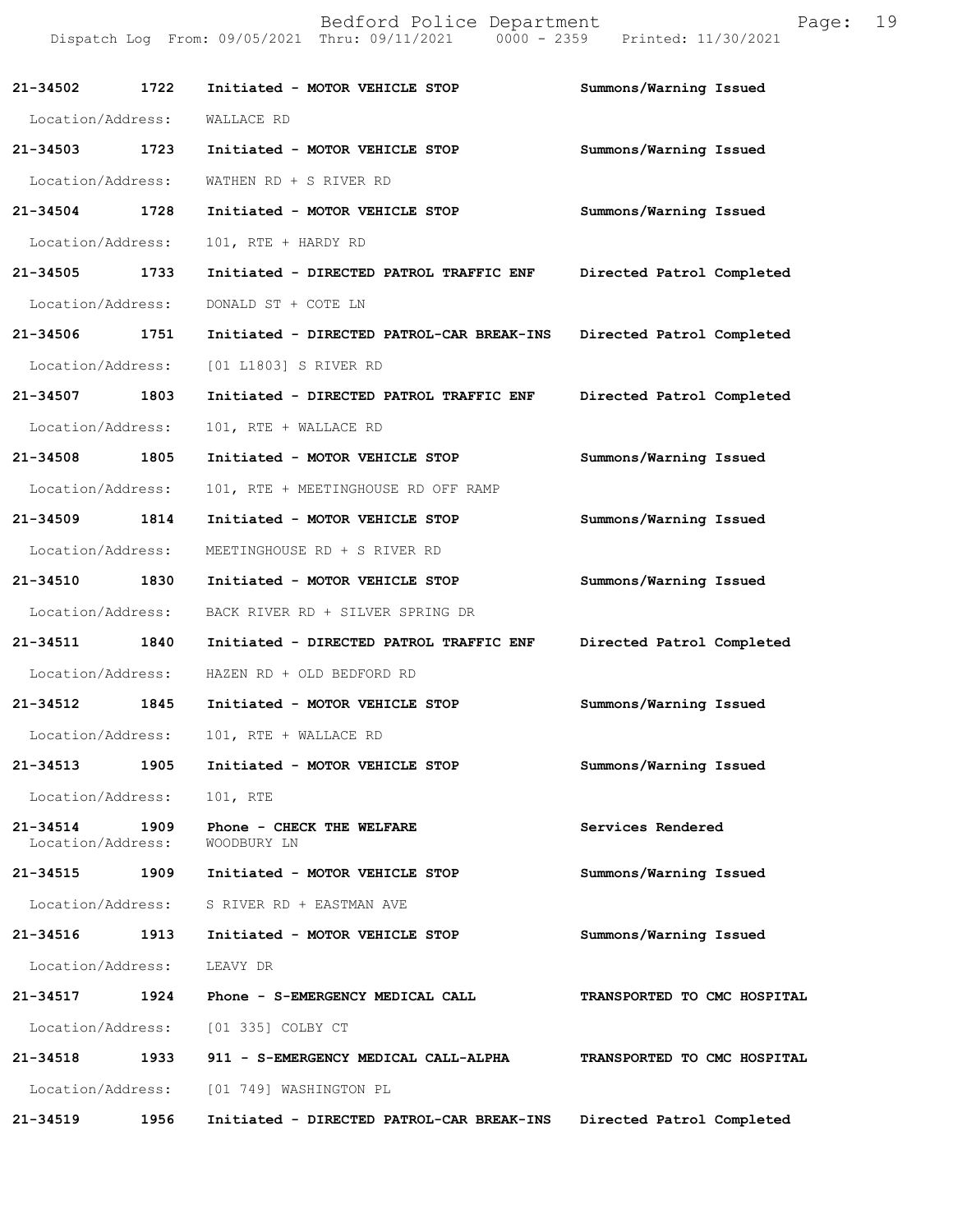|                               |              | Bedford Police Department<br>Dispatch Log From: 09/05/2021 Thru: 09/11/2021 0000 - 2359 Printed: 11/30/2021 | Page:                     | 20 |
|-------------------------------|--------------|-------------------------------------------------------------------------------------------------------------|---------------------------|----|
| Location/Address:             |              | BRICK MILL RD + ARBOR LN                                                                                    |                           |    |
| 21-34520                      | 1957         | Initiated - MOTOR VEHICLE STOP                                                                              | Summons/Warning Issued    |    |
| Location/Address:             |              | S RIVER RD + UPJOHN ST                                                                                      |                           |    |
| 21-34521                      | 2007         | Initiated - MOTOR VEHICLE STOP                                                                              | Summons/Warning Issued    |    |
| Location/Address:             |              | 101, RTE + PLUMMER ROAD OVERPASS                                                                            |                           |    |
| 21-34522                      | 2008         | Initiated - MOTOR VEHICLE STOP                                                                              | Summons/Warning Issued    |    |
| Location/Address:             |              | 101, RTE                                                                                                    |                           |    |
| 21-34523<br>Location/Address: | 2015         | Phone - G-SMOKE IN THE BUILDING<br>MINISTERIAL RD                                                           | Services Rendered         |    |
| 21-34524 2036                 |              | Initiated - DIRECTED PATROL-CAR BREAK-INS                                                                   | Directed Patrol Completed |    |
| Location/Address:             |              | [01 L0000816] IRON HORSE DR                                                                                 |                           |    |
| 21-34525<br>Location/Address: | 2044         | Initiated - MOTOR VEHICLE STOP<br>101, RTE                                                                  | NO PAPERWORK              |    |
| 21-34526 2050                 |              | Initiated - DIRECTED PATROL BURGLARY                                                                        | Directed Patrol Completed |    |
| Location/Address:             |              | [01 L863] 101, RTE                                                                                          |                           |    |
| 21-34527 2056                 |              | Initiated - MOTOR VEHICLE STOP                                                                              | Summons/Warning Issued    |    |
| Location/Address:             |              | S RIVER RD + IRON HORSE DR                                                                                  |                           |    |
| 21-34528                      | 2110         | Initiated - DIRECTED PATROL BURGLARY                                                                        | Directed Patrol Completed |    |
| Location/Address:             |              | SUZANNE DR                                                                                                  |                           |    |
| 21-34529                      | 2133         | Initiated - DIRECTED PATROL DWI                                                                             | Directed Patrol Completed |    |
| Location/Address:             |              | MEETINGHOUSE RD + LIBERTY HILL RD                                                                           |                           |    |
| 21-34530                      | 2142         | Initiated - DIRECTED PATROL DWI                                                                             | Directed Patrol Completed |    |
| Location/Address:             |              | DONALD ST + OLD BEDFORD RD                                                                                  |                           |    |
| 21-34531                      | 2146         | Initiated - MOTOR VEHICLE STOP                                                                              | Summons/Warning Issued    |    |
| Location/Address:             |              | 101, RTE + MEETINGHOUSE RD                                                                                  |                           |    |
| 21-34532                      | 2148         | Initiated - DIRECTED PATROL DWI                                                                             | Directed Patrol Completed |    |
| Location/Address:             |              | 101, RTE + WALLACE RD                                                                                       |                           |    |
| 21-34533                      | 2323         | Initiated - DIRECTED PATROL DWI                                                                             | Directed Patrol Completed |    |
|                               | Vicinity of: | S RIVER RD + HAWTHORNE DR                                                                                   |                           |    |
| 21-34534                      | 2326         | Initiated - DIRECTED PATROL DWI                                                                             | Directed Patrol Completed |    |
| Location/Address:             |              | S RIVER RD + UPJOHN ST                                                                                      |                           |    |
| 21-34535                      | 2328         | Initiated - DIRECTED PATROL DWI                                                                             | Directed Patrol Completed |    |
|                               | Vicinity of: | 101, RTE + NASHUA RD                                                                                        |                           |    |
| 21-34536                      | 2332         | Initiated - MOTOR VEHICLE STOP                                                                              | Summons/Warning Issued    |    |
| Location/Address:             |              | 101, RTE + JENKINS RD                                                                                       |                           |    |
| 21-34537                      | 2338         | Initiated - MOTOR VEHICLE STOP                                                                              | Summons/Warning Issued    |    |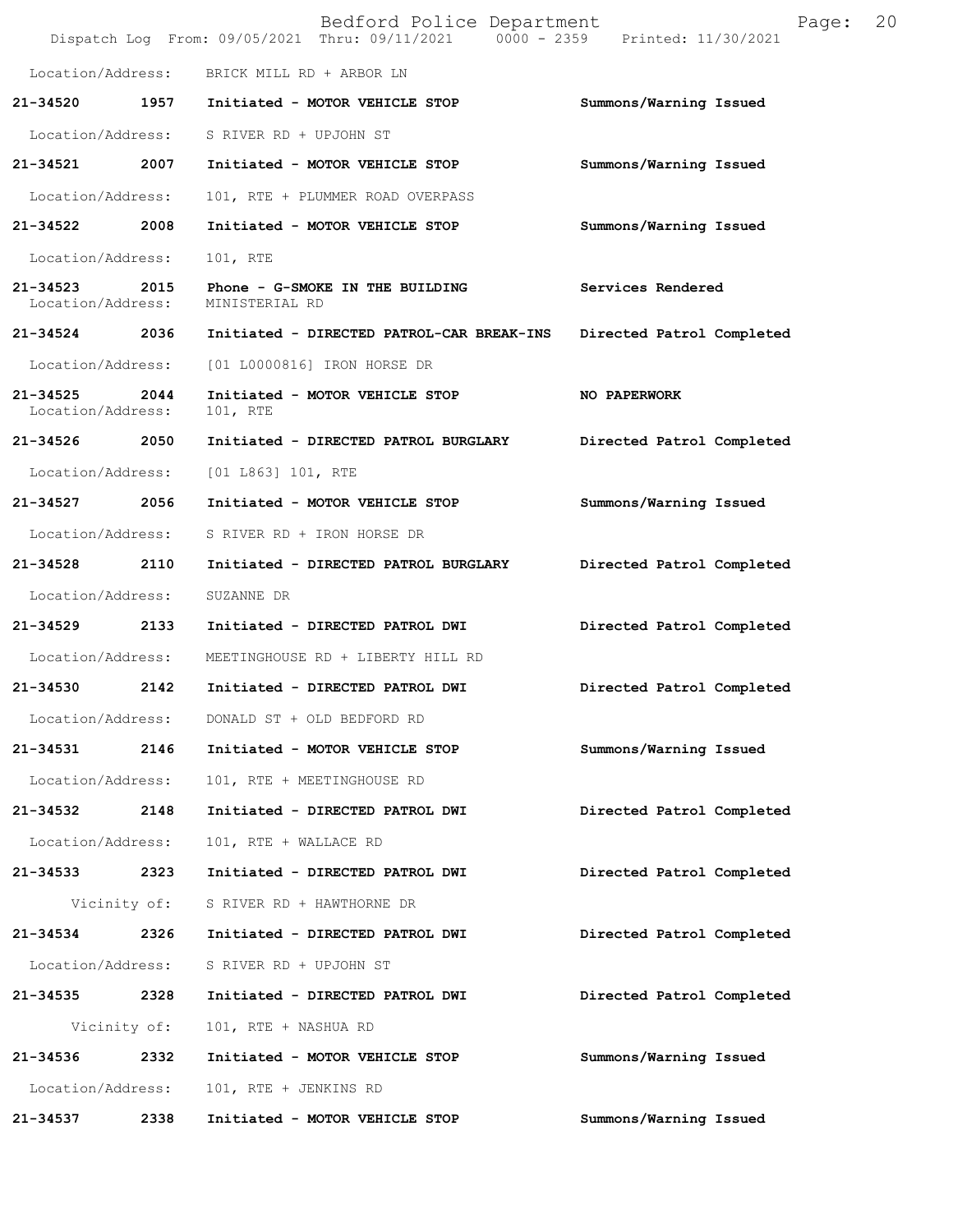|                               |              | Bedford Police Department<br>Dispatch Log From: 09/05/2021 Thru: 09/11/2021 0000 - 2359 Printed: 11/30/2021 | 21<br>Page:               |
|-------------------------------|--------------|-------------------------------------------------------------------------------------------------------------|---------------------------|
| Location/Address:             |              | 101, RTE                                                                                                    |                           |
| 21-34538                      | 2340         | Initiated - DIRECTED PATROL DWI                                                                             | Directed Patrol Completed |
| Location/Address:             |              | 101, RTE + 114 RTE                                                                                          |                           |
| 21-34539<br>Location/Address: | 2347         | Initiated - SUSP ACTIVITIES<br>[01 910] S RIVER RD                                                          | Services Rendered         |
| 21-34540 2352                 |              | Initiated - DIRECTED PATROL DWI                                                                             | Directed Patrol Completed |
|                               | Vicinity of: | S RIVER RD + BACK RIVER RD                                                                                  |                           |
| 21-34541 2353                 |              | Initiated - DIRECTED PATROL DWI                                                                             | Directed Patrol Completed |
|                               | Vicinity of: | 101, RTE + HARDY RD                                                                                         |                           |
| 21-34542                      | 2354         | Initiated - DIRECTED PATROL DWI                                                                             | Directed Patrol Completed |
| Location/Address:             |              | S RIVER RD + KILTON RD                                                                                      |                           |
|                               |              | For Date: $09/08/2021$ - Wednesday                                                                          |                           |
| 21-34543<br>Location/Address: | 0003         | Phone - ALARM, BURGLAR<br>[01 L900] SUNSET LN                                                               | Alarm - False             |
| 21-34544 0006                 |              | Initiated - DIRECTED PATROL DWI                                                                             | Directed Patrol Completed |
| Location/Address:             |              | 101, RTE + CHESTNUT DR                                                                                      |                           |
| 21-34545                      | 0006         | Initiated - MOTOR VEHICLE STOP                                                                              | Summons/Warning Issued    |
| Location/Address:             |              | 101, RTE                                                                                                    |                           |
| 21-34546                      | 0013         | Initiated - DIRECTED PATROL DWI                                                                             | Directed Patrol Completed |
| Location/Address:             |              | 114 RTE + PLUMMER HILL RD                                                                                   |                           |
| 21-34547 0016                 |              | Initiated - DIRECTED PATROL DWI                                                                             | Directed Patrol Completed |
|                               | Vicinity of: | 101, RTE + JOPPA HILL RD                                                                                    |                           |
| 21-34548                      | 0018         | Initiated - MOTOR VEHICLE STOP                                                                              | Summons/Warning Issued    |
| Location/Address:             |              | S RIVER RD + SUNSET LN                                                                                      |                           |
| 21-34549                      | 0023         | Initiated - DIRECTED PATROL DWI                                                                             | Directed Patrol Completed |
| Location/Address:             |              | S RIVER RD + COLBY CT                                                                                       |                           |
| 21-34550                      | 0035         | Initiated - MOTOR VEHICLE STOP                                                                              | Summons/Warning Issued    |
| Location/Address:             |              | S RIVER RD + EASTMAN AVE                                                                                    |                           |
| 21-34551                      | 0037         | Initiated - MOTOR VEHICLE STOP                                                                              | Summons/Warning Issued    |
| Location/Address:             |              | 114 RTE                                                                                                     |                           |
| 21-34552                      | 0041         | Initiated - MOTOR VEHICLE STOP                                                                              | Summons/Warning Issued    |
| Location/Address:             |              | 101, RTE + COLONIAL DR                                                                                      |                           |
| 21-34553                      | 0047         | Initiated - DIRECTED PATROL DWI                                                                             | Directed Patrol Completed |
|                               | Vicinity of: | S RIVER RD + SOMERVILLE DR                                                                                  |                           |
| 21-34554                      | 0048         | Initiated - DIRECTED PATROL DWI                                                                             | Directed Patrol Completed |
| Location/Address:             |              | S RIVER RD + PALOMINO LN                                                                                    |                           |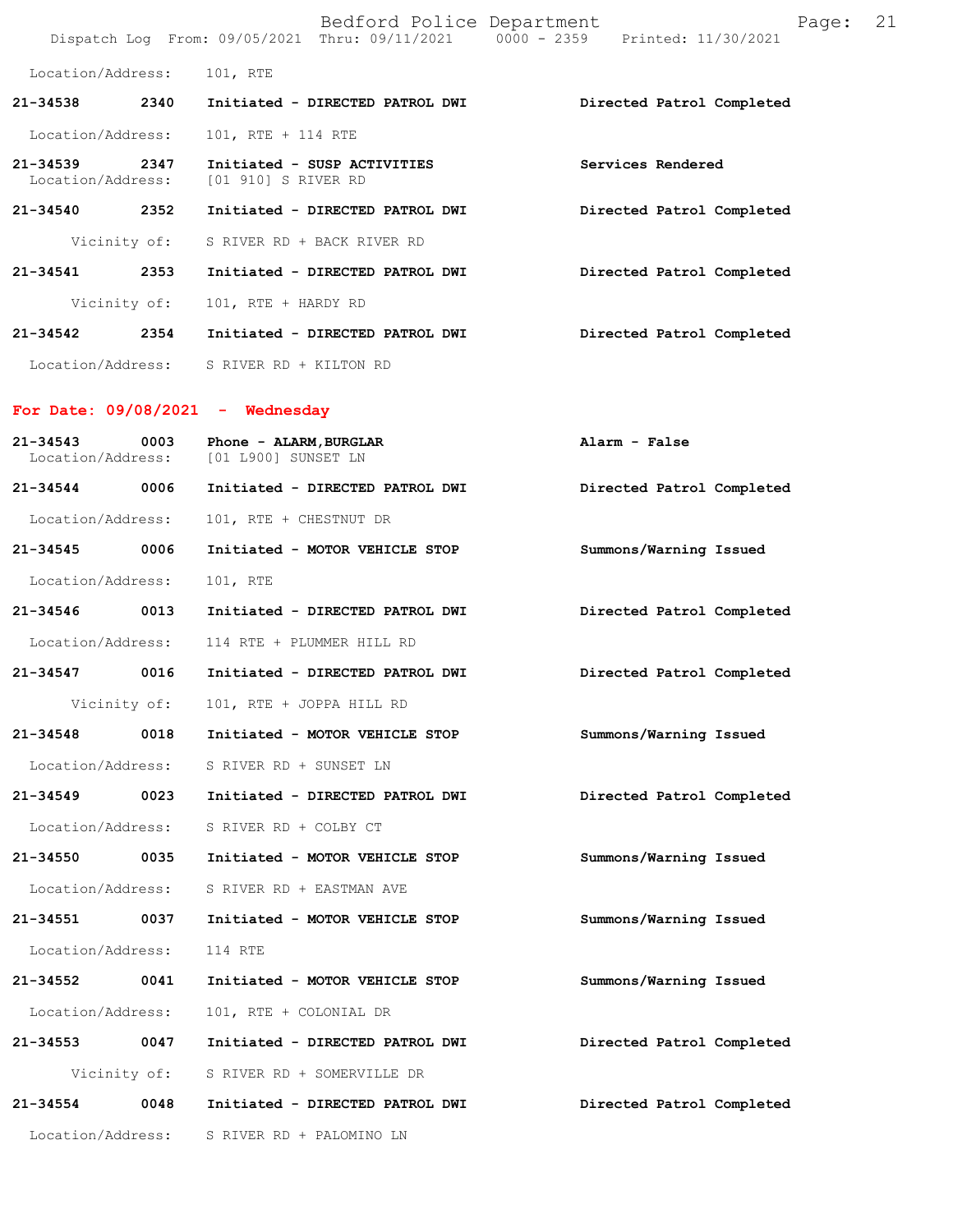|                               |              | Bedford Police Department<br>Dispatch Log From: 09/05/2021 Thru: 09/11/2021 0000 - 2359 Printed: 11/30/2021 | Page:                     | 22 |
|-------------------------------|--------------|-------------------------------------------------------------------------------------------------------------|---------------------------|----|
|                               |              | 21-34555 0050 Initiated - DIRECTED PATROL DWI                                                               | Directed Patrol Completed |    |
|                               | Vicinity of: | 101, RTE + WALLACE RD                                                                                       |                           |    |
|                               |              | 21-34556 0101 Initiated - MOTOR VEHICLE STOP                                                                | Summons/Warning Issued    |    |
| Location/Address: S RIVER RD  |              |                                                                                                             |                           |    |
| 21-34557 0106                 |              | Initiated - MOTOR VEHICLE STOP                                                                              | Summons/Warning Issued    |    |
| Location/Address:             |              | 101, RTE + CONSTITUTION DR                                                                                  |                           |    |
| 21-34558 0121                 |              | Initiated - DIRECTED PATROL BURGLARY                                                                        | Directed Patrol Completed |    |
| Location/Address:             |              | RIVERWAY PL                                                                                                 |                           |    |
|                               |              | 21-34559 0128 Initiated - DIRECTED PATROL BURGLARY                                                          | Directed Patrol Completed |    |
| Location/Address:             |              | S RIVER RD + COLBY CT                                                                                       |                           |    |
| 21-34560 0128                 |              | Initiated - MOTOR VEHICLE STOP                                                                              | Summons/Warning Issued    |    |
|                               |              | Location/Address: S RIVER RD + CLUB ACRE LN                                                                 |                           |    |
| 21-34561 0133                 |              | Initiated - DIRECTED PATROL DWI                                                                             | Directed Patrol Completed |    |
|                               | Vicinity of: | WALLACE RD + BEALS RD                                                                                       |                           |    |
| 21-34562 0143                 |              | Initiated - DIRECTED PATROL DWI                                                                             | Directed Patrol Completed |    |
| Location/Address:             |              | NEW BOSTON RD + CHESTERFIELD PL                                                                             |                           |    |
| 21-34563 0158                 |              | Initiated - DIRECTED PATROL BURGLARY                                                                        | Directed Patrol Completed |    |
|                               | Vicinity of: | HAWTHORNE DR + STATION RD                                                                                   |                           |    |
| 21-34564<br>Location/Address: | 0202         | Phone - S-FIRE ALARM<br>MCAFEE FARM RD                                                                      | Services Rendered         |    |
|                               |              | 21-34565 0227 Initiated - DIRECTED PATROL-CAR BREAK-INS                                                     | Directed Patrol Completed |    |
| Location/Address:             |              | PALOMINO LN + PLUMMER RD                                                                                    |                           |    |
| 21-34566                      | 0229         | Initiated - DIRECTED PATROL BURGLARY                                                                        | Building Checked/Secured  |    |
| Location/Address:             |              | WALSCH RD                                                                                                   |                           |    |
| 21-34567                      | 0231         | Initiated - DIRECTED PATROL-CAR BREAK-INS                                                                   | Directed Patrol Completed |    |
| Location/Address:             |              | [01 L0000816] IRON HORSE DR                                                                                 |                           |    |
| 21-34568                      | 0232         | Initiated - DIRECTED PATROL-CAR BREAK-INS                                                                   | Directed Patrol Completed |    |
|                               | Vicinity of: | QUINCY DR + WEYMOUTH DR                                                                                     |                           |    |
| 21-34569                      | 0248         | Initiated - DIRECTED PATROL BURGLARY                                                                        | Directed Patrol Completed |    |
| Location/Address:             |              | [01 L1823] BOYNTON ST                                                                                       |                           |    |
| 21-34570                      | 0251         | Initiated - DIRECTED PATROL-CAR BREAK-INS                                                                   | Directed Patrol Completed |    |
| Location/Address:             |              | JOPPA HILL RD + N AMHERST RD                                                                                |                           |    |
| 21-34571                      | 0254         | Initiated - DIRECTED PATROL-CAR BREAK-INS                                                                   | Directed Patrol Completed |    |
|                               | Vicinity of: | JENKINS RD + BEALS RD                                                                                       |                           |    |
| 21-34572                      | 0255         | Initiated - DIRECTED PATROL-CAR BREAK-INS                                                                   | Directed Patrol Completed |    |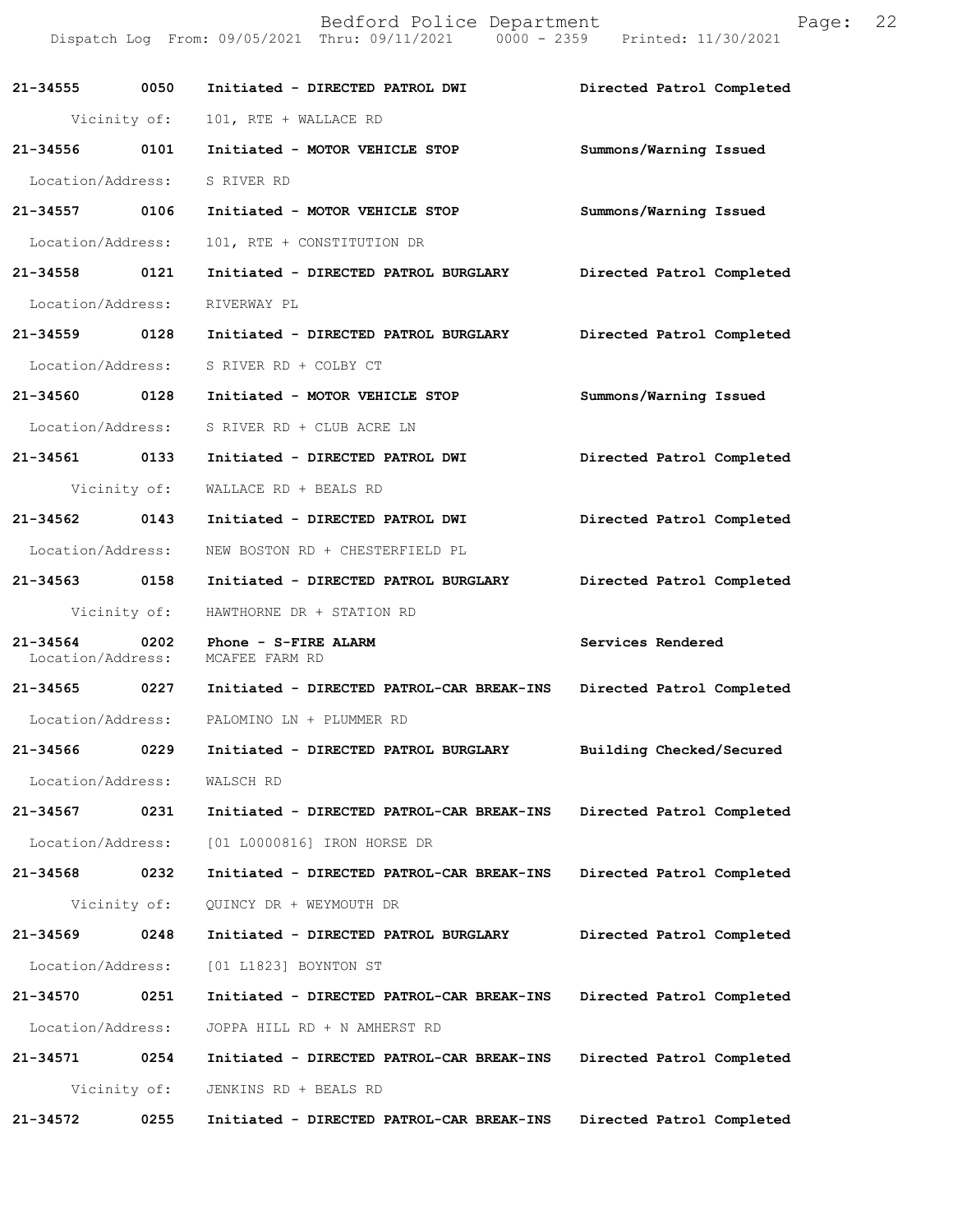|                               |      | Bedford Police Department<br>Dispatch Log From: 09/05/2021 Thru: 09/11/2021 0000 - 2359 Printed: 11/30/2021 | Page:                     | 23 |
|-------------------------------|------|-------------------------------------------------------------------------------------------------------------|---------------------------|----|
|                               |      | Vicinity of: COUNTY RD + BACK RIVER RD                                                                      |                           |    |
|                               |      | 21-34573 0329 Initiated - BUILDING CHECK                                                                    | Building Checked/Secured  |    |
|                               |      | Location/Address: [01 1557] S RIVER RD                                                                      |                           |    |
| 21-34574 0330                 |      | Initiated - BUILDING CHECK                                                                                  | Directed Patrol Completed |    |
| Location/Address:             |      | [01 400] MEETINGHOUSE RD                                                                                    |                           |    |
| 21-34575 0338                 |      | Initiated - DIRECTED PATROL-CAR BREAK-INS Directed Patrol Completed                                         |                           |    |
| Location/Address:             |      | GREENFIELD PKWY                                                                                             |                           |    |
| 21-34576 0339                 |      | Initiated - DIRECTED PATROL BURGLARY Directed Patrol Completed                                              |                           |    |
| Location/Address:             |      | RIVERWAY PL                                                                                                 |                           |    |
| 21-34577 0355                 |      | Initiated - DIRECTED PATROL BURGLARY Directed Patrol Completed                                              |                           |    |
| Vicinity of:                  |      | COMMERCE DR                                                                                                 |                           |    |
| 21-34578 0438                 |      | Initiated - DIRECTED PATROL-CAR BREAK-INS Directed Patrol Completed                                         |                           |    |
| Vicinity of:                  |      | BRICK MILL RD                                                                                               |                           |    |
| 21-34579 0439                 |      | Initiated - DIRECTED PATROL-CAR BREAK-INS                                                                   | Directed Patrol Completed |    |
| Location/Address:             |      | MARKET ST + MAIN ST                                                                                         |                           |    |
| 21-34580 0446                 |      | Initiated - DIRECTED PATROL-CAR BREAK-INS Directed Patrol Completed                                         |                           |    |
| Location/Address:             |      | [01 L1094] S RIVER RD                                                                                       |                           |    |
| 21-34581 0457                 |      | Initiated - DIRECTED PATROL BURGLARY Building Checked/Secured                                               |                           |    |
| Location/Address:             |      | MINISTERIAL RD                                                                                              |                           |    |
| 21-34582<br>Vicinity of:      | 0524 | Initiated - DIRECTED PATROL TRAFFIC ENF Extinquished<br>101, RTE + NASHUA RD                                |                           |    |
| 21-34583                      | 0524 | Initiated - DIRECTED PATROL TRAFFIC ENF                                                                     | Directed Patrol Completed |    |
| Location/Address:             |      | 101, RTE + MEETINGHOUSE RD                                                                                  |                           |    |
| 21-34584                      | 0526 | Initiated - DIRECTED PATROL TRAFFIC ENF                                                                     | Directed Patrol Completed |    |
| Vicinity of:                  |      | S RIVER RD + MOORES CROSSING RD                                                                             |                           |    |
| 21-34585                      | 0534 | Initiated - DIRECTED PATROL TRAFFIC ENF                                                                     | Directed Patrol Completed |    |
| Location/Address:             |      | S RIVER RD + RIDGEWOOD RD                                                                                   |                           |    |
| 21-34586<br>Location/Address: | 0553 | Other - ASSIST CITIZEN<br>DANFORTH DR                                                                       | Investigated              |    |
| 21-34587                      | 0617 | Initiated - DIRECTED PATROL TRAFFIC ENF                                                                     | Directed Patrol Completed |    |
| Vicinity of:                  |      | 101, RTE + WALLACE RD                                                                                       |                           |    |
| 21-34588                      | 0625 | Initiated - MOTOR VEHICLE STOP                                                                              | Summons/Warning Issued    |    |
| Location/Address:             |      | 101, RTE + COVENANT WAY                                                                                     |                           |    |
| 21-34589                      | 0730 | Initiated - DIRECTED PATROL TRAFFIC ENF                                                                     | Directed Patrol Completed |    |
| Location/Address:             |      | BUTTONWOOD RD + FLINTLOCK RD                                                                                |                           |    |
| 21-34590                      | 0732 | Initiated - DIRECTED PATROL TRAFFIC ENF                                                                     | Directed Patrol Completed |    |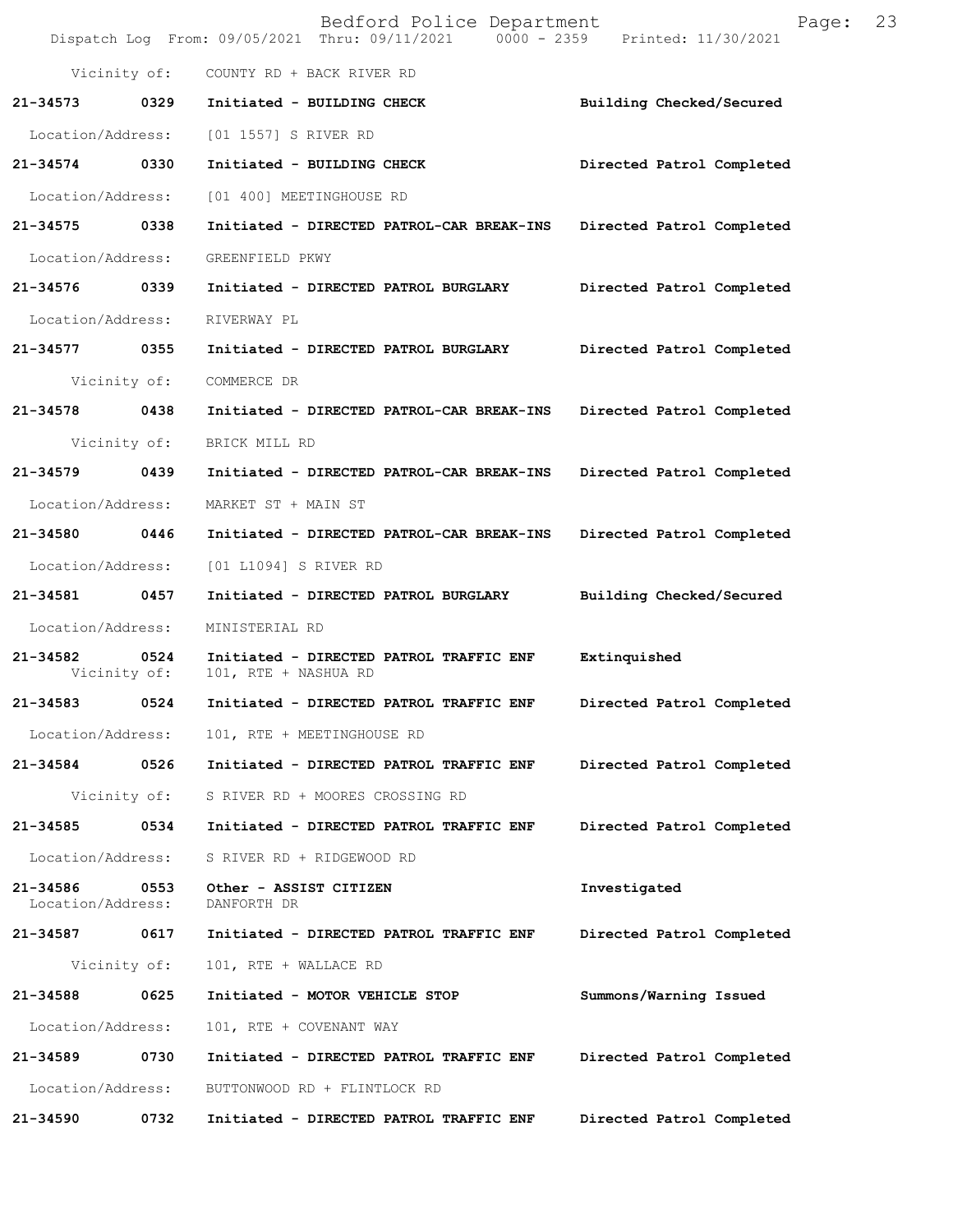|                                    |      | Bedford Police Department<br>Dispatch Log From: 09/05/2021 Thru: 09/11/2021 0000 - 2359 Printed: 11/30/2021 | Page:                     | 24 |
|------------------------------------|------|-------------------------------------------------------------------------------------------------------------|---------------------------|----|
| Location/Address:                  |      | 101, RTE + JENKINS RD                                                                                       |                           |    |
| 21-34591                           |      | 0740 Phone - MOTOR VEHICLE COMP-IN PROGRESS                                                                 | Summons/Warning Issued    |    |
| Location/Address:                  |      | $[01 L241] 101$ , RTE                                                                                       |                           |    |
| 21-34592 0743                      |      | Initiated - DIRECTED PATROL TRAFFIC ENF                                                                     | Directed Patrol Completed |    |
| Location/Address:                  |      | BACK RIVER RD + COUNTY RD                                                                                   |                           |    |
| 21-34593 0753                      |      | Initiated - DIRECTED PATROL TRAFFIC ENF                                                                     | Directed Patrol Completed |    |
| Location/Address:                  |      | BOYNTON ST + DAVIES ST                                                                                      |                           |    |
| 21-34594                           | 0804 | Initiated - MOTOR VEHICLE STOP                                                                              | Summons/Warning Issued    |    |
| Location/Address:                  |      | 101, RTE + COVENANT WAY                                                                                     |                           |    |
| 21-34595 0809                      |      | Initiated - DIRECTED PATROL TRAFFIC ENF                                                                     | Directed Patrol Completed |    |
| Location/Address:                  |      | 114 RTE + NEW BOSTON RD                                                                                     |                           |    |
| 21-34596 0809<br>Location/Address: |      | Initiated - MOTOR VEHICLE STOP<br>TECHNOLOGY DR                                                             | NO PAPERWORK              |    |
| 21-34597                           | 0815 | Initiated - MOTOR VEHICLE STOP                                                                              | Summons/Warning Issued    |    |
| Location/Address:                  |      | 114 RTE + 101, RTE                                                                                          |                           |    |
| 21-34598 0816                      |      | Initiated - DIRECTED PATROL TRAFFIC ENF                                                                     | Directed Patrol Completed |    |
| Location/Address:                  |      | S RIVER RD + MOORES CROSSING RD                                                                             |                           |    |
| 21-34599 0828                      |      | Initiated - DIRECTED PATROL TRAFFIC ENF                                                                     | Directed Patrol Completed |    |
| Location/Address:                  |      | 101, RTE + WALLACE RD                                                                                       |                           |    |
| 21-34600                           | 0831 | Initiated - DIRECTED PATROL TRAFFIC ENF                                                                     | Directed Patrol Completed |    |
|                                    |      | Location/Address: S RIVER RD + COLBY CT                                                                     |                           |    |
|                                    |      | 21-34601 0840 Initiated - MOTOR VEHICLE STOP                                                                | Summons/Warning Issued    |    |
|                                    |      | Location/Address: S RIVER RD + KILTON RD                                                                    |                           |    |
| 21-34602 0847                      |      | Initiated - DIRECTED PATROL TRAFFIC ENF                                                                     | Directed Patrol Completed |    |
| Location/Address:                  |      | 101, RTE + 114 RTE                                                                                          |                           |    |
| 21-34603 0855                      |      | Initiated - DIRECTED PATROL TRAFFIC ENF                                                                     | Directed Patrol Completed |    |
| Location/Address:                  |      | JENKINS RD + BEALS RD                                                                                       |                           |    |
| 21-34604 0855                      |      | Initiated - DIRECTED PATROL TRAFFIC ENF                                                                     | Directed Patrol Completed |    |
| Location/Address:                  |      | BACK RIVER RD + MEADOWCREST DR                                                                              |                           |    |
| 21-34605                           | 0858 | Initiated - MOTOR VEHICLE STOP                                                                              | Summons/Warning Issued    |    |
| Location/Address:                  |      | S RIVER RD + BACK RIVER RD                                                                                  |                           |    |
| 21-34606                           | 0906 | Initiated - MOTOR VEHICLE STOP                                                                              | Summons/Warning Issued    |    |
| Location/Address:                  |      | 114 RTE + 101, RTE                                                                                          |                           |    |
| 21-34607 0913<br>Location/Address: |      | Phone - ALARM,BURGLAR<br>S RIVER RD                                                                         | Alarm - False             |    |
| 21-34608                           | 0918 | Initiated - DIRECTED PATROL TRAFFIC ENF                                                                     | Directed Patrol Completed |    |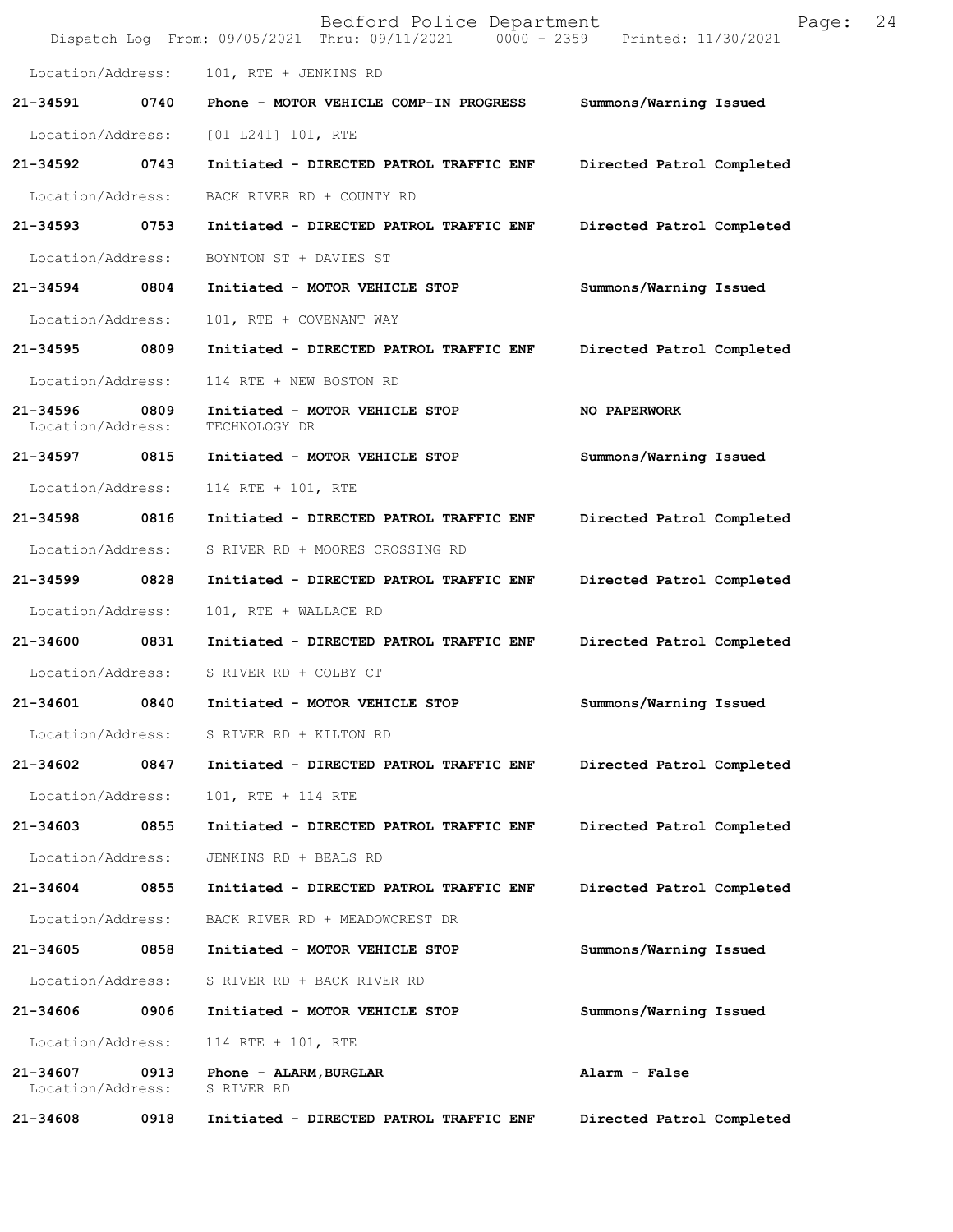|                                    |      | Bedford Police Department<br>Dispatch Log From: 09/05/2021 Thru: 09/11/2021 0000 - 2359 Printed: 11/30/2021                 | 25<br>Page:                 |
|------------------------------------|------|-----------------------------------------------------------------------------------------------------------------------------|-----------------------------|
| Location/Address:                  |      | 101, RTE + PINECREST DR                                                                                                     |                             |
| 21-34609<br>Location/Address:      | 0923 | Initiated - MOTOR VEHICLE STOP<br>101, RTE + F.E. EVERETT SOUTH TPKE                                                        | NO PAPERWORK                |
| 21-34611 0930<br>Location/Address: |      | Initiated - SUSP ACTIVITIES<br>BELLEMORE DR                                                                                 | Services Rendered           |
| 21-34610 0932                      |      | Initiated - MOTOR VEHICLE STOP                                                                                              | Summons/Warning Issued      |
| Location/Address:                  |      | 101, RTE + NASHUA RD                                                                                                        |                             |
| 21-34612                           | 0933 | 911 - S-EMERGENCY MEDICAL CALL-CHARL                                                                                        | TRANSPORTED TO CMC HOSPITAL |
| Location/Address:                  |      | [01 335] COLBY CT                                                                                                           |                             |
| 21-34613                           | 0956 | Initiated - MOTOR VEHICLE STOP                                                                                              | Summons/Warning Issued      |
| Location/Address:                  |      | 101, RTE + PLUMMER ROAD OVERPASS                                                                                            |                             |
| 21-34614                           | 1012 | Initiated - DIRECTED PATROL-CAR BREAK-INS                                                                                   | Directed Patrol Completed   |
| Location/Address:                  |      | [01 1050] DONALD ST                                                                                                         |                             |
| 21-34615                           | 1015 | Initiated - MOTOR VEHICLE STOP                                                                                              | Summons/Warning Issued      |
| Location/Address:                  |      | 101, RTE                                                                                                                    |                             |
| 21-34616                           | 1018 | Phone - SOLICITING                                                                                                          | No Action Required          |
| Location/Address:                  |      | WINTER DR                                                                                                                   |                             |
| 21-34617<br>Location/Address:      | 1022 | Phone - ASSIST OTHER AGENCY<br>I-293 NORTH                                                                                  | Could Not Locate            |
| 21-34618                           | 1038 | Initiated - DIRECTED PATROL-CAR BREAK-INS                                                                                   | Directed Patrol Completed   |
| Location/Address:                  |      | IRON HORSE DR                                                                                                               |                             |
| 21-34619                           | 1049 | Initiated - DIRECTED PATROL TRAFFIC ENF                                                                                     | Directed Patrol Completed   |
| Location/Address:                  |      | S RIVER RD + KILTON RD                                                                                                      |                             |
| 21-34620                           | 1054 | Initiated - MOTOR VEHICLE STOP                                                                                              | Summons/Warning Issued      |
|                                    |      | Location/Address: [07] SECOND ST                                                                                            |                             |
| 21-34621 1112                      |      | Initiated - MOTOR VEHICLE STOP                                                                                              | Summons/Warning Issued      |
| Location/Address:                  |      | $[07]$ S MAIN ST + ANN AVE                                                                                                  |                             |
| 21-34622<br>Location/Address:      | 1114 | Phone - CHECK THE WELFARE<br>HAWTHORNE DR                                                                                   | Services Rendered           |
| 21-34623                           | 1120 | Initiated - DIRECTED PATROL-CAR BREAK-INS                                                                                   | Directed Patrol Completed   |
| Location/Address:                  |      | [01 L2252] JENKINS RD                                                                                                       |                             |
| 21-34624 1139<br>Location/Address: |      | Phone - MOTOR VEHICLE COMPLAINT<br>NEW BOSTON RD                                                                            | Could Not Locate            |
| 21-34625 1158                      |      | Other - BOLO<br>Location: [03] GOFFSTOWN POLICE                                                                             | Alarm - False               |
|                                    |      | 21-34626 1204 Initiated - INVESTIGATION-FOLLOW UP<br>Location/Address: MAGAZINE ST<br>Refer To Incident:<br>$21 - 872 - OF$ | Investigated                |
| 21-34627 1221                      |      | Phone - FOUND PROPERTY<br>Location/Address: [01 474] CONSTITUTION DR                                                        | Services Rendered           |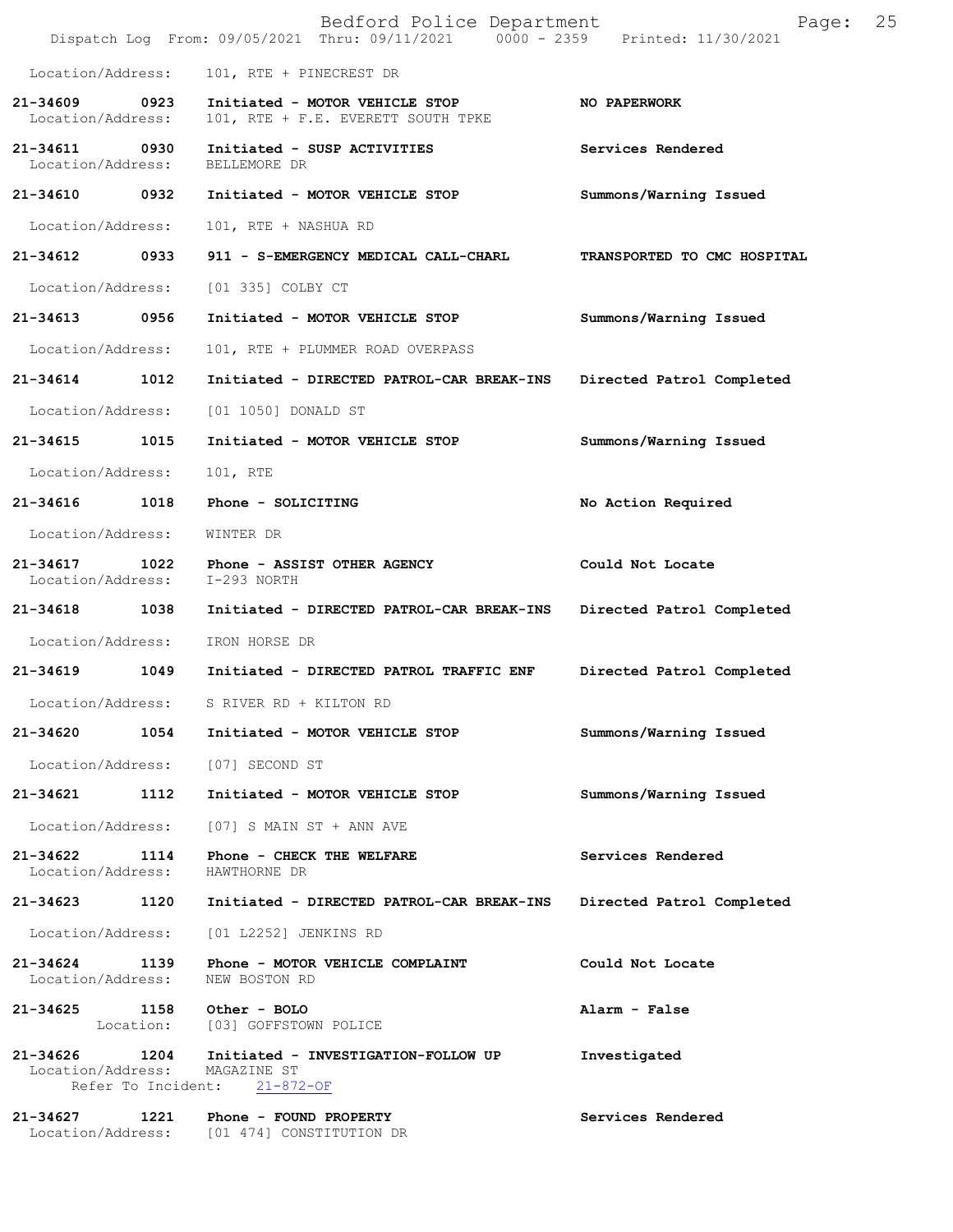|                                   |                                                             | Bedford Police Department<br>Dispatch Log From: 09/05/2021 Thru: 09/11/2021 0000 - 2359 Printed: 11/30/2021                                               | Page:                     | 26 |
|-----------------------------------|-------------------------------------------------------------|-----------------------------------------------------------------------------------------------------------------------------------------------------------|---------------------------|----|
| 21-34628                          | 1225                                                        | 911 - S-EMERGENCY MEDICAL CALL-CHARL<br>Location/Address: [01 1202] NASHUA RD                                                                             | <b>NO TRANSPORT</b>       |    |
| 21-34629                          | 1237                                                        | Initiated - DIRECTED PATROL BURGLARY                                                                                                                      | Directed Patrol Completed |    |
|                                   | Vicinity of:                                                | BACK RIVER RD + SMITH RD                                                                                                                                  |                           |    |
| 21-34630                          | 1248                                                        | Initiated - DIRECTED PATROL BURGLARY                                                                                                                      | Directed Patrol Completed |    |
| Location/Address:                 |                                                             | BRICK MILL RD + ARBOR LN                                                                                                                                  |                           |    |
| 21-34631                          | 1303                                                        | Initiated - DIRECTED PATROL-CAR BREAK-INS                                                                                                                 | Directed Patrol Completed |    |
| Location/Address:                 |                                                             | [01 1235] S RIVER RD                                                                                                                                      |                           |    |
| 21-34632<br>Location/Address:     | 1304                                                        | 911 - INTERNET CRIMES<br>[01 L0000816] IRON HORSE DR                                                                                                      | Services Rendered         |    |
| 21-34633 1342                     |                                                             | Initiated - DIRECTED PATROL TRAFFIC ENF                                                                                                                   | Directed Patrol Completed |    |
| Location/Address:                 |                                                             | BOYNTON ST + PLUMMER RD                                                                                                                                   |                           |    |
| $21 - 34634$<br>Location/Address: | 1354                                                        | Initiated - DISABLED MOTOR VEHICLE<br>101, RTE + KAHLIKO LN                                                                                               | Services Rendered         |    |
| 21-34635 1427                     | Refer To Arrest:<br>Arrest:<br>Address:<br>Age:<br>Charges: | 911 - CHECK THE WELFARE<br>Location/Address: [01 L0000587] 101, RTE<br>$21 - 497 - AR$<br>WEDDLE, NATHANIEL S<br>MANCHESTER, NH<br>31<br>DUI - impairment | Arrest(s) Made            |    |
| 21-34636                          | 1527                                                        | Initiated - DIRECTED PATROL TRAFFIC ENF                                                                                                                   | Directed Patrol Completed |    |
| Location/Address:                 |                                                             | 114 RTE + WHITE AVE                                                                                                                                       |                           |    |
| 21-34637                          | 1528                                                        | Initiated - DIRECTED PATROL TRAFFIC ENF                                                                                                                   | Directed Patrol Completed |    |
| Location/Address:                 |                                                             | COUNTY RD + NASHUA RD                                                                                                                                     |                           |    |
| 21-34638                          | 1534                                                        | Initiated - DIRECTED PATROL TRAFFIC ENF                                                                                                                   | Directed Patrol Completed |    |
| Location/Address:                 |                                                             | S RIVER RD + MEETINGHOUSE RD                                                                                                                              |                           |    |
| 21-34639                          | 1543                                                        | Initiated - MOTOR VEHICLE STOP                                                                                                                            | Summons/Warning Issued    |    |
| Location/Address:                 |                                                             | 101, RTE + BOYNTON ST                                                                                                                                     |                           |    |
| 21-34640                          | 1554                                                        | Initiated - DIRECTED PATROL TRAFFIC ENF                                                                                                                   | Directed Patrol Completed |    |
| Location/Address:                 |                                                             | 101, RTE + SHAW DR                                                                                                                                        |                           |    |
| 21-34641                          | 1557                                                        | Initiated - MOTOR VEHICLE STOP                                                                                                                            | Summons/Warning Issued    |    |
| Location/Address:                 |                                                             | 101, RTE + CHESTNUT DR                                                                                                                                    |                           |    |
| 21-34642                          | 1613                                                        | Initiated - DIRECTED PATROL TRAFFIC ENF                                                                                                                   | Directed Patrol Completed |    |
| Location/Address:                 |                                                             | 101, RTE + HITCHING POST LN                                                                                                                               |                           |    |
| 21-34643                          | 1616                                                        | Initiated - DIRECTED PATROL TRAFFIC ENF                                                                                                                   | Directed Patrol Completed |    |
| Location/Address:                 |                                                             | 101, RTE + CONSTITUTION DR                                                                                                                                |                           |    |
| 21-34644                          | 1619                                                        | Initiated - DIRECTED PATROL TRAFFIC ENF                                                                                                                   | Directed Patrol Completed |    |
| Location/Address:                 |                                                             | S RIVER RD + MOORES CROSSING RD                                                                                                                           |                           |    |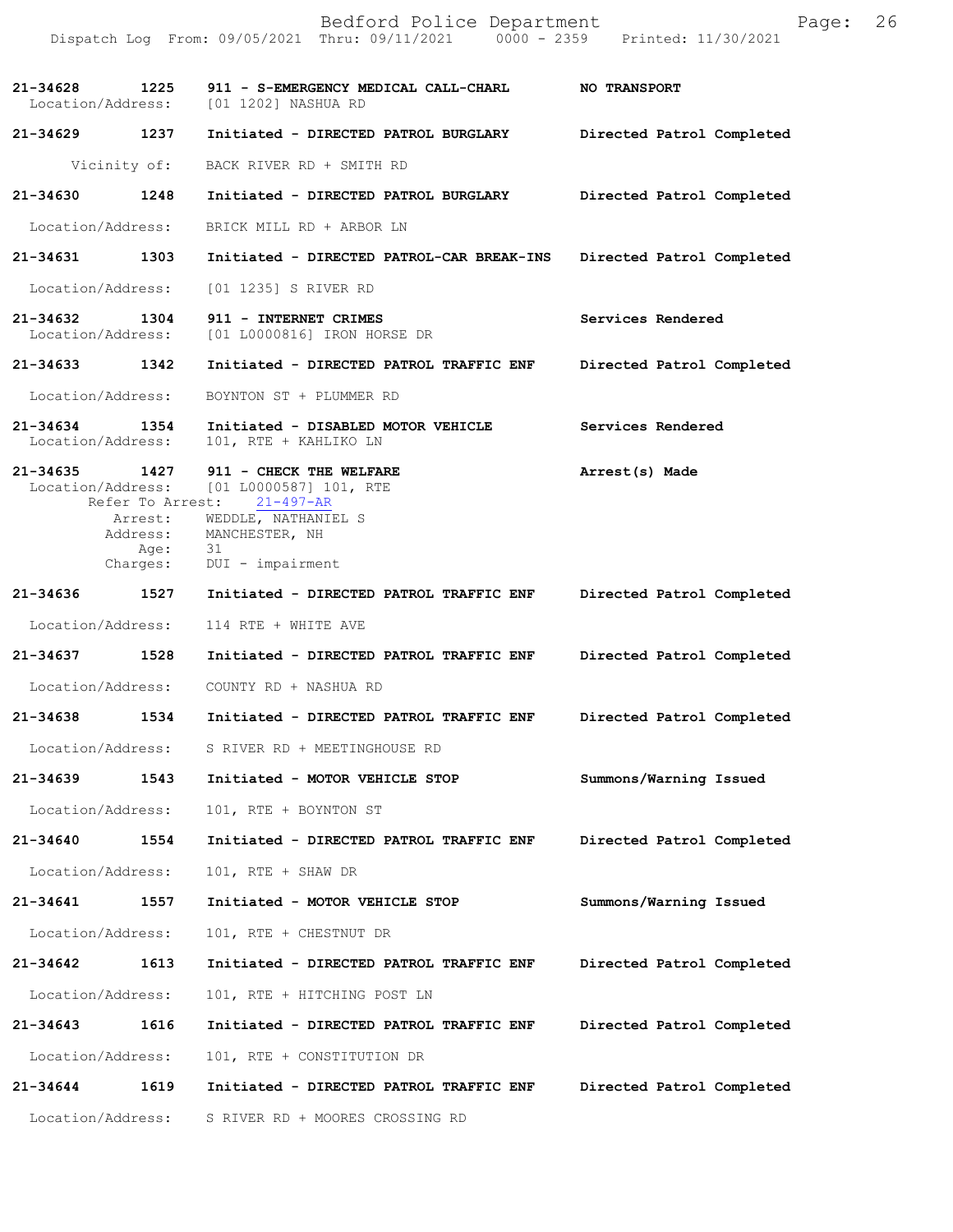|                                    | Bedford Police Department<br>27<br>Page:<br>Dispatch Log From: 09/05/2021 Thru: 09/11/2021 0000 - 2359 Printed: 11/30/2021 |                                                                                                                      |                                |  |  |
|------------------------------------|----------------------------------------------------------------------------------------------------------------------------|----------------------------------------------------------------------------------------------------------------------|--------------------------------|--|--|
| 21-34645                           | 1621                                                                                                                       | Phone - HIGHWAY CONDITIONS                                                                                           | No Action Required             |  |  |
| Location/Address:                  |                                                                                                                            | S RIVER RD + KILTON RD                                                                                               |                                |  |  |
| 21-34646 1639                      |                                                                                                                            | 911 - S-EMERGENCY MEDICAL CALL-ALPHA                                                                                 | Transported to Elliot Hospital |  |  |
| Location/Address:                  |                                                                                                                            | [01 L1896] STATION RD                                                                                                |                                |  |  |
| 21-34647                           | 1640                                                                                                                       | Initiated - MOTOR VEHICLE STOP                                                                                       | Summons/Warning Issued         |  |  |
| Location/Address:                  |                                                                                                                            | [01 1660] S RIVER RD                                                                                                 |                                |  |  |
| 21-34648                           | 1646                                                                                                                       | Initiated - DIRECTED PATROL TRAFFIC ENF                                                                              | Directed Patrol Completed      |  |  |
| Location/Address:                  |                                                                                                                            | WALLACE RD + GREENFIELD PKWY                                                                                         |                                |  |  |
| 21-34649 1648                      |                                                                                                                            | Initiated - DIRECTED PATROL TRAFFIC ENF                                                                              | Directed Patrol Completed      |  |  |
| Location/Address:                  |                                                                                                                            | [01 192] NEW BOSTON RD                                                                                               |                                |  |  |
| 21-34650                           | 1654                                                                                                                       | Initiated - DIRECTED PATROL ACCIDENTS                                                                                | Directed Patrol Completed      |  |  |
| Location/Address:                  |                                                                                                                            | S RIVER RD + KILTON RD                                                                                               |                                |  |  |
| 21-34651                           | 1655                                                                                                                       | Initiated - MOTOR VEHICLE STOP                                                                                       | Summons/Warning Issued         |  |  |
| Location/Address:                  |                                                                                                                            | NEW BOSTON RD + HAWK DR                                                                                              |                                |  |  |
| 21-34652                           | 1708                                                                                                                       | Initiated - DIRECTED PATROL TRAFFIC ENF                                                                              | Directed Patrol Completed      |  |  |
| Location/Address:                  |                                                                                                                            | WALLACE RD + MAGAZINE ST                                                                                             |                                |  |  |
| 21-34653                           | 1710                                                                                                                       | Initiated - DIRECTED PATROL TRAFFIC ENF                                                                              | Directed Patrol Completed      |  |  |
| Location/Address:                  |                                                                                                                            | S RIVER RD + HAWTHORNE DR                                                                                            |                                |  |  |
| $21 - 34654$                       | 1714                                                                                                                       | Initiated - MOTOR VEHICLE STOP                                                                                       | Summons/Warning Issued         |  |  |
| Location/Address:                  |                                                                                                                            | WALLACE RD                                                                                                           |                                |  |  |
| 21-34655<br>Location/Address:      | 1715                                                                                                                       | Phone - ALARM, BURGLAR<br>[01 980] BEDFORD CENTER RD                                                                 | Alarm - False                  |  |  |
| 21-34656<br>Location/Address:      | 1726                                                                                                                       | 911 - S-EMERGENCY MEDICAL CALL-BRAVO<br>OLDE LANTERN RD                                                              | <b>NO TRANSPORT</b>            |  |  |
| 21-34657 1741<br>Location/Address: |                                                                                                                            | Phone - MOTOR VEHICLE ACCIDENT<br>BOYNTON ST                                                                         | Investigated                   |  |  |
| 21-34658                           | 1745                                                                                                                       | Initiated - DIRECTED PATROL-CAR BREAK-INS                                                                            | Directed Patrol Completed      |  |  |
| Location/Address:                  |                                                                                                                            | [01 L888] 101, RTE                                                                                                   |                                |  |  |
| 21-34659 1754                      |                                                                                                                            | Initiated - DIRECTED PATROL-CAR BREAK-INS                                                                            | Directed Patrol Completed      |  |  |
| Location/Address:                  |                                                                                                                            | [01 1050] DONALD ST                                                                                                  |                                |  |  |
| 21-34660                           | 1757                                                                                                                       | Initiated - MOTOR VEHICLE STOP                                                                                       | Summons/Warning Issued         |  |  |
| Location/Address:                  |                                                                                                                            | EAST POINT DR + S RIVER RD                                                                                           |                                |  |  |
| 21-34661                           | 1806                                                                                                                       | Initiated - MOTOR VEHICLE STOP                                                                                       | Summons/Warning Issued         |  |  |
| Location/Address:                  |                                                                                                                            | 101, RTE + MEETINGHOUSE RD OFF RAMP                                                                                  |                                |  |  |
| 21-34662 1816<br>Location/Address: | Refer To Arrest:<br>Arrest:<br>Address:                                                                                    | Initiated - MOTOR VEHICLE STOP<br>S RIVER RD + TECHNOLOGY DR<br>$21 - 498 - AR$<br>SCHUMEMANN, SEAN<br>GOFFSTOWN, NH | Arrest(s) Made                 |  |  |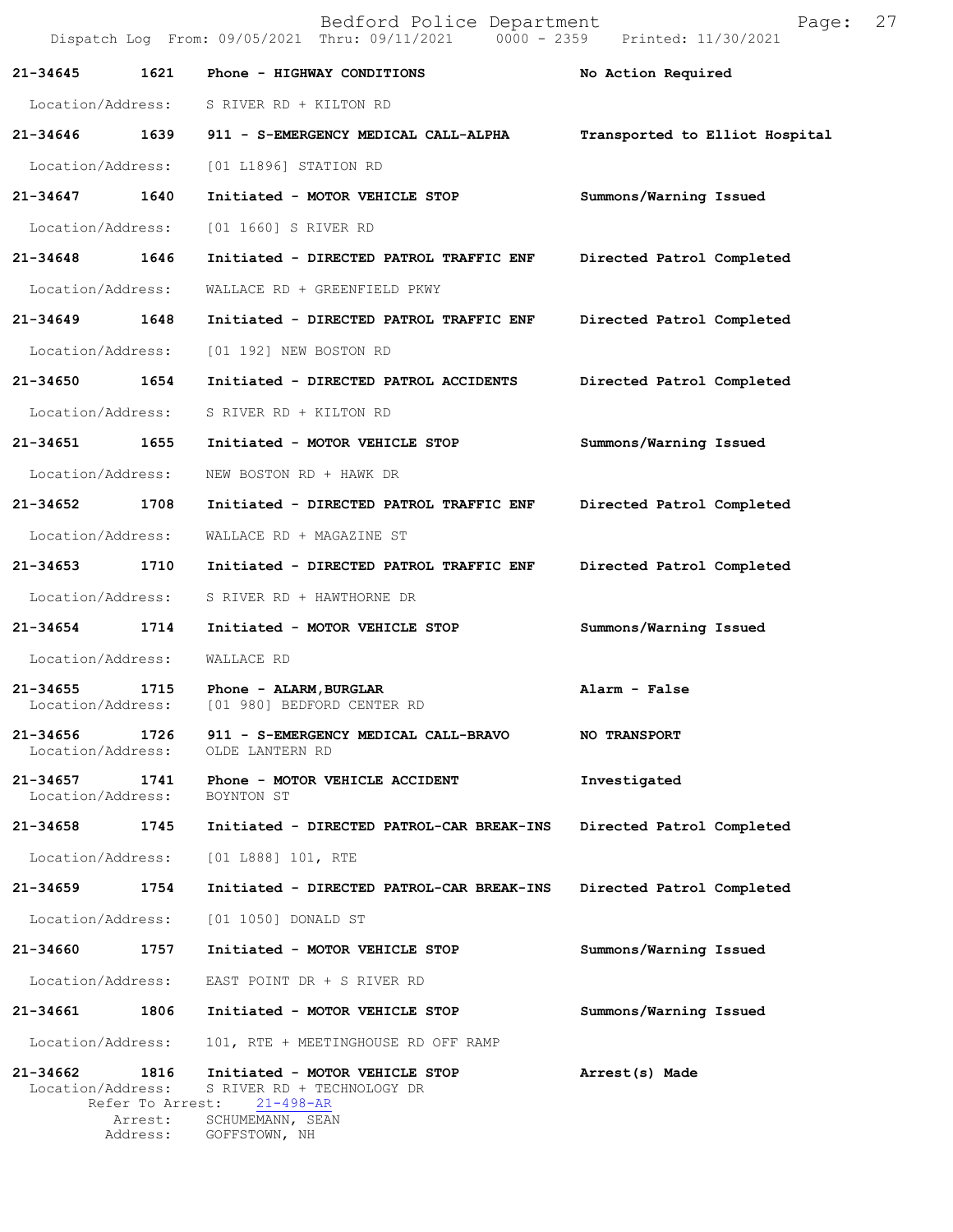|                               |                   | Bedford Police Department<br>Dispatch Log From: 09/05/2021 Thru: 09/11/2021 0000 - 2359 Printed: 11/30/2021 | Page:                          | 28 |
|-------------------------------|-------------------|-------------------------------------------------------------------------------------------------------------|--------------------------------|----|
|                               | Age:              | 35<br>Charges: Arrest on Warrant                                                                            |                                |    |
| 21-34663                      | 1827              | Initiated - DIRECTED PATROL-CAR BREAK-INS                                                                   | Directed Patrol Completed      |    |
|                               | Location/Address: | [01 1108] LEAVY DR                                                                                          |                                |    |
| 21-34664                      | 1849              | Initiated - MOTOR VEHICLE STOP                                                                              | Summons/Warning Issued         |    |
| Location/Address:             |                   | 101, RTE + CONSTITUTION DR                                                                                  |                                |    |
| 21-34665<br>Location/Address: | 1920              | Phone - ANIMAL COMPLAINT<br>101, RTE + MEETINGHOUSE RD                                                      | Services Rendered              |    |
| 21-34667 1936                 |                   | Initiated - DIRECTED PATROL BURGLARY                                                                        | Directed Patrol Completed      |    |
| Location/Address:             |                   | DONALD ST + SWAN AVE                                                                                        |                                |    |
| 21-34666                      | 1937              | Initiated - DIRECTED PATROL BURGLARY                                                                        | Directed Patrol Completed      |    |
| Location/Address:             |                   | S RIVER RD                                                                                                  |                                |    |
| 21-34668 1958                 |                   | Initiated - MOTOR VEHICLE STOP                                                                              | Summons/Warning Issued         |    |
| Location/Address:             |                   | S RIVER RD + TECHNOLOGY DR                                                                                  |                                |    |
| 21-34669                      | 2007              | 911 - S-EMERGENCY MEDICAL CALL-CHARL                                                                        | Transported to Elliot Hospital |    |
| Location/Address:             |                   | [01 919] CORPORATE DR                                                                                       |                                |    |
| 21-34670                      | 2008              | Initiated - DIRECTED PATROL BURGLARY                                                                        | Directed Patrol Completed      |    |
| Location/Address:             |                   | WHITE AVE + BELLEMORE DR                                                                                    |                                |    |
| 21-34671                      | 2009              | Initiated - DIRECTED PATROL-CAR BREAK-INS                                                                   | Directed Patrol Completed      |    |
| Location/Address:             |                   | JOPPA HILL RD + CARRIAGE LN                                                                                 |                                |    |
| 21-34672 2026                 |                   | Initiated - BUILDING CHECK                                                                                  | Building Checked/Secured       |    |
| Location/Address:             |                   | [01 192] NEW BOSTON RD                                                                                      |                                |    |
| 21-34673                      | 2032              | Initiated - DIRECTED PATROL-CAR BREAK-INS                                                                   | Directed Patrol Completed      |    |
| Location/Address:             |                   | [01 L1804] S RIVER RD                                                                                       |                                |    |
| 21-34674                      | 2036              | Initiated - MOTOR VEHICLE STOP                                                                              | Summons/Warning Issued         |    |
| Location/Address:             |                   | 101, RTE + WALLACE RD                                                                                       |                                |    |
| 21-34675<br>Location/Address: | 2051              | Phone - SUSP ACTIVITIES<br>HANCOCK DR                                                                       | Services Rendered              |    |
| 21-34676                      | 2057              | Initiated - DIRECTED PATROL BURGLARY                                                                        | Directed Patrol Completed      |    |
| Location/Address:             |                   | [01 L562] WALLACE RD                                                                                        |                                |    |
| 21-34677                      | 2113              | Initiated - DIRECTED PATROL BURGLARY                                                                        | Directed Patrol Completed      |    |
| Location/Address:             |                   | [01 1235] S RIVER RD                                                                                        |                                |    |
| 21-34678                      | 2118              | Initiated - DIRECTED PATROL-CAR BREAK-INS                                                                   | Directed Patrol Completed      |    |
| Location/Address:             |                   | [01 1252] COOPER LN                                                                                         |                                |    |
| 21-34679                      | 2131              | Initiated - BUILDING CHECK                                                                                  | Building Checked/Secured       |    |
| Location/Address:             |                   | [01 L653] OLD BEDFORD RD                                                                                    |                                |    |
| 21-34680                      | 2136              | Initiated - BUILDING CHECK                                                                                  | Building Checked/Secured       |    |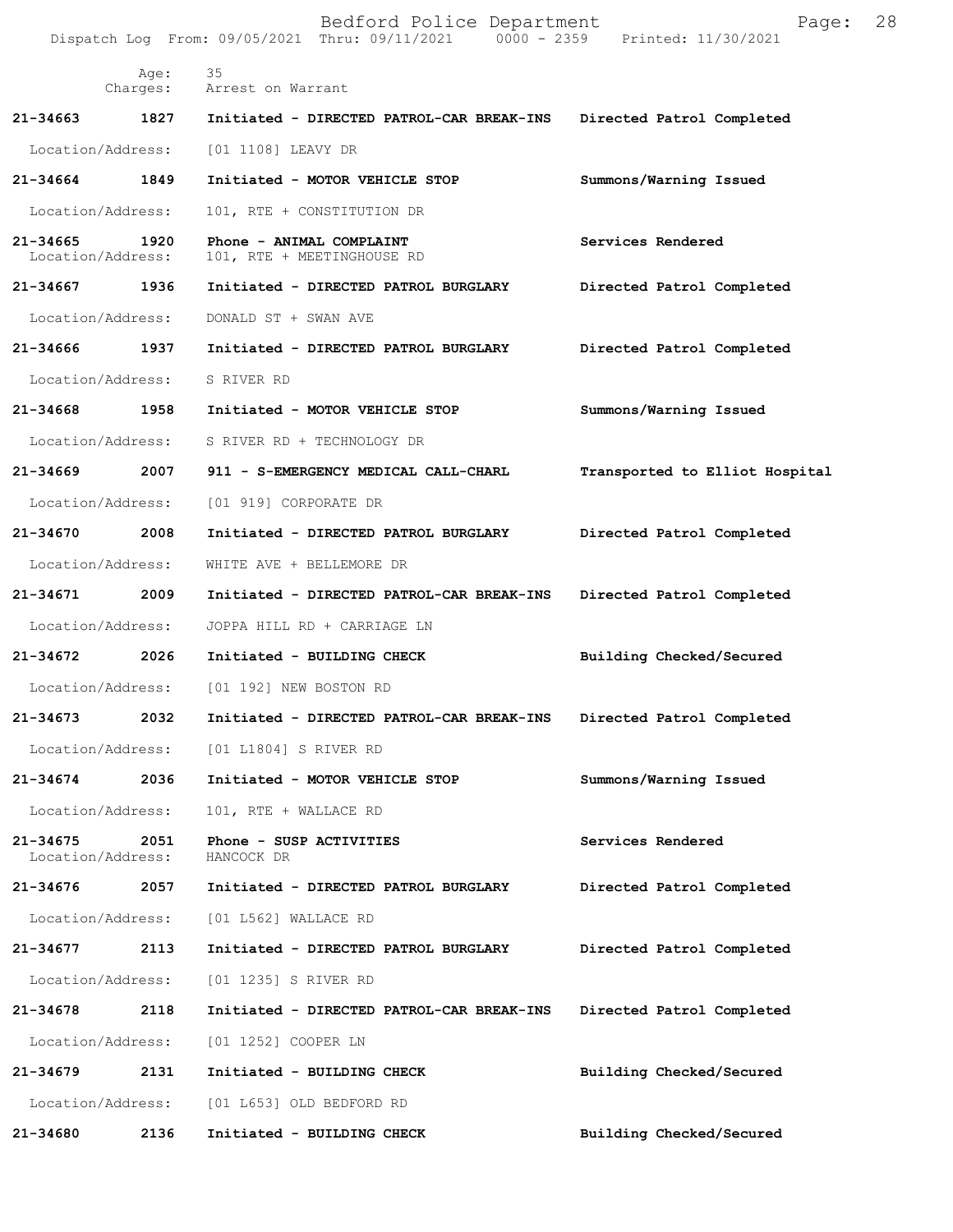Bedford Police Department Fage: 29 Dispatch Log From: 09/05/2021 Thru: 09/11/2021 0000 - 2359 Printed: 11/30/2021

|                                   |                  | Location/Address: [01 463] NASHUA RD                                                                                                                                                                                    |                           |
|-----------------------------------|------------------|-------------------------------------------------------------------------------------------------------------------------------------------------------------------------------------------------------------------------|---------------------------|
|                                   | Age:<br>Charges: | 21-34683 2142 Phone - SERVE WARRANT<br>Location/Address: [07 M13] VALLEY ST<br>Refer To Arrest: 21-509-AR<br>Arrest: SHEPARD, NICHOLAS I<br>Address: MANCHESTER, NH<br>27<br>Willful Concealment, theft; 2 prior convic | Arrest(s) Made            |
| Location/Address:                 |                  | 21-34681 2147 Initiated - MOTOR VEHICLE STOP<br>NEW BOSTON RD + TIRRELL HILL RD                                                                                                                                         | <b>NO PAPERWORK</b>       |
|                                   |                  | 21-34682 2149 Initiated - DIRECTED PATROL DWI                                                                                                                                                                           | Directed Patrol Completed |
|                                   |                  | Location/Address: S RIVER RD + MEETINGHOUSE RD                                                                                                                                                                          |                           |
|                                   |                  | 21-34684 2259 911 - MOTOR VEHICLE COMPLAINT                                                                                                                                                                             | Directed Patrol Completed |
|                                   |                  | Location/Address: 114 RTE + DONALD ST                                                                                                                                                                                   |                           |
|                                   |                  | 21-34685 2331 Initiated - DIRECTED PATROL DWI                                                                                                                                                                           | Directed Patrol Completed |
|                                   |                  | Vicinity of: S RIVER RD + AUTUMN LN                                                                                                                                                                                     |                           |
| 21-34686 2332                     |                  | Initiated - DIRECTED PATROL DWI                                                                                                                                                                                         | Directed Patrol Completed |
| Location/Address:                 |                  | 101, RTE + MEETINGHOUSE RD                                                                                                                                                                                              |                           |
| 21-34687 2332                     |                  | Initiated - DIRECTED PATROL DWI                                                                                                                                                                                         | Directed Patrol Completed |
|                                   |                  | Vicinity of: S RIVER RD + PALOMINO LN                                                                                                                                                                                   |                           |
| 21-34688 2350                     |                  | Initiated - DIRECTED PATROL DWI                                                                                                                                                                                         | Directed Patrol Completed |
| Vicinity of:                      |                  | S RIVER RD + BACK RIVER RD                                                                                                                                                                                              |                           |
| 21–34689 2353                     |                  | Initiated - DIRECTED PATROL DWI                                                                                                                                                                                         | Directed Patrol Completed |
| Location/Address:                 |                  | 101, RTE + 114 RTE                                                                                                                                                                                                      |                           |
|                                   |                  | 21-34690 2357 Initiated - DIRECTED PATROL DWI                                                                                                                                                                           | Directed Patrol Completed |
|                                   |                  | Vicinity of: S RIVER RD + KILTON RD                                                                                                                                                                                     |                           |
| For Date: $09/09/2021$ - Thursday |                  |                                                                                                                                                                                                                         |                           |
| 21-34691                          | 0001             | Initiated - DIRECTED PATROL DWI                                                                                                                                                                                         | Directed Patrol Completed |
| Location/Address:                 |                  | 101, RTE + NASHUA RD                                                                                                                                                                                                    |                           |
| 21-34692                          | 0018             | Initiated - DIRECTED PATROL DWI                                                                                                                                                                                         | Directed Patrol Completed |
| Vicinity of:                      |                  | S RIVER RD + HAWTHORNE DR                                                                                                                                                                                               |                           |
| 21-34693                          | 0019             | Initiated - MOTOR VEHICLE STOP                                                                                                                                                                                          | Summons/Warning Issued    |
| Location/Address:                 |                  | S RIVER RD + UPJOHN ST                                                                                                                                                                                                  |                           |
| 21-34694                          | 0028             | Initiated - MOTOR VEHICLE STOP                                                                                                                                                                                          | Summons/Warning Issued    |
| Location/Address:                 |                  | S RIVER RD + SUNSET LN                                                                                                                                                                                                  |                           |

**Directed Patrol Completed 21-34695 0031 Initiated - DIRECTED PATROL DWI** Location/Address: 114 RTE + WHITE AVE

**21-34696 0037 Initiated - MOTOR VEHICLE STOP**

**Summons/Warning Issued**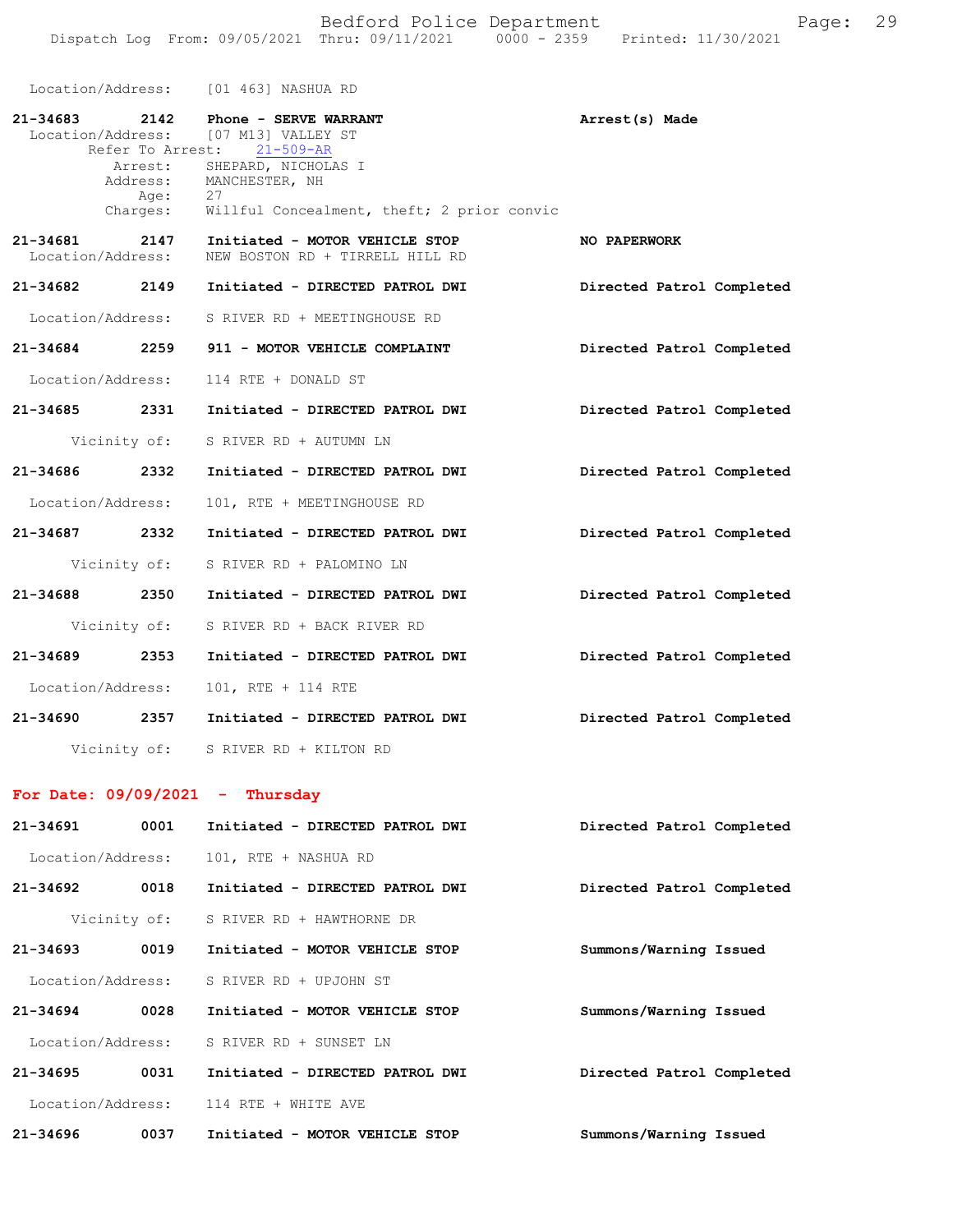Bedford Police Department Fage: 30 Dispatch Log From: 09/05/2021 Thru: 09/11/2021 0000 - 2359 Printed: 11/30/2021 Location/Address: 101, RTE + PLUMMER ROAD OVERPASS **21-34697 0045 Initiated - DIRECTED PATROL DWI Directed Patrol Completed**  Vicinity of: S RIVER RD + SOMERVILLE DR **21-34698 0050 Initiated - DIRECTED PATROL DWI Directed Patrol Completed**  Location/Address: 101, RTE + WALLACE RD **21-34699 0050 Initiated - DIRECTED PATROL DWI Directed Patrol Completed**  Vicinity of: S RIVER RD + RIDGEWOOD RD **21-34700 0118 Initiated - DIRECTED PATROL DWI Directed Patrol Completed**  Location/Address: TWIN BROOK LN + 101, RTE **21-34701 0121 Initiated - DIRECTED PATROL DWI Directed Patrol Completed**  Vicinity of: S RIVER RD + TECHNOLOGY DR **21-34702 0123 Initiated - DIRECTED PATROL DWI Directed Patrol Completed**  Location/Address: NEW BOSTON RD + WALLACE RD **21-34703 0125 Initiated - DIRECTED PATROL DWI Directed Patrol Completed**  Vicinity of: BOYNTON ST + PLUMMER RD **21-34704 0134 Initiated - MOTOR VEHICLE STOP Summons/Warning Issued**  Location/Address: 101, RTE + JENKINS RD **21-34705 0140 Initiated - DIRECTED PATROL DWI Directed Patrol Completed**  Location/Address: LIBERTY HILL RD + OLDE ENGLISH RD **21-34706 0147 Initiated - DIRECTED PATROL DWI Directed Patrol Completed**  Location/Address: NEW BOSTON RD + CHESTERFIELD PL **21-34707 0150 Initiated - DIRECTED PATROL DWI Directed Patrol Completed**  Vicinity of: BACK RIVER RD + SOUTHGATE DR **21-34708 0154 Initiated - DIRECTED PATROL DWI Directed Patrol Completed**  Vicinity of: S RIVER RD + COLBY CT **21-34709 0203 Initiated - DIRECTED PATROL BURGLARY Directed Patrol Completed**  Location/Address: PHEASANT RUN **21-34710 0211 Initiated - RADAR TRAILER Services Rendered**  [01 284] N AMHERST RD **21-34711 0213 Initiated - BUILDING CHECK Building Checked/Secured**  Location/Address: [01 192] NEW BOSTON RD **21-34712 0215 Initiated - BUILDING CHECK Building Checked/Secured**  Location/Address: [01 463] NASHUA RD **21-34713 0225 Initiated - DIRECTED PATROL-CAR BREAK-INS Directed Patrol Completed**  Vicinity of: HAWTHORNE DR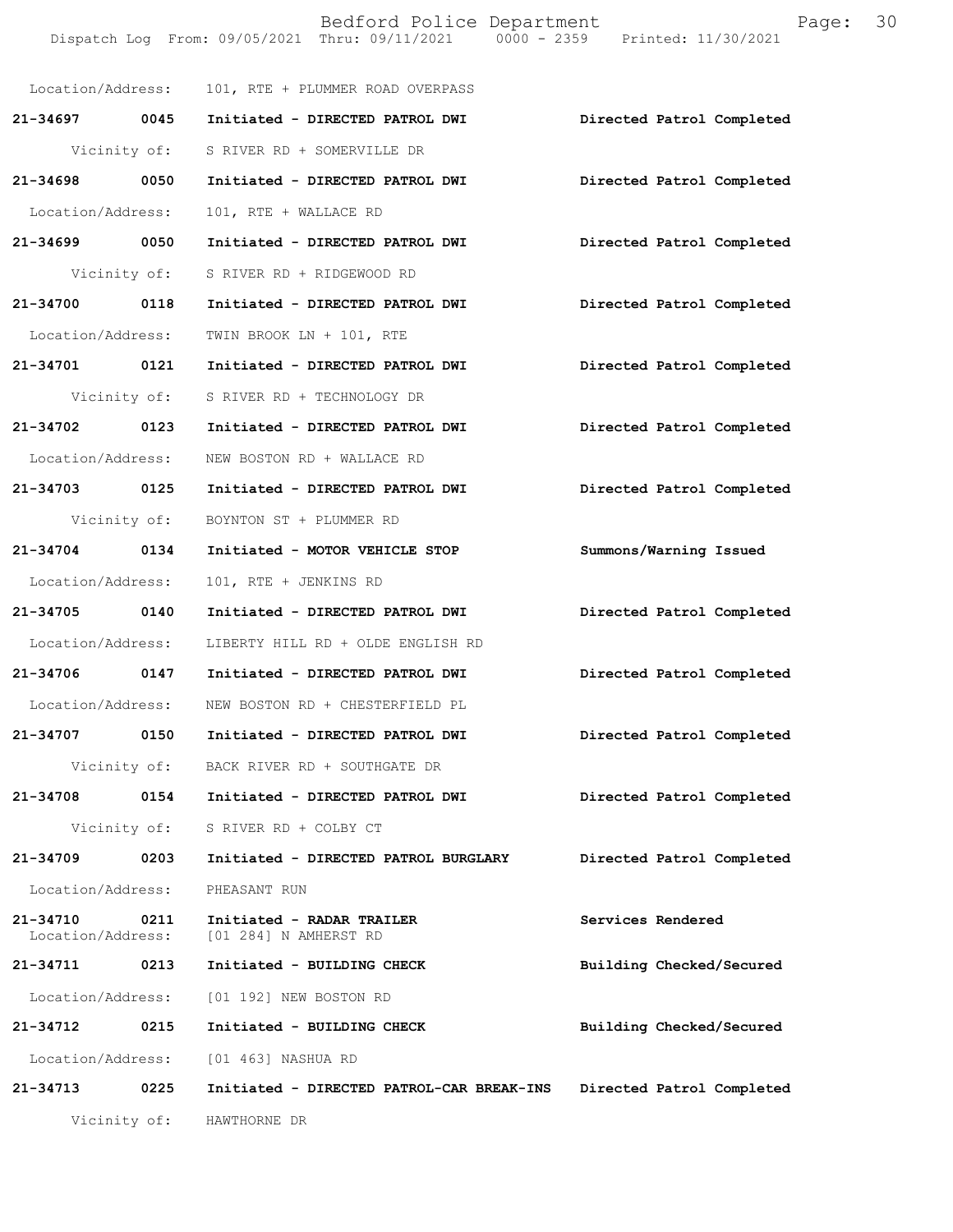| 21-34714          | 0232                 | Initiated - MOTOR VEHICLE STOP                                               | Arrest(s) Made            |
|-------------------|----------------------|------------------------------------------------------------------------------|---------------------------|
| Location/Address: | Refer To Summons:    | BOYNTON ST + WAYSIDE DR<br>$21 - 499 - AR$                                   |                           |
|                   | Summons:<br>Address: | ABUKAR, ASLI<br>MANCHESTER, NH                                               |                           |
|                   | Age:<br>Charges:     | 30<br>Suspension of Vehicle Registration                                     |                           |
|                   |                      | Drive after Rev/Suspension                                                   |                           |
| 21-34715          | 0232                 | Initiated - DIRECTED PATROL BURGLARY                                         | Directed Patrol Completed |
| Location/Address: |                      | CHESTNUT DR                                                                  |                           |
| 21-34718          | 0245                 | Initiated - DIRECTED PATROL-CAR BREAK-INS                                    | Directed Patrol Completed |
| Location/Address: |                      | BEALS RD + MCQUADE BROOK RD                                                  |                           |
| 21-34716          | 0249                 | Initiated - DIRECTED PATROL-CAR BREAK-INS                                    | Directed Patrol Completed |
| Location/Address: |                      | [01 L0000816] IRON HORSE DR                                                  |                           |
| 21-34717          | 0253                 | Initiated - DIRECTED PATROL-CAR BREAK-INS                                    | Directed Patrol Completed |
| Location/Address: |                      | OLD BEDFORD RD + RUNDLETT HILL RD                                            |                           |
| 21-34719          | 0256                 | Initiated - DIRECTED PATROL BURGLARY                                         | Directed Patrol Completed |
| Location/Address: |                      | RIVERWAY PL                                                                  |                           |
| 21-34720          | 0317                 | Initiated - BUILDING CHECK                                                   | Building Checked/Secured  |
| Location/Address: |                      | [01 391] COVENANT WAY                                                        |                           |
| 21-34721          | 0323                 | Initiated - BUILDING CHECK                                                   | Building Checked/Secured  |
| Location/Address: |                      | [01 L0000792] S RIVER RD                                                     |                           |
| 21-34722          | 0332                 | Initiated - BUILDING CHECK                                                   | Directed Patrol Completed |
| Location/Address: |                      | [01 231] OLD BEDFORD RD                                                      |                           |
| 21-34723          | 0333                 | Initiated - DIRECTED PATROL-CAR BREAK-INS                                    | Directed Patrol Completed |
|                   |                      | Location/Address: [01 1870] S RIVER RD                                       |                           |
|                   |                      | 21-34724 0344 Initiated - DIRECTED PATROL BURGLARY Directed Patrol Completed |                           |
|                   |                      | Location/Address: [01 L0000794] OLDE BEDFORD WAY                             |                           |
| 21-34725 0345     |                      | Initiated - DIRECTED PATROL BURGLARY                                         | Directed Patrol Completed |
|                   |                      | Location/Address: [01 L0000794] OLDE BEDFORD WAY                             |                           |
| 21-34726 0353     |                      | Initiated - BUILDING CHECK                                                   | Building Checked/Secured  |
|                   |                      | Location/Address: [01 L1094] S RIVER RD                                      |                           |
| 21-34727 0359     |                      | Initiated - DIRECTED PATROL-CAR BREAK-INS                                    | Directed Patrol Completed |
|                   | Vicinity of:         | PALOMINO LN + MACK ST                                                        |                           |
| 21-34728 0413     |                      | Initiated - DIRECTED PATROL-CAR BREAK-INS                                    | Directed Patrol Completed |
|                   | Vicinity of:         | MEADOWCREST DR                                                               |                           |
| 21-34729 0427     |                      | Initiated - DIRECTED PATROL BURGLARY                                         | Directed Patrol Completed |
|                   |                      | Location/Address: [01 1113] WASHINGTON PL                                    |                           |
| 21-34730          | 0443                 | Initiated - DIRECTED PATROL-CAR BREAK-INS                                    | Directed Patrol Completed |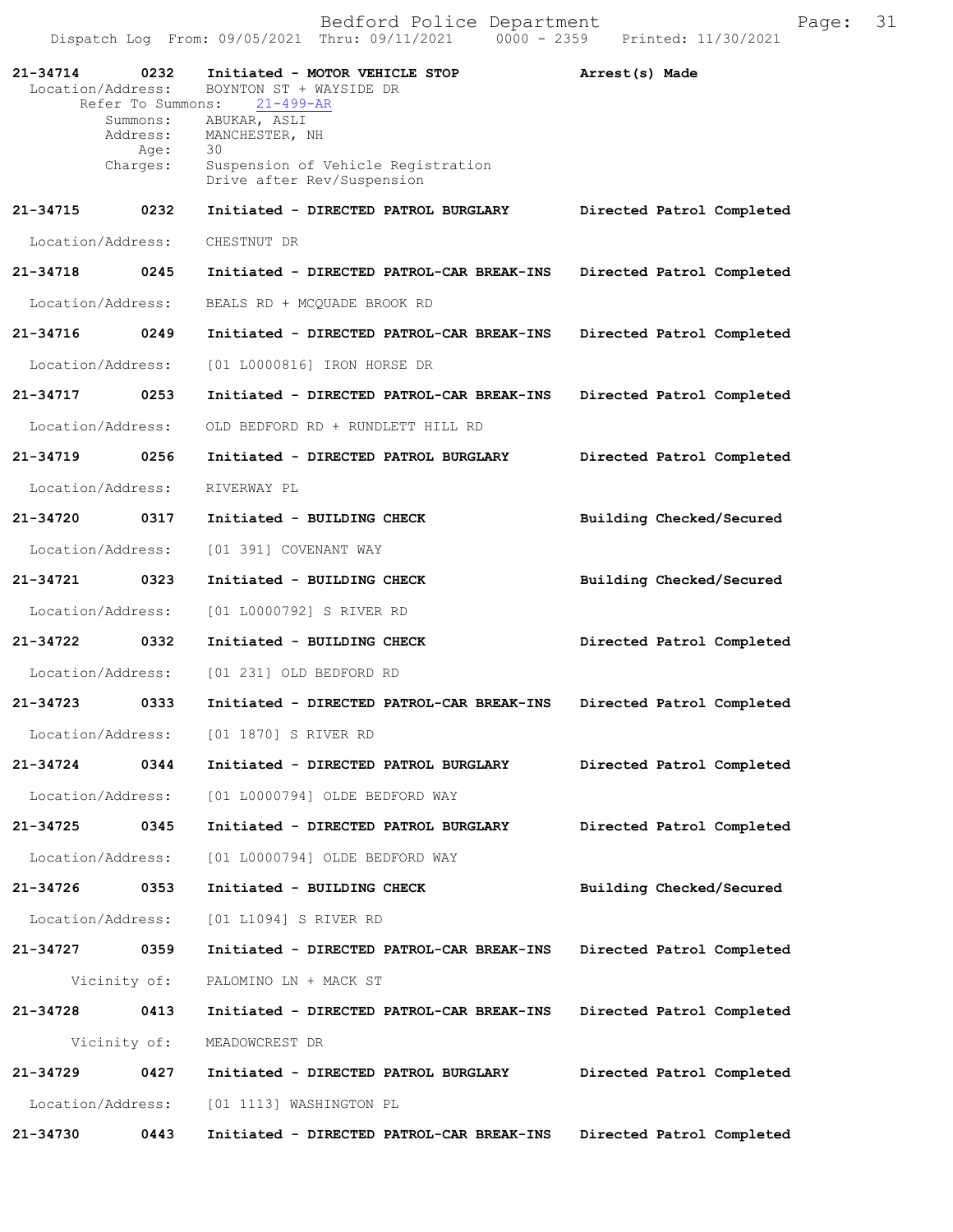Bedford Police Department Fage: 32 Dispatch Log From: 09/05/2021 Thru: 09/11/2021 0000 - 2359 Printed: 11/30/2021 Location/Address: [01 1050] DONALD ST **21-34731 0452 Initiated - DIRECTED PATROL-CAR BREAK-INS Directed Patrol Completed**  Location/Address: [01 376] KILTON RD **21-34732 0454 Initiated - DIRECTED PATROL BURGLARY Extinquished**  Vicinity of: S RIVER RD + BACK RIVER RD **21-34733 0459 Initiated - DIRECTED PATROL-CAR BREAK-INS Building Checked/Secured**  Location/Address: CHRISTMAS TREE CIR **21-34734 0513 Initiated - RADAR TRAILER Services Rendered**  Location/Address: DONALD ST + OLD BEDFORD RD **21-34735 0528 Initiated - DIRECTED PATROL TRAFFIC ENF Directed Patrol Completed**  Vicinity of: S RIVER RD + CLUB ACRE LN **21-34736 0529 Initiated - DIRECTED PATROL TRAFFIC ENF Directed Patrol Completed**  Vicinity of: S RIVER RD + KILTON RD **21-34737 0529 Initiated - DIRECTED PATROL TRAFFIC ENF Directed Patrol Completed**  Location/Address: 114 RTE + 101, RTE **21-34738 0539 Initiated - MOTOR VEHICLE STOP Summons/Warning Issued**  Location/Address: 101, RTE + 114 RTE **21-34739 0543 Initiated - MOTOR VEHICLE STOP Summons/Warning Issued**  Location/Address: S RIVER RD + MEETINGHOUSE RD **21-34740 0553 Initiated - DIRECTED PATROL TRAFFIC ENF Directed Patrol Completed**  Location/Address: 101, RTE + CONSTITUTION DR **21-34741 0701 911 - S-EMERGENCY MEDICAL CALL-DELTA Transported to Elliot Hospital** Location/Address: CARRIAGE LN **21-34742 0732 Initiated - DIRECTED PATROL TRAFFIC ENF Directed Patrol Completed**  Location/Address: NEW BOSTON RD + WALLACE RD **21-34743 0744 Initiated - DIRECTED PATROL TRAFFIC ENF Directed Patrol Completed**  Vicinity of: NASHUA RD + COUNTY RD **21-34744 0747 Initiated - DIRECTED PATROL TRAFFIC ENF Directed Patrol Completed**  Location/Address: COUNTY RD **21-34745 0806 Initiated - MOTOR VEHICLE STOP Summons/Warning Issued**  Location/Address: 114 RTE + DONALD ST **21-34746 0821 Initiated - MOTOR VEHICLE STOP Summons/Warning Issued**  Location/Address: 114 RTE + DONALD ST **21-34747 0828 Initiated - DIRECTED PATROL TRAFFIC ENF Directed Patrol Completed**  Vicinity of: 101, RTE + WALLACE RD **21-34748 0831 Phone - ALARM,BURGLAR Alarm - False**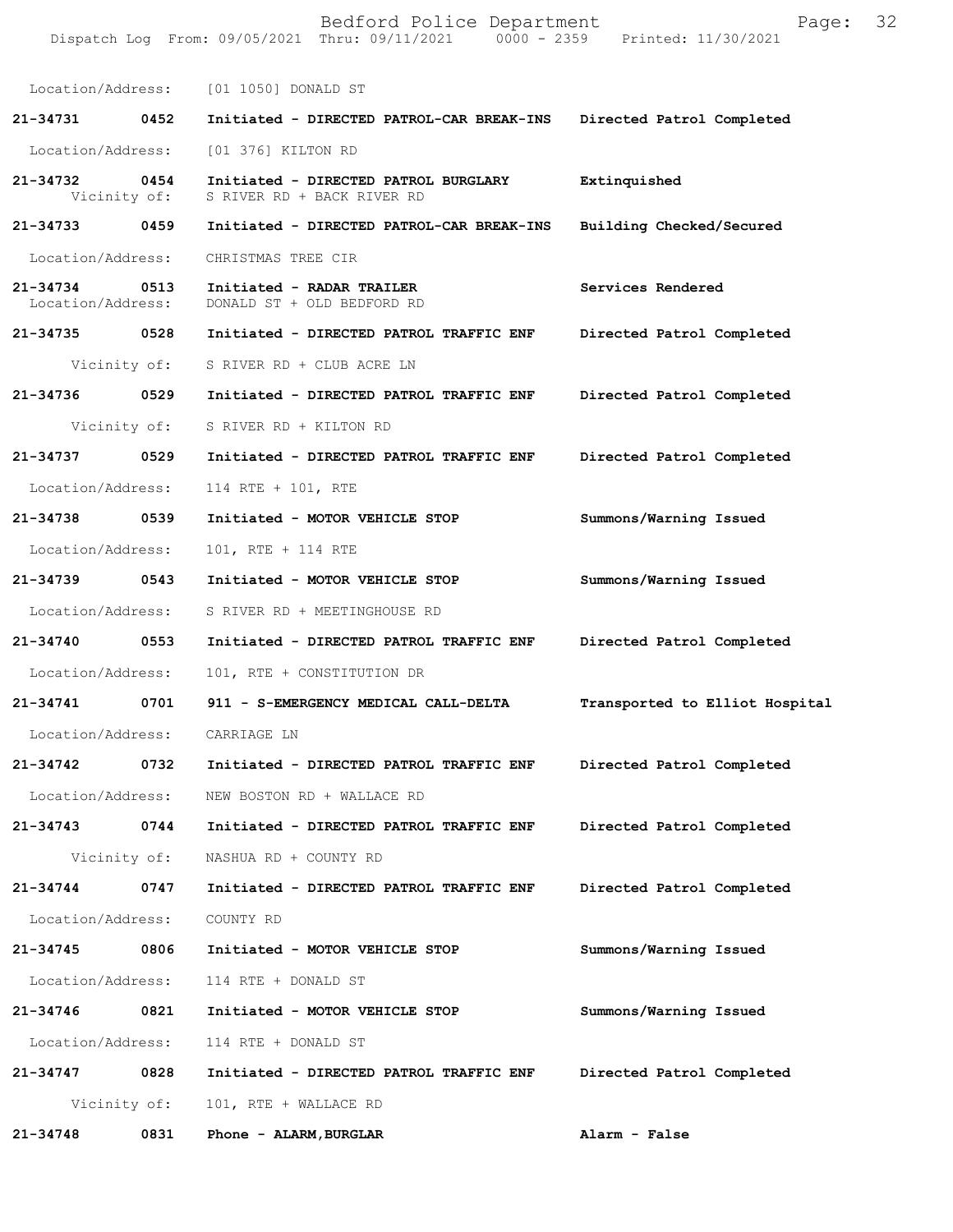|                                    |              | Bedford Police Department<br>Dispatch Log From: 09/05/2021 Thru: 09/11/2021 0000 - 2359 Printed: 11/30/2021 | 33<br>Page:                    |
|------------------------------------|--------------|-------------------------------------------------------------------------------------------------------------|--------------------------------|
| Location/Address:                  |              | [01 1683] ELIZABETH WAY                                                                                     |                                |
| 21-34749<br>Location/Address:      | 0845         | Phone - SUSP ACTIVITIES<br>MCALLISTER RD + SUZANNE DR                                                       | Investigated                   |
| 21-34750                           | 0909         | Initiated - DIRECTED PATROL TRAFFIC ENF                                                                     | Directed Patrol Completed      |
|                                    | Vicinity of: | 101, RTE + KAHLIKO LN                                                                                       |                                |
| 21-34751                           | 0915         | Initiated - MOTOR VEHICLE STOP                                                                              | Summons/Warning Issued         |
| Location/Address:                  |              | S RIVER RD + MEETINGHOUSE RD                                                                                |                                |
| 21-34753                           | 0957         | Initiated - MOTOR VEHICLE STOP                                                                              | Summons/Warning Issued         |
| Location/Address:                  |              | WALLACE RD + GREENFIELD PKWY                                                                                |                                |
| 21-34754 1006<br>Location/Address: |              | 911 - S-EMERGENCY MEDICAL CALL<br>[01 L2098] HAWTHORNE DR                                                   | Services Rendered              |
| 21-34755 1022                      |              | 911 - S-EMERGENCY MEDICAL CALL-ALPHA                                                                        | Transported to Elliot Hospital |
| Location/Address:                  |              | [01 L2098] HAWTHORNE DR                                                                                     |                                |
| 21-34756                           | 1022         | Initiated - DIRECTED PATROL-CAR BREAK-INS                                                                   | Directed Patrol Completed      |
| Location/Address:                  |              | [01 L2252] JENKINS RD                                                                                       |                                |
| 21-34757 1029<br>Location/Address: |              | Walk-In - ASSIST CITIZEN<br>[01 474] CONSTITUTION DR                                                        | Services Rendered              |
| $21 - 34758$<br>Location/Address:  | 1041         | Phone - ASSIST CITIZEN<br>[01 1783] ELK DR                                                                  | Services Rendered              |
| 21-34759                           | 1048         | Phone - SCAMS (PHONE, EMAIL ETC)                                                                            | Directed Patrol Completed      |
| Location/Address:                  |              | OLD FARM RD                                                                                                 |                                |
| 21-34760<br>Location/Address:      | 1054         | Initiated - MOTOR VEHICLE STOP<br>S RIVER RD + MEETINGHOUSE RD                                              | NO PAPERWORK                   |
| 21-34761                           | 1106         | Initiated - DIRECTED PATROL-CAR BREAK-INS                                                                   | Directed Patrol Completed      |
|                                    |              | Location/Address: [01 1312] S RIVER RD                                                                      |                                |
| 21-34762                           | 1115         | Initiated - VACANT PROPERTY CHECK                                                                           | Building Checked/Secured       |
| Location/Address:                  |              | SOUTH HILLS DR                                                                                              |                                |
| 21-34763<br>Location/Address:      | 1122         | Phone - HARRASSMENT<br>S RIVER RD                                                                           | Services Rendered              |
| 21-34764                           | 1128         | 911 - S-EMERGENCY MEDICAL CALL-BRAVO                                                                        | Transported to Elliot Hospital |
| Location/Address:                  |              | [01 919] CORPORATE DR                                                                                       |                                |
| 21-34765                           | 1151         | Initiated - DIRECTED PATROL-CAR BREAK-INS                                                                   | Directed Patrol Completed      |
|                                    | Vicinity of: | NASHUA RD + COUNTY RD                                                                                       |                                |
| 21-34766                           | 1215         | Initiated - MOTOR VEHICLE STOP                                                                              | Summons/Warning Issued         |
| Location/Address:                  |              | HAWTHORNE DR + S RIVER RD                                                                                   |                                |
| 21-34767<br>Location/Address:      | 1233         | Walk-In - ASSIST CITIZEN<br>[01 474] CONSTITUTION DR                                                        | Services Rendered              |
| 21-34768<br>Location/Address:      | 1237         | Phone - MOTOR VEHICLE COMPLAINT<br>101, RTE                                                                 | Could Not Locate               |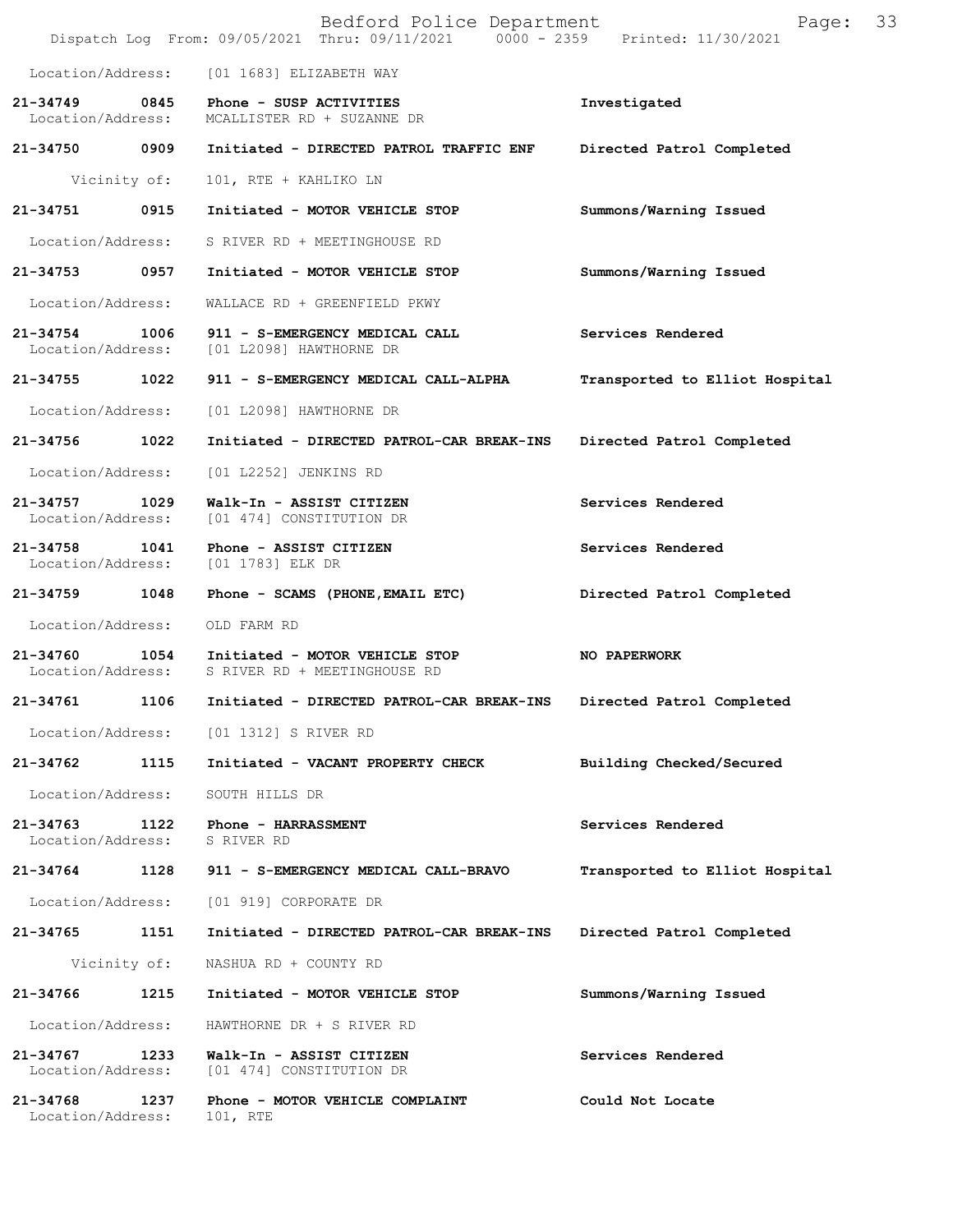|                                    |              | Bedford Police Department<br>Dispatch Log From: 09/05/2021 Thru: 09/11/2021 0000 - 2359 Printed: 11/30/2021 | Page:                          | 34 |
|------------------------------------|--------------|-------------------------------------------------------------------------------------------------------------|--------------------------------|----|
| 21-34769                           | 1257         | Initiated - DIRECTED PATROL ACCIDENTS                                                                       | Directed Patrol Completed      |    |
|                                    | Vicinity of: | 101, RTE + JENKINS RD                                                                                       |                                |    |
| 21-34770                           | 1301         | Initiated - MOTOR VEHICLE STOP                                                                              | Summons/Warning Issued         |    |
| Location/Address:                  |              | [01 L241] 101, RTE                                                                                          |                                |    |
| 21-34771                           | 1303         | 911 - S-EMERGENCY MEDICAL CALL-CHARL                                                                        | Transported to Elliot Hospital |    |
| Location/Address:                  |              | KING RD                                                                                                     |                                |    |
| 21-34772 1304                      |              | Phone - SUSP ACTIVITIES<br>Location/Address: [01 1870] S RIVER RD                                           | Services Rendered              |    |
| 21-34773 1402                      |              | Initiated - MOTOR VEHICLE STOP                                                                              | Summons/Warning Issued         |    |
|                                    |              | Location/Address: S RIVER RD + CLUB ACRE LN                                                                 |                                |    |
| 21-34774 1412<br>Location/Address: |              | 911 - 911 Abandoned<br>$[01\;1544]\;101$ , RTE                                                              | Services Rendered              |    |
| 21-34775 1438                      |              | Phone - ALARM, BURGLAR                                                                                      | Alarm- correct code/reset      |    |
| Location/Address:                  |              | [01 L1498] RIVERWAY PL                                                                                      |                                |    |
| 21-34776 1455<br>Location/Address: |              | Initiated - COMMUNITY POLICING<br>[01 474] CONSTITUTION DR                                                  | Services Rendered              |    |
| 21-34777                           | 1520         | Initiated - DIRECTED PATROL TRAFFIC ENF Directed Patrol Completed                                           |                                |    |
| Location/Address:                  |              | 101, RTE + 114 RTE                                                                                          |                                |    |
| 21-34778 1529                      |              | Initiated - DIRECTED PATROL ACCIDENTS                                                                       | Directed Patrol Completed      |    |
| Location/Address:                  |              | OLD BEDFORD RD + 101, RTE                                                                                   |                                |    |
| 21-34779 1530                      |              | Initiated - DIRECTED PATROL ACCIDENTS                                                                       | Directed Patrol Completed      |    |
| Location/Address:                  |              | 101, RTE + MEETINGHOUSE RD                                                                                  |                                |    |
| 21-34780                           | 1535         | Initiated - MOTOR VEHICLE STOP                                                                              | Summons/Warning Issued         |    |
| Location/Address:                  |              | 101, RTE                                                                                                    |                                |    |
| 21-34781                           | 1535         | Initiated - MOTOR VEHICLE STOP                                                                              | Summons/Warning Issued         |    |
| Location/Address:                  |              | 101, RTE + WALLACE RD                                                                                       |                                |    |
| 21-34782<br>Location/Address:      | 1539         | Phone - ASSIST OTHER AGENCY<br>101, RTE                                                                     | Could Not Locate               |    |
| 21-34783                           | 1548         | Initiated - DIRECTED PATROL ACCIDENTS                                                                       | Directed Patrol Completed      |    |
| Location/Address:                  |              | S RIVER RD + MEETINGHOUSE RD                                                                                |                                |    |
| 21-34784                           | 1553         | Initiated - DIRECTED PATROL ACCIDENTS                                                                       | Directed Patrol Completed      |    |
| Location/Address:                  |              | 101, RTE + KAHLIKO LN                                                                                       |                                |    |
| 21-34785                           | 1557         | Initiated - MOTOR VEHICLE STOP                                                                              | Summons/Warning Issued         |    |
| Location/Address:                  |              | S RIVER RD                                                                                                  |                                |    |
| 21-34786                           | 1601         | Initiated - DIRECTED PATROL ACCIDENTS                                                                       | Directed Patrol Completed      |    |
| Location/Address:                  |              | 101, RTE + CONSTITUTION DR                                                                                  |                                |    |
| 21-34787                           | 1621         | Initiated - DIRECTED PATROL ACCIDENTS                                                                       | Directed Patrol Completed      |    |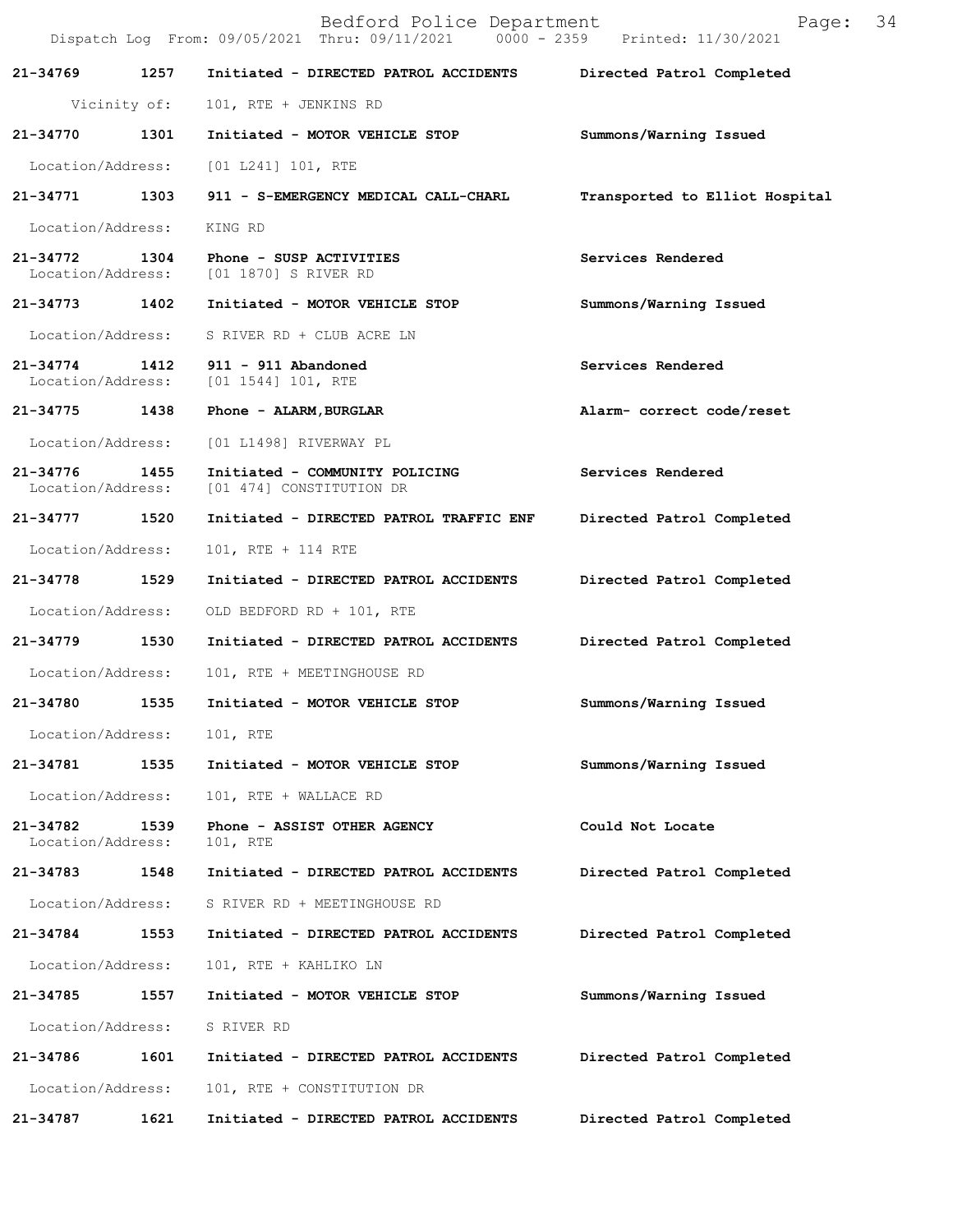|                                    |              | Bedford Police Department<br>Dispatch Log From: 09/05/2021 Thru: 09/11/2021 0000 - 2359 Printed: 11/30/2021 | Page:                     | 35 |
|------------------------------------|--------------|-------------------------------------------------------------------------------------------------------------|---------------------------|----|
| Location/Address:                  |              | 101, RTE + NASHUA RD                                                                                        |                           |    |
| $21 - 34788$                       | 1622         | Initiated - DIRECTED PATROL ACCIDENTS                                                                       | Directed Patrol Completed |    |
| Location/Address:                  |              | S RIVER RD + BACK RIVER RD                                                                                  |                           |    |
| 21-34789 1627<br>Location/Address: |              | Initiated - SUSP ACTIVITIES<br>[01 L1843] S RIVER RD                                                        | Services Rendered         |    |
| 21-34791 1637                      |              | Other - RESTRAINING ORDER                                                                                   | No Action Required        |    |
| Location/Address:                  |              | JOHNSON ST                                                                                                  |                           |    |
| 21-34790 1639                      |              | Initiated - DIRECTED PATROL ACCIDENTS                                                                       | Directed Patrol Completed |    |
|                                    | Vicinity of: | NEW BOSTON RD + WALLACE RD                                                                                  |                           |    |
| 21-34792                           | 1648         | Initiated - MOTOR VEHICLE STOP                                                                              | Summons/Warning Issued    |    |
| Location/Address:                  |              | S RIVER RD                                                                                                  |                           |    |
| 21-34793 1711                      |              | Initiated - DIRECTED PATROL-CAR BREAK-INS                                                                   | Directed Patrol Completed |    |
| Location/Address:                  |              | COUNTY RD + BACK RIVER RD                                                                                   |                           |    |
| 21-34794                           | 1723         | Phone - DISABLED MOTOR VEHICLE                                                                              | No Action Required        |    |
| Location/Address:                  |              | 101, RTE + JENKINS RD                                                                                       |                           |    |
| 21-34795                           | 1735         | Phone - DISABLED MOTOR VEHICLE                                                                              | No Action Required        |    |
| Location/Address:                  |              | [01 269] CHURCH RD                                                                                          |                           |    |
| 21-34796 1800                      |              | Initiated - DIRECTED PATROL-CAR BREAK-INS                                                                   | Directed Patrol Completed |    |
| Location/Address:                  |              | 101, RTE + CHESTNUT DR                                                                                      |                           |    |
| 21-34797<br>Location/Address:      | 1841         | Initiated - DISABLED MOTOR VEHICLE<br>101, RTE + JENKINS RD                                                 | Services Rendered         |    |
| 21-34798                           | 1902         | Initiated - MOTOR VEHICLE STOP                                                                              | Summons/Warning Issued    |    |
| Location/Address:                  |              | S RIVER RD                                                                                                  |                           |    |
| 21-34799                           | 1911         | Initiated - DIRECTED PATROL ACCIDENTS                                                                       | Directed Patrol Completed |    |
| Location/Address:                  |              | 101, RTE + OLD BEDFORD RD                                                                                   |                           |    |
| 21-34800<br>Location/Address:      | 1926         | Phone - S-MUTUAL AID-MEDICAL<br>[07] I-293                                                                  | <b>NO TRANSPORT</b>       |    |
| 21-34801<br>Location/Address:      | 1927         | Initiated - SERVE PAPERWORK<br>MAPLE DR                                                                     | NO PAPERWORK              |    |
| 21-34802                           | 2007         | Initiated - DIRECTED PATROL DWI                                                                             | Directed Patrol Completed |    |
| Location/Address:                  |              | 101, RTE + OLD BEDFORD RD                                                                                   |                           |    |
| 21-34803                           | 2010         | Phone - S-FIRE ALARM                                                                                        | Alarm- correct code/reset |    |
| Location/Address:                  |              | [01 966] GRAPEVINE RD                                                                                       |                           |    |
| 21-34804                           | 2029         | Initiated - DIRECTED PATROL ACCIDENTS                                                                       | Directed Patrol Completed |    |
| Location/Address:                  |              | S RIVER RD + HAWTHORNE DR                                                                                   |                           |    |
| 21-34805                           | 2039         | Initiated - DIRECTED PATROL-CAR BREAK-INS                                                                   | Directed Patrol Completed |    |
| Location/Address:                  |              | [01 284] N AMHERST RD                                                                                       |                           |    |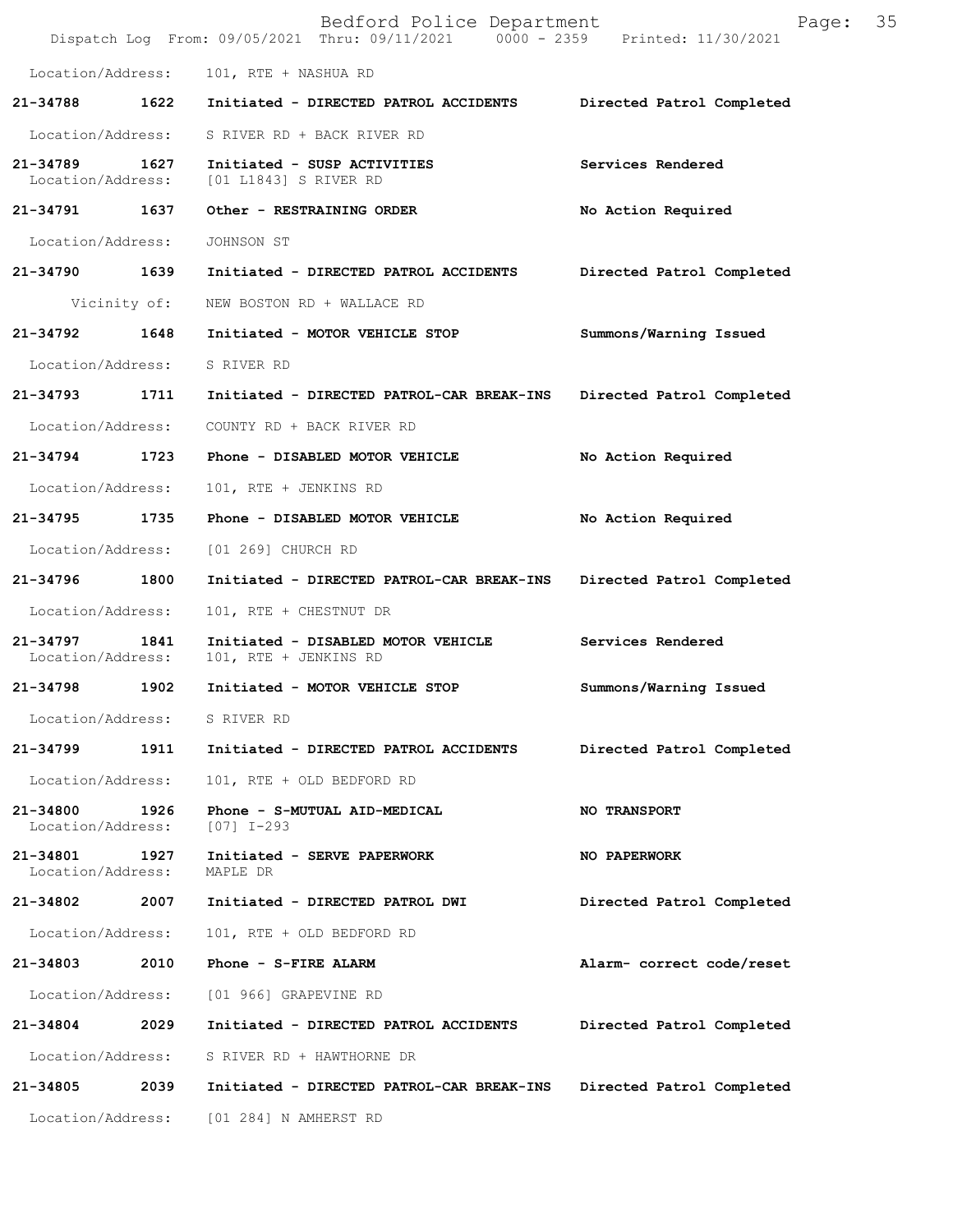|                                       | Bedford Police Department<br>Dispatch Log From: 09/05/2021 Thru: 09/11/2021 0000 - 2359 Printed: 11/30/2021 | 36<br>Page:               |
|---------------------------------------|-------------------------------------------------------------------------------------------------------------|---------------------------|
| 21-34806<br>2103                      | Initiated - DIRECTED PATROL-CAR BREAK-INS                                                                   | Directed Patrol Completed |
| Location/Address:                     | HAWTHORNE DR + METEA LN                                                                                     |                           |
| 21-34807<br>Location/Address:         | 2110 Initiated - INVESTIGATION-FOLLOW UP<br>SPRING HILL RD<br>Refer To Incident: 21-734-OF                  | Investigated              |
| 2136<br>21-34808                      | Initiated - DIRECTED PATROL-CAR BREAK-INS                                                                   | Directed Patrol Completed |
| Location/Address:                     | [01 515] S RIVER RD                                                                                         |                           |
| 2136<br>21-34809                      | Initiated - DIRECTED PATROL BURGLARY                                                                        | Directed Patrol Completed |
| Location/Address:                     | CONSTITUTION DR                                                                                             |                           |
| 2153<br>21-34810                      | Initiated - DIRECTED PATROL BURGLARY                                                                        | Directed Patrol Completed |
| Location/Address:                     | WALLACE RD + 101, RTE                                                                                       |                           |
| 2158<br>21-34811<br>Location/Address: | Phone - ANIMAL COMPLAINT<br>101, RTE + BOYNTON ST                                                           | Could Not Locate          |
| 2322<br>21-34812<br>Location/Address: | Phone - ALARM, HOLD UP/PANIC<br>[01 L2509] ESTHER DR                                                        | Alarm - False             |
| 2359<br>21-34813                      | Initiated - DIRECTED PATROL DWI                                                                             | Directed Patrol Completed |

Vicinity of: 101, RTE + WALLACE RD

## **For Date: 09/10/2021 - Friday**

| $21 - 34814$      | 0006         | Initiated - DIRECTED PATROL DWI                                        | Directed Patrol Completed |
|-------------------|--------------|------------------------------------------------------------------------|---------------------------|
|                   |              | Vicinity of: 114 RTE + DONALD ST                                       |                           |
| 21-34815 0013     |              | Initiated - DIRECTED PATROL DWI                                        | No Action Required        |
| Location/Address: |              | S RIVER RD + HAWTHORNE DR                                              |                           |
| 21-34816 0019     |              | Initiated - SUSP ACTIVITIES<br>Location/Address: [01 324] HAWTHORNE DR | Services Rendered         |
| 21-34817 0027     |              | Initiated - DIRECTED PATROL DWI                                        | Directed Patrol Completed |
| Location/Address: |              | 101, RTE + BELL HILL RD                                                |                           |
| 21-34818 0040     |              | Initiated - DIRECTED PATROL DWI                                        | Directed Patrol Completed |
| Location/Address: |              | S RIVER RD + COLBY CT                                                  |                           |
| 21-34819 0045     |              | Initiated - DIRECTED PATROL DWI                                        | Directed Patrol Completed |
|                   | Vicinity of: | 101, RTE + 114 RTE                                                     |                           |
| 21-34820 0056     |              | Initiated - BUILDING CHECK                                             | Building Checked/Secured  |
| Location/Address: |              | [01 232] LIBERTY HILL RD                                               |                           |
| 21-34821 0122     |              | Initiated - DIRECTED PATROL DWI                                        | Directed Patrol Completed |
| Location/Address: |              | S RIVER RD + AUTUMN LN                                                 |                           |
| 21-34822 0126     |              | Initiated - DIRECTED PATROL DWI                                        | Directed Patrol Completed |
|                   | Vicinity of: | 101, RTE + LIBERTY HILL RD                                             |                           |
| 21-34823          | 0147         | Initiated - BUILDING CHECK                                             | Building Checked/Secured  |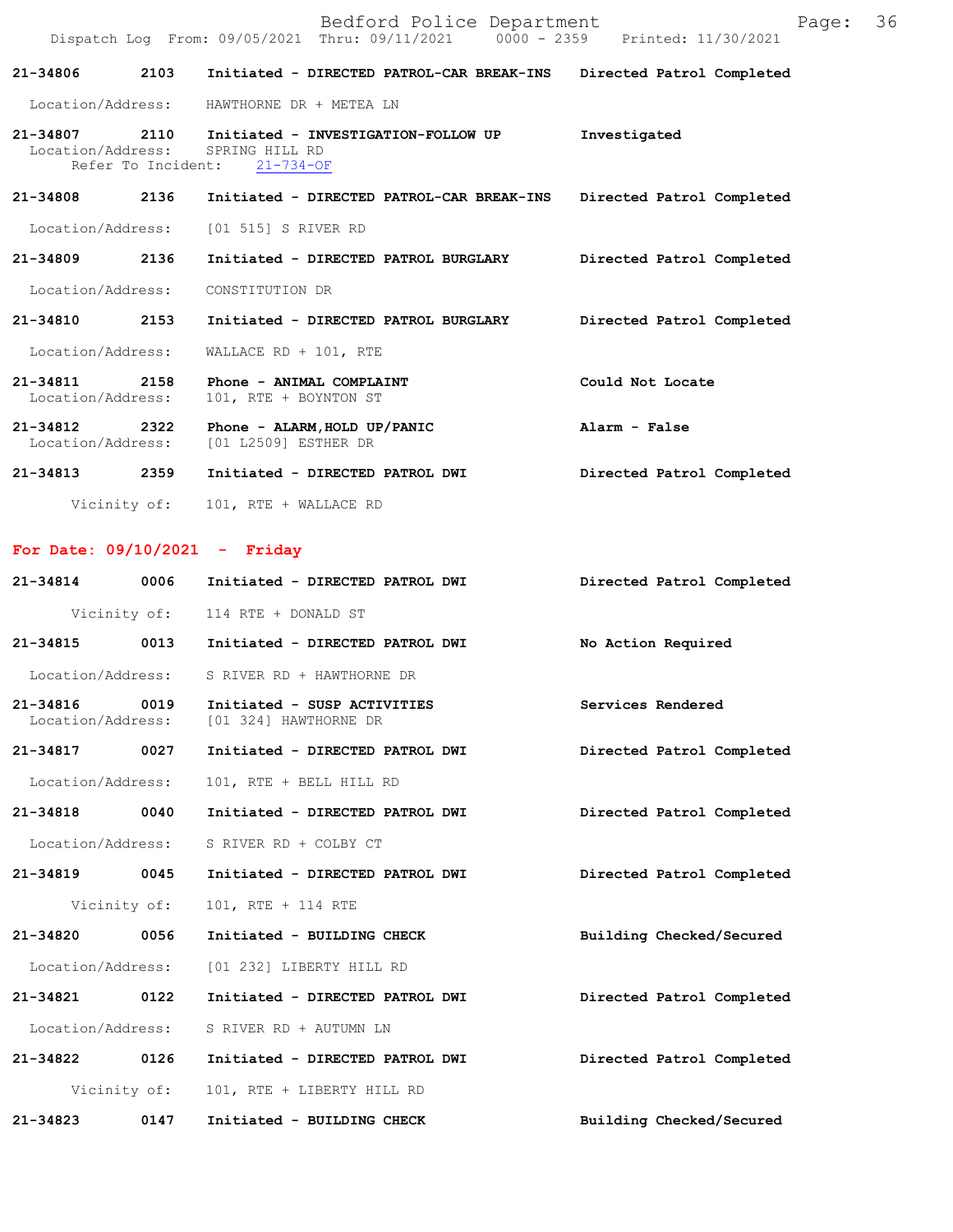|                               |      | Bedford Police Department<br>Dispatch Log From: 09/05/2021 Thru: 09/11/2021 0000 - 2359 Printed: 11/30/2021 | 37<br>Page:               |  |
|-------------------------------|------|-------------------------------------------------------------------------------------------------------------|---------------------------|--|
| Location/Address:             |      | [01 463] NASHUA RD                                                                                          |                           |  |
| 21-34824                      | 0158 | Initiated - BUILDING CHECK                                                                                  | Building Checked/Secured  |  |
| Location/Address:             |      | [01 192] NEW BOSTON RD                                                                                      |                           |  |
| 21-34825                      | 0212 | Initiated - MOTOR VEHICLE STOP                                                                              | Summons/Warning Issued    |  |
| Location/Address:             |      | S RIVER RD                                                                                                  |                           |  |
| 21-34826 0217                 |      | Initiated - DIRECTED PATROL-CAR BREAK-INS                                                                   | Directed Patrol Completed |  |
| Location/Address:             |      | [01 L0000816] IRON HORSE DR                                                                                 |                           |  |
| 21-34827                      | 0222 | Initiated - DIRECTED PATROL-CAR BREAK-INS                                                                   | Directed Patrol Completed |  |
| Vicinity of:                  |      | RUNDLETT HILL RD + DONALD ST                                                                                |                           |  |
| 21-34828                      | 0229 | Initiated - DIRECTED PATROL BURGLARY                                                                        | Directed Patrol Completed |  |
| Location/Address:             |      | [01 L863] 101, RTE                                                                                          |                           |  |
| 21-34829 0251                 |      | Initiated - BUILDING CHECK                                                                                  | Building Checked/Secured  |  |
| Location/Address:             |      | [01 284] N AMHERST RD                                                                                       |                           |  |
| 21-34830<br>Location/Address: | 0336 | Phone - ALARM, BURGLAR<br>[01 770] BEDFORD CENTER RD                                                        | Alarm - False             |  |
| 21-34831                      | 0353 | Initiated - DIRECTED PATROL-CAR BREAK-INS                                                                   | Directed Patrol Completed |  |
| Location/Address:             |      | WALLACE RD + BEALS RD                                                                                       |                           |  |
| 21-34832 0412                 |      | Initiated - DIRECTED PATROL-CAR BREAK-INS                                                                   | Directed Patrol Completed |  |
| Location/Address:             |      | LIBERTY HILL RD                                                                                             |                           |  |
| 21-34833                      | 0413 | Initiated - DIRECTED PATROL BURGLARY                                                                        | Directed Patrol Completed |  |
| Location/Address:             |      | [01 L705] AUTUMN LN                                                                                         |                           |  |
| 21-34834                      | 0419 | Initiated - DIRECTED PATROL-CAR BREAK-INS                                                                   | Directed Patrol Completed |  |
| Vicinity of:                  |      | WHIPPOORWILL LN + SUZANNE DR                                                                                |                           |  |
| 21-34835                      | 0455 | Initiated - BUILDING CHECK                                                                                  | Building Checked/Secured  |  |
| Location/Address:             |      | [01 L0000792] S RIVER RD                                                                                    |                           |  |
| 21-34836                      | 0458 | Initiated - DIRECTED PATROL TRAFFIC ENF                                                                     | Directed Patrol Completed |  |
| Location/Address:             |      | NASHUA RD                                                                                                   |                           |  |
| 21-34837                      | 0458 | Initiated - DIRECTED PATROL TRAFFIC ENF                                                                     | Directed Patrol Completed |  |
| Vicinity of:                  |      | 114 RTE + OLD BEDFORD ROAD OVERPASS                                                                         |                           |  |
| 21-34838                      | 0537 | Initiated - DIRECTED PATROL TRAFFIC ENF                                                                     | Directed Patrol Completed |  |
| Vicinity of:                  |      | NEW BOSTON RD + WALLACE RD                                                                                  |                           |  |
| 21-34839                      | 0538 | Initiated - DIRECTED PATROL TRAFFIC ENF                                                                     | Directed Patrol Completed |  |
| Location/Address:             |      | 101, RTE + WALLACE RD                                                                                       |                           |  |
| 21-34840                      | 0553 | Initiated - DIRECTED PATROL-CAR BREAK-INS                                                                   | Directed Patrol Completed |  |
| Location/Address:             |      | [01 1235] S RIVER RD                                                                                        |                           |  |
| 21-34841                      | 0600 | Initiated - MOTOR VEHICLE STOP                                                                              | Summons/Warning Issued    |  |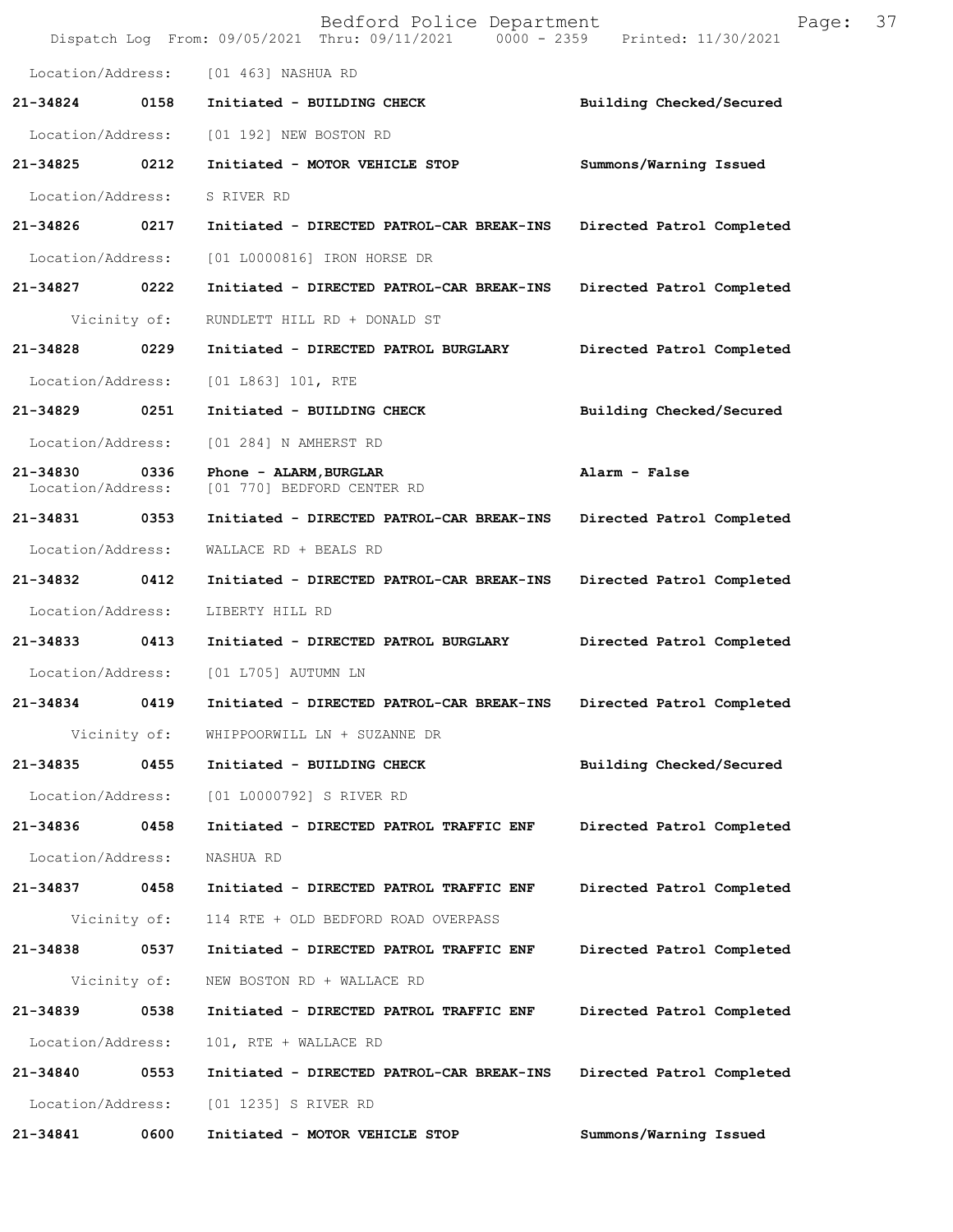|                               |                                                                       | Bedford Police Department<br>Dispatch Log From: 09/05/2021 Thru: 09/11/2021 0000 - 2359 Printed: 11/30/2021                                                                | Page:                     | 38 |
|-------------------------------|-----------------------------------------------------------------------|----------------------------------------------------------------------------------------------------------------------------------------------------------------------------|---------------------------|----|
|                               | Location/Address:                                                     | NEW BOSTON RD + CHESTERFIELD PL                                                                                                                                            |                           |    |
| 21-34842                      | 0613                                                                  | Initiated - DIRECTED PATROL TRAFFIC ENF                                                                                                                                    | Directed Patrol Completed |    |
| Location/Address:             |                                                                       | S RIVER RD + COLBY CT                                                                                                                                                      |                           |    |
| 21-34843                      | 0712                                                                  | Initiated - DIRECTED PATROL TRAFFIC ENF                                                                                                                                    | Directed Patrol Completed |    |
| Location/Address:             |                                                                       | NEW BOSTON RD + WALLACE RD                                                                                                                                                 |                           |    |
| 21-34844 0718                 |                                                                       | Initiated - DIRECTED PATROL TRAFFIC ENF                                                                                                                                    | Directed Patrol Completed |    |
| Location/Address:             |                                                                       | NASHUA RD + COUNTY RD                                                                                                                                                      |                           |    |
| 21-34845                      | 0719                                                                  | Initiated - DIRECTED PATROL TRAFFIC ENF                                                                                                                                    | Directed Patrol Completed |    |
| Location/Address:             |                                                                       | S RIVER RD + PALOMINO LN                                                                                                                                                   |                           |    |
| 21-34846                      | 0736                                                                  | Initiated - DIRECTED PATROL TRAFFIC ENF                                                                                                                                    | Directed Patrol Completed |    |
| Location/Address:             |                                                                       | BACK RIVER RD + COUNTY RD                                                                                                                                                  |                           |    |
| 21-34847                      | 0745                                                                  | Initiated - DIRECTED PATROL TRAFFIC ENF                                                                                                                                    | Directed Patrol Completed |    |
| Location/Address:             |                                                                       | S RIVER RD + KILTON RD                                                                                                                                                     |                           |    |
| 21-34848                      | 0747                                                                  | Initiated - DIRECTED PATROL TRAFFIC ENF                                                                                                                                    | Directed Patrol Completed |    |
| Location/Address:             |                                                                       | 101, RTE + HARDY RD                                                                                                                                                        |                           |    |
| 21-34849<br>Location/Address: | 0757                                                                  | 911 - ASSIST CITIZEN<br>[01 248] RIDGEWOOD RD                                                                                                                              | Services Rendered         |    |
| 21-34850                      | 0800                                                                  | Initiated - DIRECTED PATROL TRAFFIC ENF                                                                                                                                    | Directed Patrol Completed |    |
| Location/Address:             |                                                                       | [01 234] COUNTY RD                                                                                                                                                         |                           |    |
| 21-34851                      | 0804                                                                  | Initiated - MOTOR VEHICLE STOP                                                                                                                                             | Summons/Warning Issued    |    |
| Location/Address:             |                                                                       | 101, RTE + PLUMMER ROAD OVERPASS                                                                                                                                           |                           |    |
| 21-34852<br>Location/Address: | 0822<br>Refer To Summons:<br>Summons:<br>Address:<br>Age:<br>Charges: | Initiated - MOTOR VEHICLE STOP<br>S RIVER RD<br>$21 - 500 - AR$<br>DOYLE, EMILY L<br>BEDFORD, NH<br>42<br>Suspension of Vehicle Registration<br>Drive after Rev/Suspension | Arrest(s) Made            |    |
| 21-34853                      | 0828                                                                  | Initiated - DIRECTED PATROL TRAFFIC ENF                                                                                                                                    | Directed Patrol Completed |    |
| Location/Address:             |                                                                       | COUNTY RD + WRIGHT ACRES RD                                                                                                                                                |                           |    |
| 21-34854                      | 0828                                                                  | Initiated - MOTOR VEHICLE STOP                                                                                                                                             | Summons/Warning Issued    |    |
| Location/Address:             |                                                                       | OLD BEDFORD RD + 101, RTE                                                                                                                                                  |                           |    |
| 21-34855<br>Location/Address: | 0836                                                                  | 911 - ASSIST CITIZEN<br>[01 248] RIDGEWOOD RD                                                                                                                              | Services Rendered         |    |
| 21-34856                      | 0843                                                                  | Initiated - DIRECTED PATROL TRAFFIC ENF                                                                                                                                    | Directed Patrol Completed |    |
| Location/Address:             |                                                                       | S RIVER RD + MEETINGHOUSE RD                                                                                                                                               |                           |    |
| 21-34857                      | 0845                                                                  | Initiated - MOTOR VEHICLE STOP                                                                                                                                             | Summons/Warning Issued    |    |
| Location/Address:             |                                                                       | 101, RTE + HITCHING POST LN                                                                                                                                                |                           |    |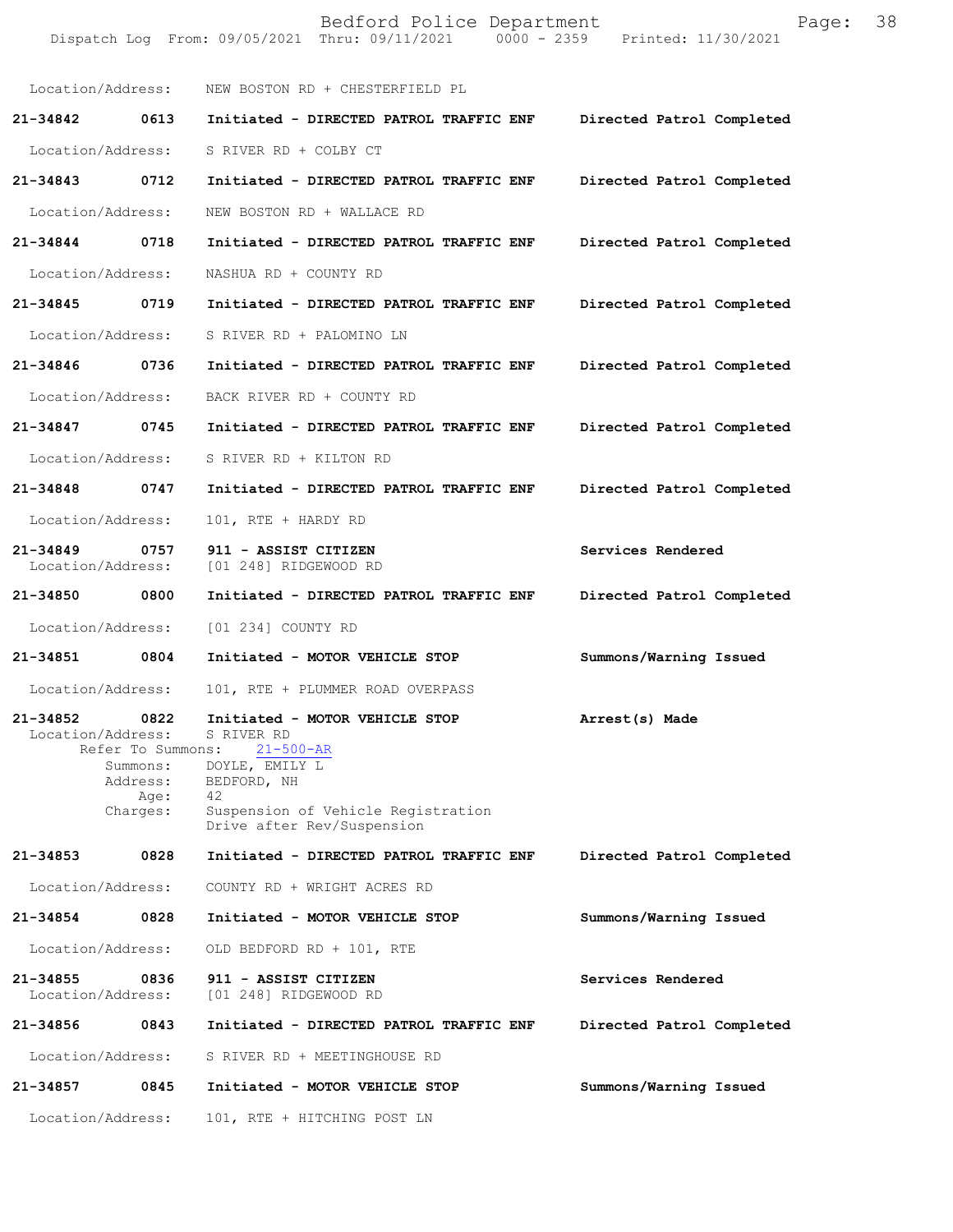|                               |                          | Bedford Police Department<br>Dispatch Log From: 09/05/2021 Thru: 09/11/2021   0000 - 2359   Printed: 11/30/2021                                          | Page: 39                    |  |
|-------------------------------|--------------------------|----------------------------------------------------------------------------------------------------------------------------------------------------------|-----------------------------|--|
| 21-34858 0847                 |                          | Initiated - MOTOR VEHICLE STOP                                                                                                                           | Summons/Warning Issued      |  |
|                               | Vicinity of:             | 101, RTE                                                                                                                                                 |                             |  |
|                               |                          | 21-34859 0904 Initiated - MOTOR VEHICLE STOP                                                                                                             | Summons/Warning Issued      |  |
|                               |                          | Location/Address: S RIVER RD + PARK DR                                                                                                                   |                             |  |
|                               |                          |                                                                                                                                                          | Directed Patrol Completed   |  |
|                               | Vicinity of:             | 101, RTE + KAHLIKO LN                                                                                                                                    |                             |  |
| 21-34861 0914                 |                          | Initiated - MOTOR VEHICLE STOP                                                                                                                           | Summons/Warning Issued      |  |
| Location/Address: S RIVER RD  |                          |                                                                                                                                                          |                             |  |
|                               |                          | 21-34862 0939 Initiated - MOTOR VEHICLE STOP                                                                                                             | Summons/Warning Issued      |  |
| Location/Address:             |                          | 114 RTE + DONALD ST                                                                                                                                      |                             |  |
| 21-34863 0943                 |                          | Initiated - MOTOR VEHICLE STOP                                                                                                                           | Summons/Warning Issued      |  |
| Location/Address:             |                          | 101, RTE + MEETINGHOUSE RD OFF RAMP                                                                                                                      |                             |  |
|                               |                          | 21-34864 0959 Initiated - DIRECTED PATROL TRAFFIC ENF                                                                                                    | Directed Patrol Completed   |  |
|                               |                          | Location/Address: S RIVER RD + HULL RD                                                                                                                   |                             |  |
|                               |                          | 21-34865 1002 911 - S-EMERGENCY MEDICAL CALL-ALPHA                                                                                                       | TRANSPORTED TO CMC HOSPITAL |  |
| Location/Address:             |                          | [01 995] CONSTITUTION DR                                                                                                                                 |                             |  |
| 21-34866                      | 1005<br>Refer To Arrest: | Initiated - MOTOR VEHICLE STOP<br>Location/Address: CHESTNUT DR + 101, RTE<br>21-501-AR<br>Arrest: BAMACA GAITAN, GILBAR OVIDIO<br>Address: LAWRENCE, MA | Arrest(s) Made              |  |
|                               | Age:                     | 35<br>Charges: License Reqd; Op w/o Valid License                                                                                                        |                             |  |
| 21-34867                      | 1009                     | Other - CIVIL<br>Location/Address: BACK RIVER RD                                                                                                         | Services Rendered           |  |
| 21-34868<br>Location/Address: | 1012                     | Other - CIVIL<br>[07] NOTRE DAME AVE                                                                                                                     | Services Rendered           |  |
| 21-34869                      | 1052                     | Initiated - DIRECTED PATROL-CAR BREAK-INS                                                                                                                | Directed Patrol Completed   |  |
| Location/Address:             |                          | [01 L560] S RIVER RD                                                                                                                                     |                             |  |
| 21-34870<br>Location/Address: | 1105                     | Initiated - COMMUNITY POLICING/SAFE SCHOOL Services Rendered<br>[01 234] COUNTY RD                                                                       |                             |  |
| 21-34871 1142                 |                          | Initiated - DIRECTED PATROL-CAR BREAK-INS                                                                                                                | Directed Patrol Completed   |  |
| Location/Address:             |                          | [01 1870] S RIVER RD                                                                                                                                     |                             |  |
| 21-34872                      | 1145                     | Initiated - DIRECTED PATROL-CAR BREAK-INS                                                                                                                | Directed Patrol Completed   |  |
| Location/Address:             |                          | [01 L2252] JENKINS RD                                                                                                                                    |                             |  |
| 21-34873<br>Location/Address: | 1146                     | 911 - MOTOR VEHICLE COMP-IN PROGRESS<br>101, RTE + 114 RTE                                                                                               | Could Not Locate            |  |
| 21-34874                      | 1155                     | Initiated - MOTOR VEHICLE STOP                                                                                                                           | Summons/Warning Issued      |  |
| Location/Address:             |                          | 101, RTE + COVENANT WAY                                                                                                                                  |                             |  |
| 21-34875                      | 1205                     | Initiated - MOTOR VEHICLE STOP                                                                                                                           | Summons/Warning Issued      |  |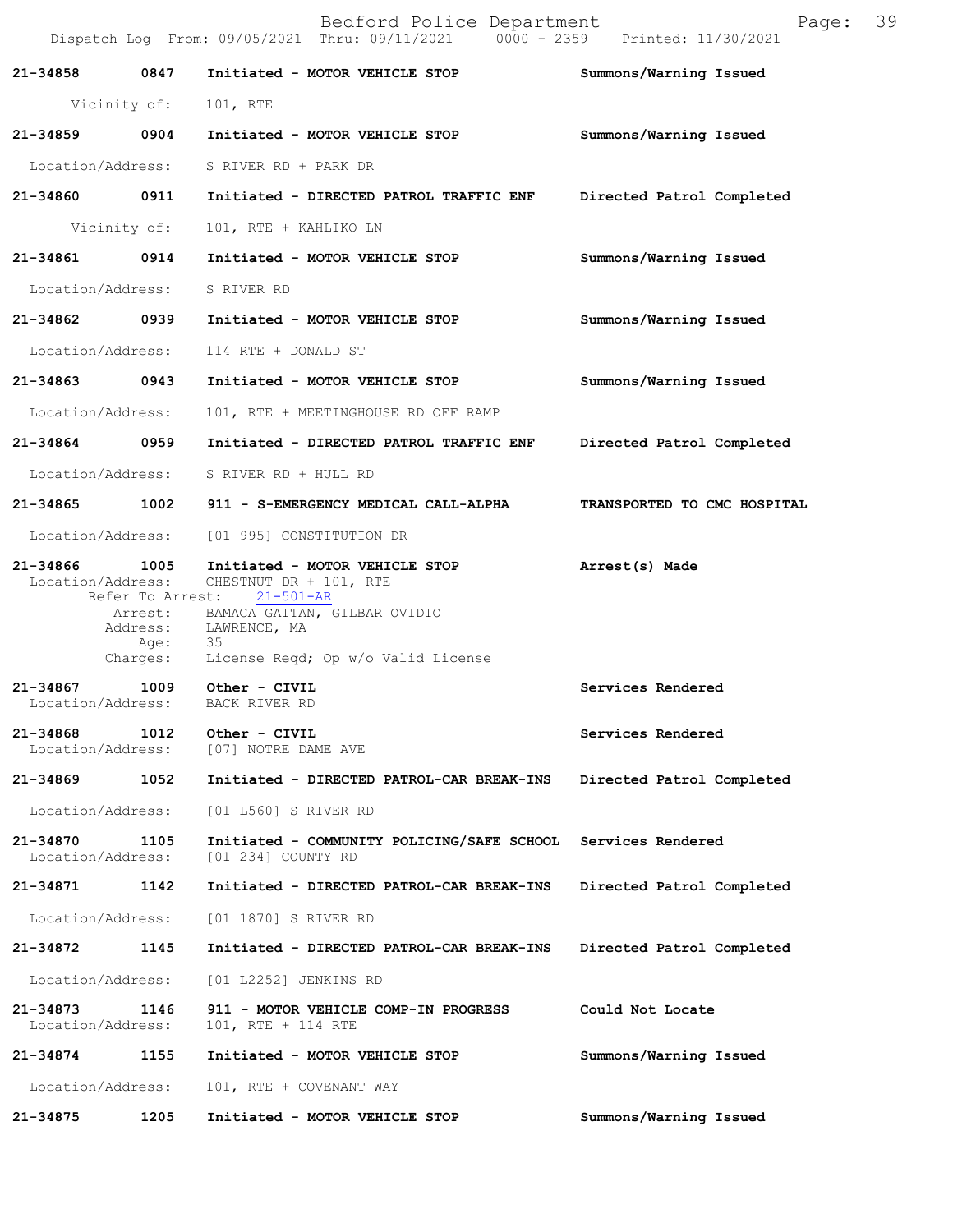|                                               |      | Bedford Police Department<br>Dispatch Log From: 09/05/2021 Thru: 09/11/2021 0000 - 2359 Printed: 11/30/2021 | 40<br>Page:                    |
|-----------------------------------------------|------|-------------------------------------------------------------------------------------------------------------|--------------------------------|
| Location/Address:                             |      | 101, RTE + HARDY RD                                                                                         |                                |
| 21-34876 1245                                 |      | 911 - ASSIST CITIZEN<br>Location/Address: [01 248] RIDGEWOOD RD                                             | Services Rendered              |
| 21-34877 1247<br>Location/Address:            |      | Phone - S-MOTOR VEHICLE ACCIDENT INJ<br>101, RTE + 114 RTE                                                  | Investigated                   |
| 21-34878 1254                                 |      | $911 - 911$ Abandoned<br>Location/Address: [01 1379] WASHINGTON PL                                          | Unfounded                      |
| 21-34879                                      | 1313 | Initiated - MOTOR VEHICLE STOP                                                                              | Summons/Warning Issued         |
| Location/Address:                             |      | 101, RTE + LIBERTY HILL RD                                                                                  |                                |
| 21-34880 1324<br>Location/Address:            |      | Phone - MOTOR VEHICLE COMP-IN PROGRESS<br>WALLACE RD + NASHUA RD                                            | Could Not Locate               |
| 21-34881                                      | 1329 | Walk-In - POLICE INFORMATION                                                                                | No Action Required             |
| Location/Address:                             |      | [01 474] CONSTITUTION DR                                                                                    |                                |
| 21-34882                                      | 1329 | Initiated - DIRECTED PATROL TRAFFIC ENF                                                                     | Directed Patrol Completed      |
| Location/Address:                             |      | S RIVER RD + HAWTHORNE DR                                                                                   |                                |
| 21-34883 1330                                 |      | Phone - MOTOR VEHICLE ACCIDENT<br>Location/Address: [01 L1279] S RIVER RD                                   | Services Rendered              |
| 21-34884                                      | 1338 | 911 - S-EMERGENCY MEDICAL CALL-ALPHA                                                                        | TRANSPORTED TO CMC HOSPITAL    |
| Location/Address:                             |      | [01 1489] LEAVY DR                                                                                          |                                |
| 21-34885<br>Location/Address:                 | 1343 | Phone - POLICE INFORMATION<br>MINISTERIAL RD                                                                | Services Rendered              |
| 21-34886 1439<br>Location/Address: COTTON CIR |      | Phone - CIVIL                                                                                               | Services Rendered              |
| 21-34887 1441<br>Location/Address: MAPLE DR   |      | Initiated - SERVE PAPERWORK                                                                                 | Could Not Locate               |
| 21-34888<br>Location/Address:                 | 1528 | Phone - ASSIST CITIZEN<br>COUNTY RD                                                                         | Services Rendered              |
| 21-34889<br>Location/Address:                 | 1534 | 911 - GUNSHOT<br>[01 231] OLD BEDFORD RD                                                                    | Services Rendered              |
| 21-34890                                      | 1544 | Initiated - DIRECTED PATROL ACCIDENTS                                                                       | Directed Patrol Completed      |
| Location/Address:                             |      | MEETINGHOUSE RD + S RIVER RD                                                                                |                                |
| $21 - 34891$<br>Location/Address:             | 1548 | Phone - S-FIRE ALARM<br>[01 1751] HITCHING POST LN                                                          | Services Rendered              |
| 21-34892                                      | 1552 | 911 - S-EMERGENCY MEDICAL CALL-CHARL                                                                        | Transported to Elliot Hospital |
| Location/Address:                             |      | [01 1489] LEAVY DR                                                                                          |                                |
| 21-34893<br>Location/Address:                 | 1553 | Phone - DISABLED MOTOR VEHICLE<br>101, RTE + WALLACE RD                                                     | Could Not Locate               |
| 21-34894                                      | 1557 | Initiated - MOTOR VEHICLE STOP                                                                              | Summons/Warning Issued         |
| Location/Address:                             |      | 101, RTE + OLD BEDFORD RD                                                                                   |                                |
| 21-34895                                      | 1600 | Initiated - MOTOR VEHICLE STOP                                                                              | Summons/Warning Issued         |
| Location/Address:                             |      | BACK RIVER RD + S RIVER RD                                                                                  |                                |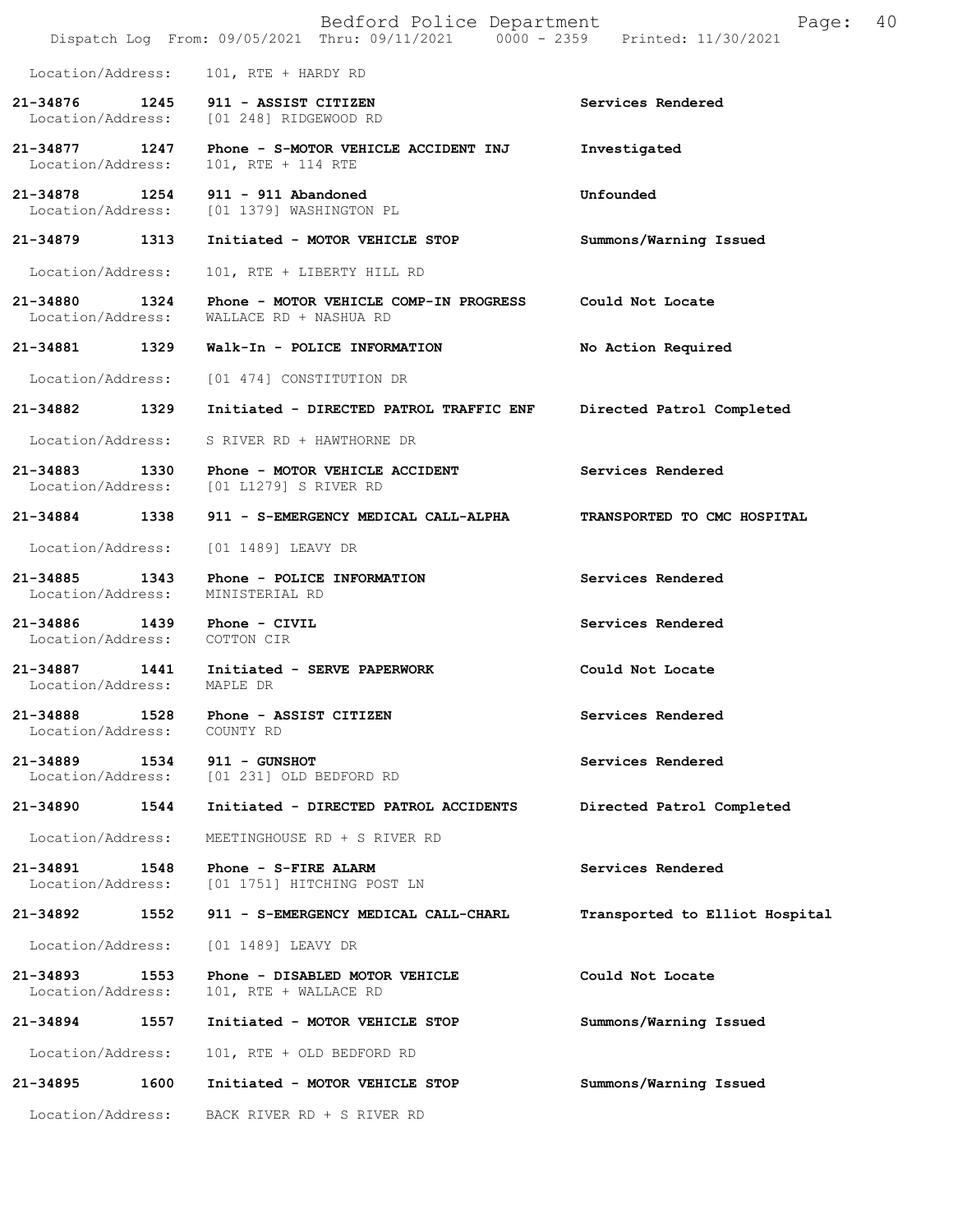|                               |                                                   | Bedford Police Department<br>Dispatch Log From: 09/05/2021 Thru: 09/11/2021 0000 - 2359 Printed: 11/30/2021 | 41<br>Page:                    |
|-------------------------------|---------------------------------------------------|-------------------------------------------------------------------------------------------------------------|--------------------------------|
| 21-34896                      | 1602                                              | 911 - S-EMERGENCY MEDICAL CALL-CHARL                                                                        | Transported to Elliot Hospital |
| Location/Address:             |                                                   | [01 L0000552] S RIVER RD                                                                                    |                                |
| 21-34897 1610                 | Refer To Incident:                                | Initiated - INVESTIGATION-FOLLOW UP<br>Location/Address: [01 L0000787] S RIVER RD<br>$21 - 849 - OF$        | Investigated                   |
| 21-34898                      | 1644                                              | Initiated - DIRECTED PATROL TRAFFIC ENF                                                                     | Directed Patrol Completed      |
| Location/Address:             |                                                   | S RIVER RD + BACK RIVER RD                                                                                  |                                |
| 21-34899                      | 1646                                              | Initiated - DIRECTED PATROL TRAFFIC ENF                                                                     | Directed Patrol Completed      |
| Location/Address:             |                                                   | OLD BEDFORD RD + HOLBROOK RD                                                                                |                                |
| 21-34900 1647                 |                                                   | 911 - S-EMERGENCY MEDICAL CALL-OMEGA                                                                        | TRANSPORTED TO CMC HOSPITAL    |
| Location/Address:             |                                                   | SANDSTONE DR                                                                                                |                                |
| 21-34901 1655                 |                                                   | Initiated - MOTOR VEHICLE STOP                                                                              | Summons/Warning Issued         |
| Location/Address:             |                                                   | BACK RIVER RD + S RIVER RD                                                                                  |                                |
| 21-34902                      | 1656                                              | 911 - S-EMERGENCY MEDICAL CALL-DELTA                                                                        | Transported to Elliot Hospital |
| Location/Address:             |                                                   | [01 1389] S RIVER RD                                                                                        |                                |
| 21-34903 1709                 |                                                   | Initiated - DIRECTED PATROL TRAFFIC ENF                                                                     | Directed Patrol Completed      |
| Location/Address:             |                                                   | HAWTHORNE DR + S RIVER RD                                                                                   |                                |
| 21-34904 1710                 |                                                   | Initiated - DIRECTED PATROL TRAFFIC ENF                                                                     | Directed Patrol Completed      |
| Location/Address:             |                                                   | 101, RTE + CHESTNUT DR                                                                                      |                                |
| 21-34905                      | 1711                                              | Initiated - MOTOR VEHICLE STOP                                                                              | Summons/Warning Issued         |
| Location/Address:             |                                                   | S RIVER RD                                                                                                  |                                |
| 21-34906                      | 1718                                              | Initiated - DIRECTED PATROL TRAFFIC ENF                                                                     | Directed Patrol Completed      |
| Location/Address:             |                                                   | 101, RTE + MEETINGHOUSE RD                                                                                  |                                |
| 21-34907<br>Location/Address: | 1730                                              | Phone - ALARM, BURGLAR<br>[01 162] HORIZON DR                                                               | Alarm - False                  |
| 21-34908                      | 1734                                              | Walk-In - SCAMS (PHONE, EMAIL ETC)                                                                          | No Action Required             |
| Location/Address:             |                                                   | [01 L1950] HAWTHORNE DR                                                                                     |                                |
| 21-34909<br>Location/Address: | 1736<br>Refer To Summons:<br>Summons:<br>Address: | Initiated - MOTOR VEHICLE STOP<br>KAHLIKO LN<br>$21 - 502 - AR$<br>SMITH, PAMELA                            | Arrest(s) Made                 |
|                               | Age:<br>Charges:                                  | KEENE, NH<br>30<br>License Reqd; Op w/o Valid License<br>Unregistered Vehicle                               |                                |
| 21-34910                      | 1800                                              | Phone - LOST PROPERTY                                                                                       | No Action Required             |
| Location/Address:             |                                                   | KENSINGTON LN                                                                                               |                                |
| 21-34911                      | 1804                                              | Initiated - DIRECTED PATROL MOUNTAIN BIKE                                                                   | Directed Patrol Completed      |
| Location/Address:             |                                                   | [01 1870] S RIVER RD                                                                                        |                                |
| 21-34912<br>Location/Address: | 1824                                              | Initiated - SUSP ACTIVITIES<br>S RIVER RD + WATHEN RD                                                       | Services Rendered              |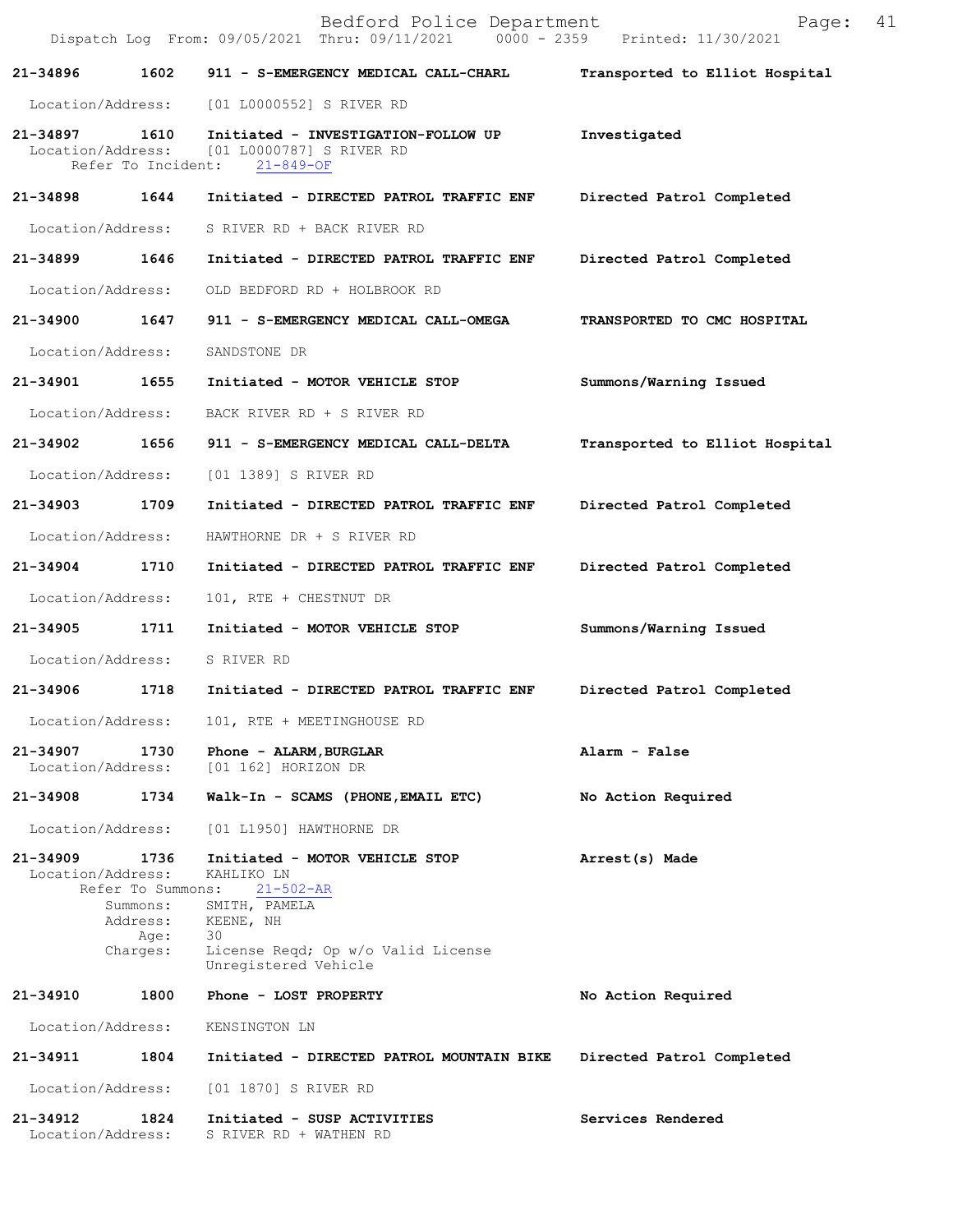|                               |                    | Bedford Police Department<br>Dispatch Log From: 09/05/2021 Thru: 09/11/2021 0000 - 2359 Printed: 11/30/2021 | Page:                          | 42 |
|-------------------------------|--------------------|-------------------------------------------------------------------------------------------------------------|--------------------------------|----|
| 21-34913                      | 1904               | 911 - S-EMERGENCY MEDICAL CALL-CHARL                                                                        | Transported to Elliot Hospital |    |
| Location/Address:             |                    | [01 919] CORPORATE DR                                                                                       |                                |    |
| 21-34914<br>Location/Address: | 1913               | Initiated - SERVE PAPERWORK<br>MAPLE DR                                                                     | Services Rendered              |    |
| 21-34915<br>Location/Address: | 1922               | Initiated - SUSP ACTIVITIES<br>101, RTE + KAHLIKO LN                                                        | Services Rendered              |    |
| 21-34916 2006                 |                    | Initiated - MOTOR VEHICLE STOP                                                                              | Summons/Warning Issued         |    |
| Location/Address:             |                    | 101, RTE + KAHLIKO LN                                                                                       |                                |    |
| 21-34917                      | 2014               | Initiated - DIRECTED PATROL TRAFFIC ENF                                                                     | Directed Patrol Completed      |    |
| Location/Address:             |                    | 101, RTE + COVENANT WAY                                                                                     |                                |    |
| 21-34918<br>Location/Address: | 2019               | 911 - 911 Abandoned<br>[01 L2122] S RIVER RD                                                                | Services Rendered              |    |
| 21-34919<br>Location/Address: | 2020               | Phone - S-MUTUAL AID-MEDICAL<br>[05] PARKER RD                                                              | NO TRANSPORT                   |    |
| 21-34920                      | 2023               | Initiated - MOTOR VEHICLE STOP                                                                              | Summons/Warning Issued         |    |
| Location/Address:             |                    | 101, RTE + HARDY RD                                                                                         |                                |    |
| 21-34921                      | 2055               | Initiated - DIRECTED PATROL-CAR BREAK-INS                                                                   | Directed Patrol Completed      |    |
| Location/Address:             |                    | N AMHERST RD + WALLACE RD                                                                                   |                                |    |
| 21-34922                      | 2108               | Initiated - DIRECTED PATROL BURGLARY                                                                        | Directed Patrol Completed      |    |
| Location/Address:             |                    | RIDGEWOOD RD + ATWOOD LN                                                                                    |                                |    |
| 21-34923                      | 2115               | Initiated - DIRECTED PATROL-CAR BREAK-INS                                                                   | Directed Patrol Completed      |    |
| Location/Address:             |                    | [01 L2252] JENKINS RD                                                                                       |                                |    |
| 21-34924                      | 2157               | Initiated - DIRECTED PATROL BURGLARY                                                                        | Directed Patrol Completed      |    |
| Location/Address:             |                    | WALLACE RD + CIRCLE DR                                                                                      |                                |    |
| 21-34925                      | 2202               | Initiated - DIRECTED PATROL BURGLARY                                                                        | Directed Patrol Completed      |    |
| Location/Address:             |                    | EXECUTIVE PARK DR + S RIVER RD                                                                              |                                |    |
| 21-34926                      | 2209               | Initiated - DIRECTED PATROL BURGLARY                                                                        | Directed Patrol Completed      |    |
| Location/Address:             |                    | [01 L2447] 101, RTE                                                                                         |                                |    |
| 21-34927 2251                 | Refer To Incident: | Phone - ASSAULT<br>Location/Address: [01 248] RIDGEWOOD RD<br>$21 - 873 - OF$                               | Services Rendered              |    |
| 21-34928                      | 2328               | Initiated - MOTOR VEHICLE STOP                                                                              | Summons/Warning Issued         |    |
| Location/Address:             |                    | S RIVER RD                                                                                                  |                                |    |
| 21-34929<br>Location/Address: | 2346               | Phone - NUISANCE/NOISE COMPLIANT<br>CARON RD                                                                | Services Rendered              |    |

## **For Date: 09/11/2021 - Saturday**

| 21-34930          | 0001 | 911 - MOTOR VEHICLE ACCIDENT | Services Rendered |
|-------------------|------|------------------------------|-------------------|
| Location/Address: |      | BACK RIVER RD                |                   |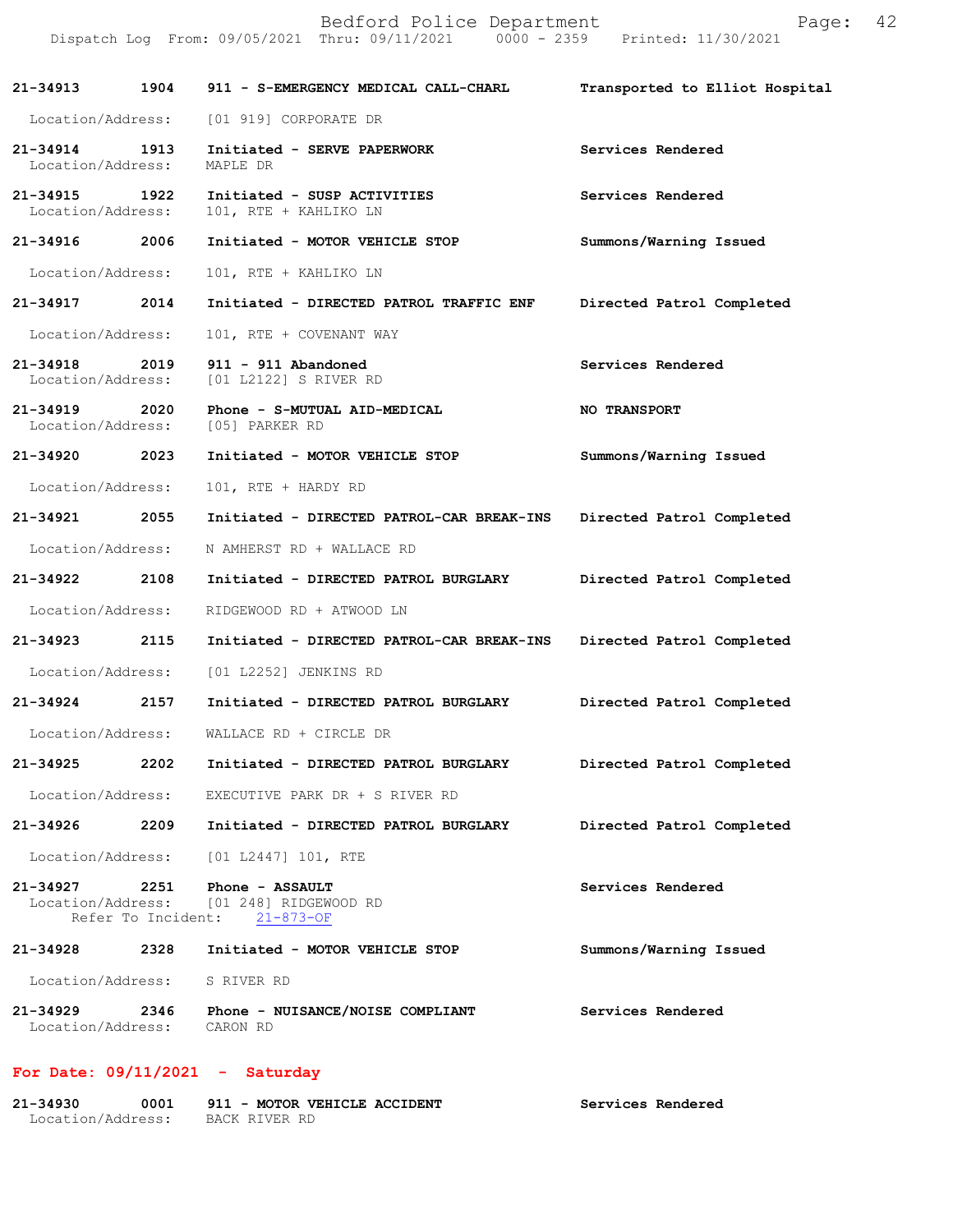|                               |              | Bedford Police Department<br>Dispatch Log From: 09/05/2021 Thru: 09/11/2021 0000 - 2359 Printed: 11/30/2021 |                           | Page: | 43 |
|-------------------------------|--------------|-------------------------------------------------------------------------------------------------------------|---------------------------|-------|----|
| 21-34931                      | 0023         | Initiated - DIRECTED PATROL DWI                                                                             | Directed Patrol Completed |       |    |
|                               |              | Location/Address: 114 RTE + OLD BEDFORD ROAD OVERPASS                                                       |                           |       |    |
| 21-34932 0023                 |              | Initiated - DIRECTED PATROL DWI                                                                             | Directed Patrol Completed |       |    |
|                               | Vicinity of: | 101, RTE + WALLACE RD                                                                                       |                           |       |    |
| 21-34933 0034                 |              | Initiated - DIRECTED PATROL DWI                                                                             | Directed Patrol Completed |       |    |
|                               |              | Location/Address: S RIVER RD + MEETINGHOUSE RD                                                              |                           |       |    |
| 21-34934 0041                 |              | Initiated - MOTOR VEHICLE STOP                                                                              | Summons/Warning Issued    |       |    |
| Location/Address:             |              | 101, RTE                                                                                                    |                           |       |    |
| 21-34935 0044                 |              | Initiated - MOTOR VEHICLE STOP                                                                              | Summons/Warning Issued    |       |    |
| Location/Address:             |              | 101, RTE + 114 RTE                                                                                          |                           |       |    |
| 21-34936 0102                 |              | Initiated - DIRECTED PATROL DWI                                                                             | Directed Patrol Completed |       |    |
| Location/Address:             |              | S RIVER RD + CLUB ACRE LN                                                                                   |                           |       |    |
| 21-34937 0109                 |              | Initiated - DIRECTED PATROL DWI                                                                             | Directed Patrol Completed |       |    |
| Location/Address:             |              | 101, RTE + CONSTITUTION DR                                                                                  |                           |       |    |
| 21-34938 0114                 |              | Initiated - DIRECTED PATROL DWI                                                                             | Directed Patrol Completed |       |    |
|                               | Vicinity of: | 101, RTE + KAHLIKO LN                                                                                       |                           |       |    |
| 21-34939 0119                 |              | Initiated - MOTOR VEHICLE STOP                                                                              | Summons/Warning Issued    |       |    |
| Location/Address:             |              | 101, RTE                                                                                                    |                           |       |    |
| 21-34940 0120                 |              | Initiated - MOTOR VEHICLE STOP                                                                              | Summons/Warning Issued    |       |    |
|                               |              | Location/Address: S RIVER RD + BACK RIVER RD                                                                |                           |       |    |
|                               |              |                                                                                                             | Summons/Warning Issued    |       |    |
| Location/Address:             |              | 101, RTE + JENKINS RD                                                                                       |                           |       |    |
| 21-34942                      | 0149         | Initiated - DIRECTED PATROL-CAR BREAK-INS                                                                   | Directed Patrol Completed |       |    |
| Location/Address:             |              | MARKET ST + MAIN ST                                                                                         |                           |       |    |
| 21-34943                      | 0153         | Initiated - DIRECTED PATROL DWI                                                                             | Directed Patrol Completed |       |    |
| Location/Address:             |              | 101, RTE + MEETINGHOUSE RD                                                                                  |                           |       |    |
| 21-34944<br>Location/Address: | 0209         | Initiated - MOTOR VEHICLE STOP<br>S RIVER RD + COLBY CT                                                     | NO PAPERWORK              |       |    |
| 21-34945 0216                 |              | Initiated - DIRECTED PATROL-CAR BREAK-INS                                                                   | Directed Patrol Completed |       |    |
|                               | Vicinity of: | NASHUA RD + COUNTY RD                                                                                       |                           |       |    |
| 21-34946                      | 0220         | Initiated - DIRECTED PATROL BURGLARY                                                                        | Directed Patrol Completed |       |    |
| Location/Address:             |              | S RIVER RD + COLBY CT                                                                                       |                           |       |    |
| 21-34947                      | 0236         | Initiated - DIRECTED PATROL DWI                                                                             | Directed Patrol Completed |       |    |
| Location/Address:             |              | NEW BOSTON RD + WALLACE RD                                                                                  |                           |       |    |
| 21-34948                      | 0237         | Initiated - DIRECTED PATROL DWI                                                                             | Directed Patrol Completed |       |    |
|                               |              | Location/Address: NEW BOSTON RD + WALLACE RD                                                                |                           |       |    |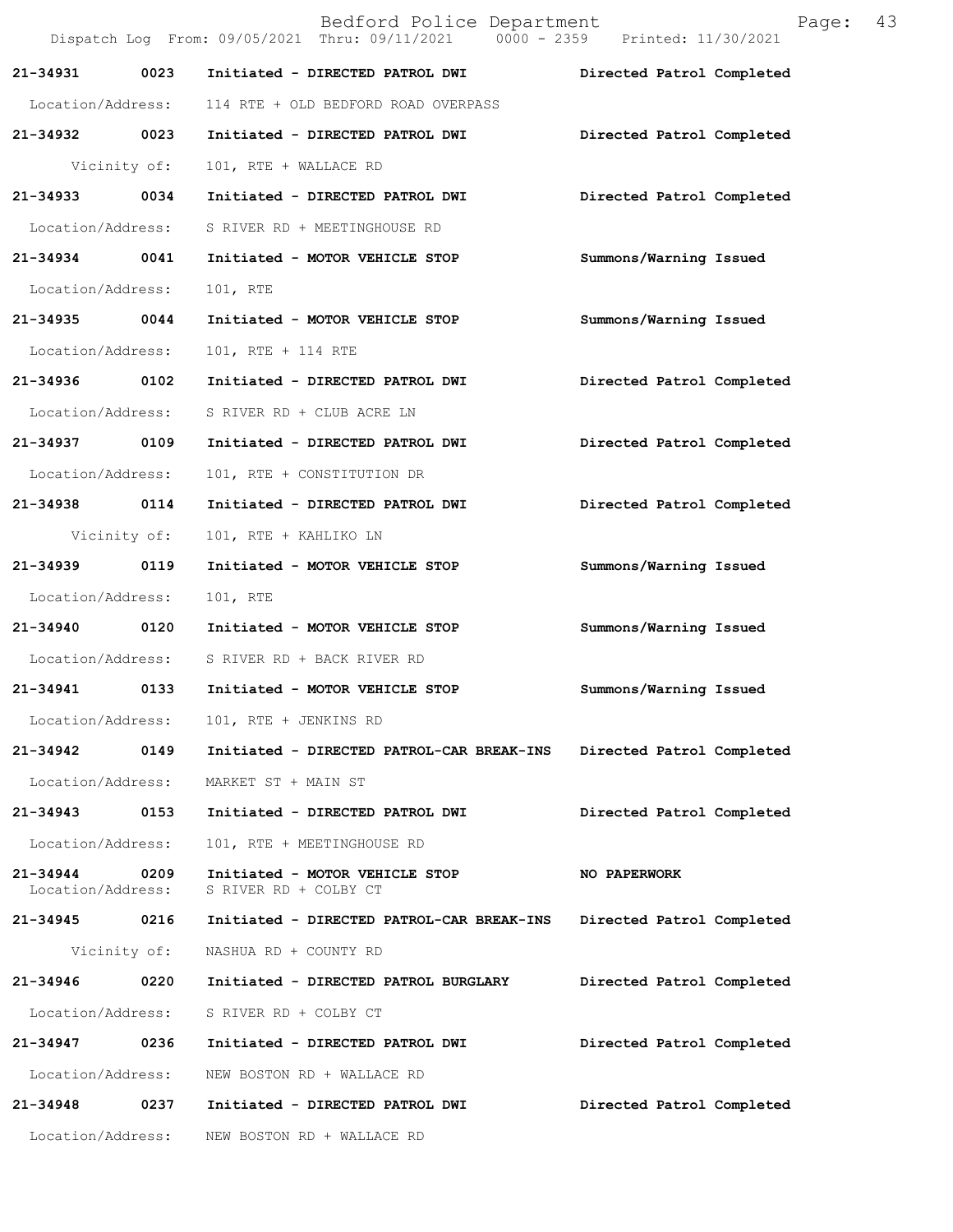Dispatch Log From: 09/05/2021 Thru: 09/11/2021 0000 - 2359 Printed: 11/30/2021 **21-34949 0245 Initiated - BUILDING CHECK Building Checked/Secured**  Location/Address: [01 L0000587] 101, RTE **21-34950 0437 Initiated - DIRECTED PATROL-CAR BREAK-INS Directed Patrol Completed**  Vicinity of: GAGE GIRLS RD + WENTWORTH DR **21-34951 0454 Initiated - BUILDING CHECK Building Checked/Secured**  Location/Address: [01 192] NEW BOSTON RD **21-34952 0514 Initiated - BUILDING CHECK Building Checked/Secured**  Location/Address: [01 232] LIBERTY HILL RD **21-34953 0514 Initiated - DIRECTED PATROL BURGLARY Directed Patrol Completed**  Location/Address: HAWK DR + EAGLE DR **21-34954 0518 Phone - DISABLED MOTOR VEHICLE Services Rendered**  Location/Address: 101, RTE + MEETINGHOUSE RD **21-34955 0538 Initiated - DIRECTED PATROL TRAFFIC ENF Directed Patrol Completed**  Vicinity of: 101, RTE + COVENANT WAY **21-34956 0614 Phone - ALARM,BURGLAR Alarm - False**  Location/Address: [01 956] JENKINS RD **21-34957 0743 Initiated - MOTOR VEHICLE STOP Summons/Warning Issued**  Location/Address: 101, RTE + 114 RTE **21-34958 0828 Initiated - DIRECTED PATROL TRAFFIC ENF Directed Patrol Completed**  Location/Address: S RIVER RD + MEETINGHOUSE RD **21-34959 0829 Initiated - DIRECTED PATROL TRAFFIC ENF Directed Patrol Completed**  Location/Address: S RIVER RD + MEETINGHOUSE RD **21-34960 0842 911 - S-EMERGENCY MEDICAL CALL-CHARL Transported to Elliot Hospital** Location/Address: [01 L2098] HAWTHORNE DR **21-34961 0931 Initiated - MOTOR VEHICLE STOP Summons/Warning Issued**  Location/Address: 114 RTE + DONALD ST **21-34962 0935 Initiated - DIRECTED PATROL TRAFFIC ENF Directed Patrol Completed**  Location/Address: BOYNTON ST + DAVIES ST **21-34963 0948 Initiated - SERVE PAPERWORK Services Rendered**  Location/Address: MAPLE DR **21-34964 1000 Initiated - DIRECTED PATROL TRAFFIC ENF Directed Patrol Completed**  Location/Address: BOYNTON ST + PLUMMER RD **21-34965 1055 Initiated - DIRECTED PATROL TRAFFIC ENF Directed Patrol Completed**  Location/Address: S RIVER RD + COLBY CT 21-34966 1056 Phone - COMMUNITY POLICING<br>
Location/Address: [01 474] CONSTITUTION DR [01 474] CONSTITUTION DR **21-34967 1104 Phone - S-SERVICE CALL Services Rendered** 

Bedford Police Department Page: 44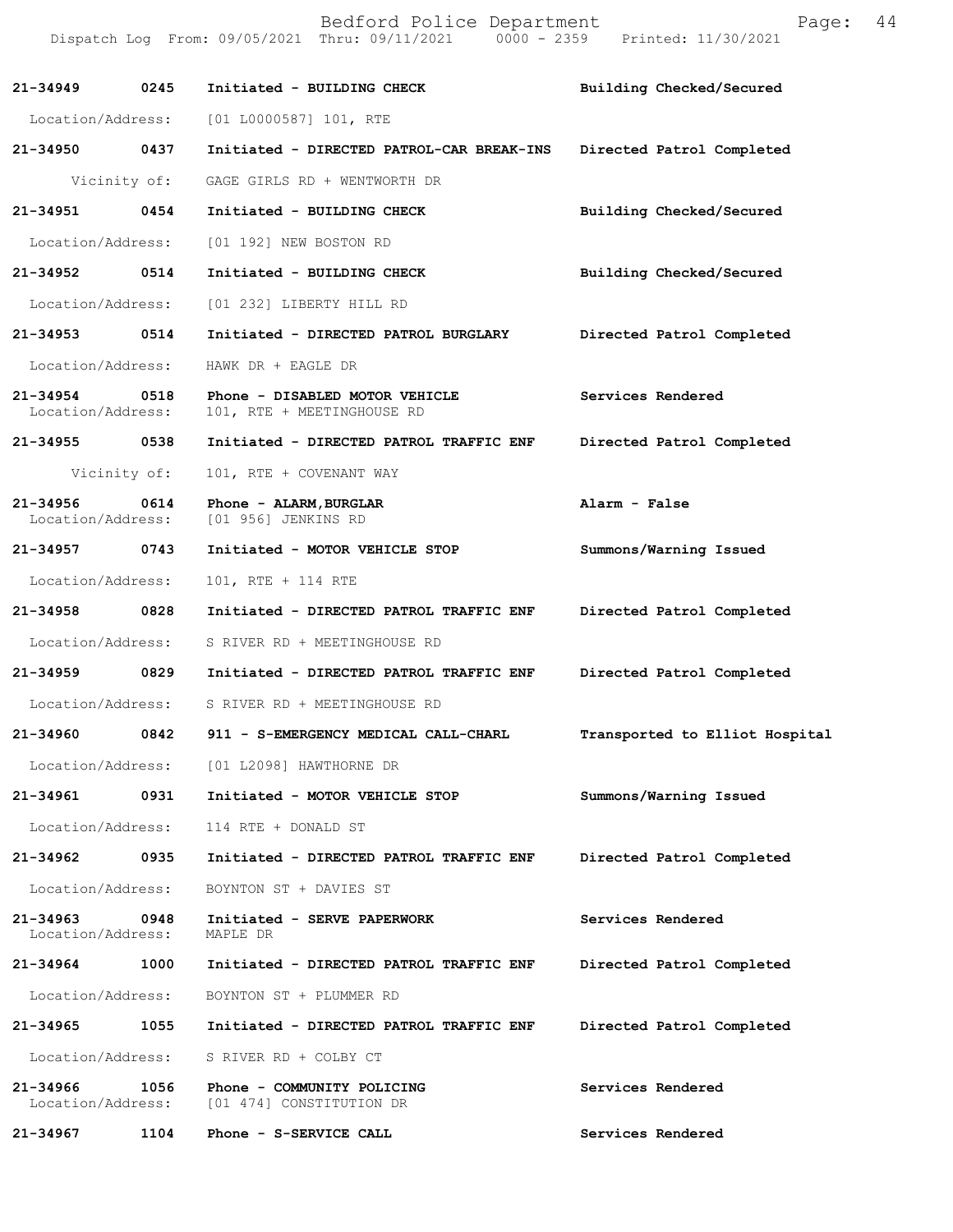|                                    |              | Bedford Police Department<br>Dispatch Log From: 09/05/2021 Thru: 09/11/2021 0000 - 2359 Printed: 11/30/2021 | 45<br>Page:                    |
|------------------------------------|--------------|-------------------------------------------------------------------------------------------------------------|--------------------------------|
| Location/Address:                  |              | BACK RIVER RD                                                                                               |                                |
| 21-34968                           | 1119         | Initiated - DIRECTED PATROL TRAFFIC ENF                                                                     | Directed Patrol Completed      |
| Location/Address:                  |              | S RIVER RD + EASTMAN AVE                                                                                    |                                |
| 21-34969<br>Location/Address:      | 1145         | Phone - FINGERPRINTS<br>[01 474] CONSTITUTION DR                                                            | Services Rendered              |
| 21-34970 1157                      |              | 911 - S-EMERGENCY MEDICAL CALL-ALPHA                                                                        | Transported to Elliot Hospital |
| Location/Address:                  |              | [01 248] RIDGEWOOD RD                                                                                       |                                |
| 21-34971<br>Location/Address:      | 1211         | Phone - FOUND PROPERTY<br>[01 L1706] NEW BOSTON RD                                                          | Services Rendered              |
| 21-34972                           | 1236         | 911 - S-EMERGENCY MEDICAL CALL-BRAVO                                                                        | Transported to Elliot Hospital |
| Location/Address:                  |              | [01 749] WASHINGTON PL                                                                                      |                                |
| 21-34973<br>Location/Address:      | 1251         | 911 - MOTOR VEHICLE COMPLAINT<br>LEAVY DR + OLD BEDFORD RD                                                  | Could Not Locate               |
| 21-34974                           | 1311         | Initiated - DIRECTED PATROL-CAR BREAK-INS                                                                   | Directed Patrol Completed      |
| Location/Address:                  |              | [01 1050] DONALD ST                                                                                         |                                |
| 21-34975                           | 1311         | Initiated - DIRECTED PATROL-CAR BREAK-INS                                                                   | Directed Patrol Completed      |
| Location/Address:                  |              | COLBY CT                                                                                                    |                                |
| 21-34976<br>Location/Address:      | 1320         | Phone - MOTOR VEHICLE COMP-IN PROGRESS<br>S RIVER RD                                                        | Could Not Locate               |
| 21-34977 1416<br>Location/Address: |              | 911 - DISORDERLY CONDUCT-IN PROGRESS<br>[01 L0000587] 101, RTE                                              | Services Rendered              |
| 21-34978                           | 1526         | Initiated - DIRECTED PATROL TRAFFIC ENF                                                                     | Directed Patrol Completed      |
| Location/Address:                  |              | 101, RTE + NASHUA RD                                                                                        |                                |
| 21-34979                           | 1527         | Initiated - DIRECTED PATROL TRAFFIC ENF                                                                     | Directed Patrol Completed      |
|                                    |              | Location/Address: 101, RTE + 114 RTE                                                                        |                                |
| 21-34980<br>Location/Address:      | 1546         | Phone - S-FIRE ALARM<br>[01 946] S RIVER RD                                                                 | Alarm - False                  |
| 21-34981                           | 1549         | Initiated - MOTOR VEHICLE STOP                                                                              | Summons/Warning Issued         |
| Location/Address:                  |              | 101, RTE + SOUTH RIVER RD SLIP RAMP                                                                         |                                |
| 21-34982                           | 1552         | Initiated - MOTOR VEHICLE STOP                                                                              | Summons/Warning Issued         |
| Location/Address:                  |              | $[01 L0000553] 101$ , RTE                                                                                   |                                |
| 21-34983                           | 1602         | Initiated - MOTOR VEHICLE STOP                                                                              | Summons/Warning Issued         |
| Location/Address:                  |              | NEW BOSTON RD + HOLBROOK RD                                                                                 |                                |
| 21-34984                           | 1605         | Initiated - DIRECTED PATROL TRAFFIC ENF                                                                     | Directed Patrol Completed      |
|                                    | Vicinity of: | S RIVER RD + MEETINGHOUSE RD                                                                                |                                |
| 21-34985<br>Location/Address:      | 1611         | Radio - DISABLED MOTOR VEHICLE<br>114 RTE + 101, RTE                                                        | Could Not Locate               |
| 21-34986                           | 1612         | Initiated - MOTOR VEHICLE STOP                                                                              | Summons/Warning Issued         |
| Location/Address:                  |              | S RIVER RD + SUNSET LN                                                                                      |                                |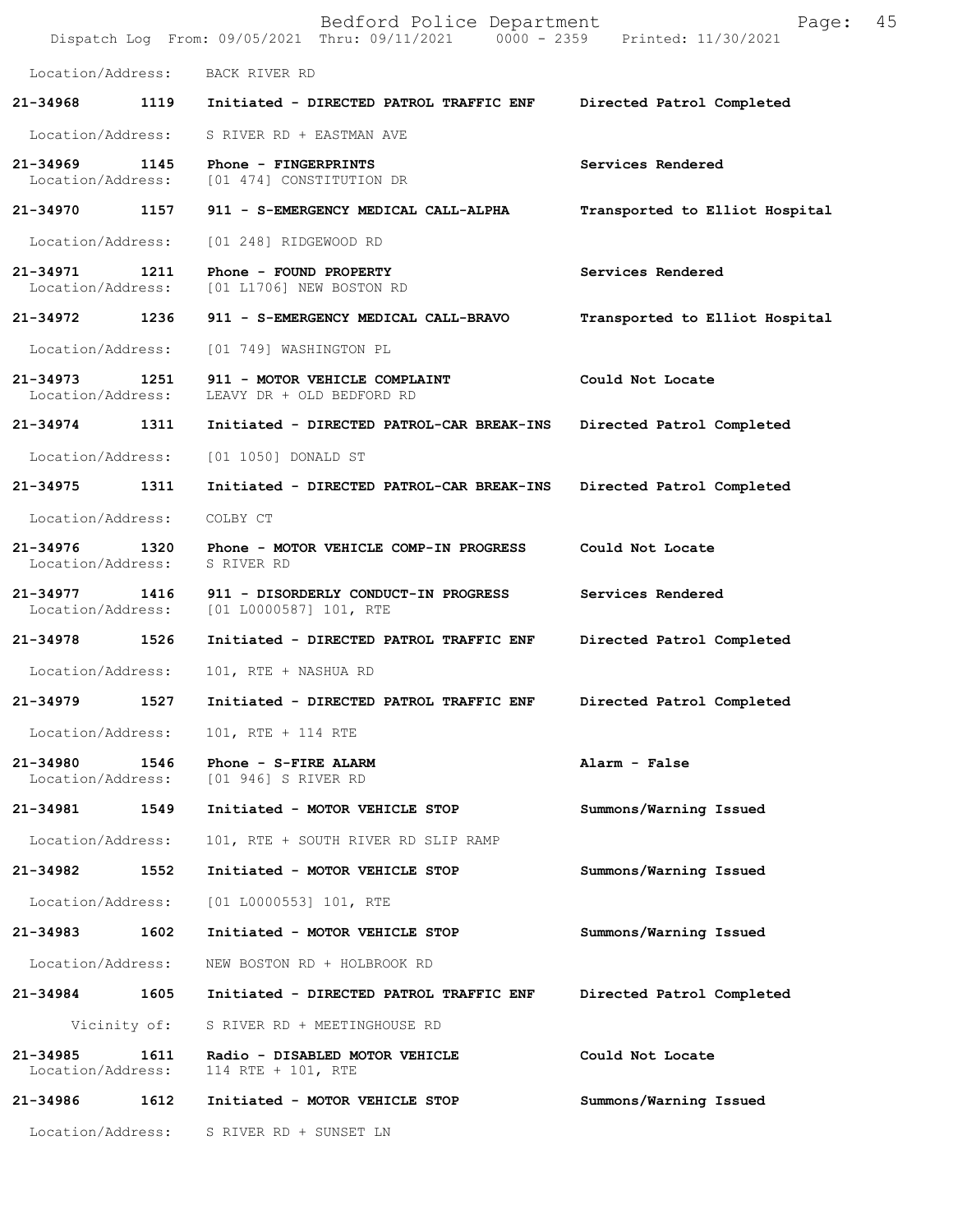|                               |              | Bedford Police Department<br>Dispatch Log From: 09/05/2021 Thru: 09/11/2021 0000 - 2359 Printed: 11/30/2021 | Page:                     | 46 |
|-------------------------------|--------------|-------------------------------------------------------------------------------------------------------------|---------------------------|----|
| 21-34987                      | 1613         | Initiated - MOTOR VEHICLE STOP                                                                              | Summons/Warning Issued    |    |
| Location/Address:             |              | LIBERTY HILL RD + 101, RTE                                                                                  |                           |    |
| 21-34988 1623                 |              | Initiated - MOTOR VEHICLE STOP                                                                              | Summons/Warning Issued    |    |
| Location/Address:             |              | [01 L360] 101, RTE                                                                                          |                           |    |
| 21-34989 1629                 |              | Initiated - DIRECTED PATROL ACCIDENTS                                                                       | Directed Patrol Completed |    |
| Location/Address:             |              | 114 RTE + DONALD ST                                                                                         |                           |    |
| 21-34990                      | 1637         | Initiated - DIRECTED PATROL TRAFFIC ENF                                                                     | Directed Patrol Completed |    |
| Location/Address:             |              | 101, RTE + WALLACE RD                                                                                       |                           |    |
| 21-34991 1638                 |              | Initiated - DIRECTED PATROL TRAFFIC ENF                                                                     | Directed Patrol Completed |    |
|                               | Vicinity of: | S RIVER RD + BACK RIVER RD                                                                                  |                           |    |
| 21-34992 1647                 |              | Initiated - MOTOR VEHICLE STOP                                                                              | Summons/Warning Issued    |    |
| Location/Address:             |              | [01 961] S RIVER RD                                                                                         |                           |    |
| 21-34993                      | 1701         | Initiated - MOTOR VEHICLE STOP                                                                              | Summons/Warning Issued    |    |
| Location/Address:             |              | 101, RTE + MEETINGHOUSE RD                                                                                  |                           |    |
| 21-34994                      | 1718         | Initiated - MOTOR VEHICLE STOP                                                                              | Summons/Warning Issued    |    |
| Location/Address:             |              | 101, RTE + WALLACE RD                                                                                       |                           |    |
| 21-34995 1718                 |              | Initiated - DIRECTED PATROL TRAFFIC ENF                                                                     | Directed Patrol Completed |    |
| Location/Address:             |              | 101, RTE + CHESTNUT DR                                                                                      |                           |    |
| 21-34996                      | 1724         | Initiated - MOTOR VEHICLE STOP                                                                              | Summons/Warning Issued    |    |
| Location/Address:             |              | MARKET ST + MAIN ST                                                                                         |                           |    |
| 21-34997<br>Location/Address: | 1726         | Initiated - DISABLED MOTOR VEHICLE<br>101, RTE + 114 RTE                                                    | Services Rendered         |    |
| 21-34998                      | 1730         | Initiated - MOTOR VEHICLE STOP                                                                              | Summons/Warning Issued    |    |
| Location/Address:             |              | 101, RTE + HARDY RD                                                                                         |                           |    |
| 21-34999<br>Location/Address: | 1732         | 911 - DOG COMPLAINT<br>101, RTE + OLD BEDFORD RD                                                            | Could Not Locate          |    |
| 21-35000                      | 1748         | Initiated - MOTOR VEHICLE STOP                                                                              | Summons/Warning Issued    |    |
| Location/Address:             |              | $[01 L0000604] 101$ , RTE                                                                                   |                           |    |
| 21-35001                      | 1759         | Other - BOLO                                                                                                | No Action Required        |    |
|                               | Location:    | LONDONDERRY TO MERRIMACK                                                                                    |                           |    |
| 21-35002                      | 1812         | Initiated - MOTOR VEHICLE STOP                                                                              | Summons/Warning Issued    |    |
| Location/Address:             |              | [01 L848] TECHNOLOGY DR                                                                                     |                           |    |
| 21-35003                      | 1818         | Initiated - DIRECTED PATROL MOUNTAIN BIKE                                                                   | Directed Patrol Completed |    |
| Location/Address:             |              | TIRRELL HILL RD + WHIPPOORWILL LN                                                                           |                           |    |
| 21-35004                      | 1832         | Initiated - MOTOR VEHICLE STOP                                                                              | Summons/Warning Issued    |    |
| Location/Address:             |              | [01 L241] 101, RTE                                                                                          |                           |    |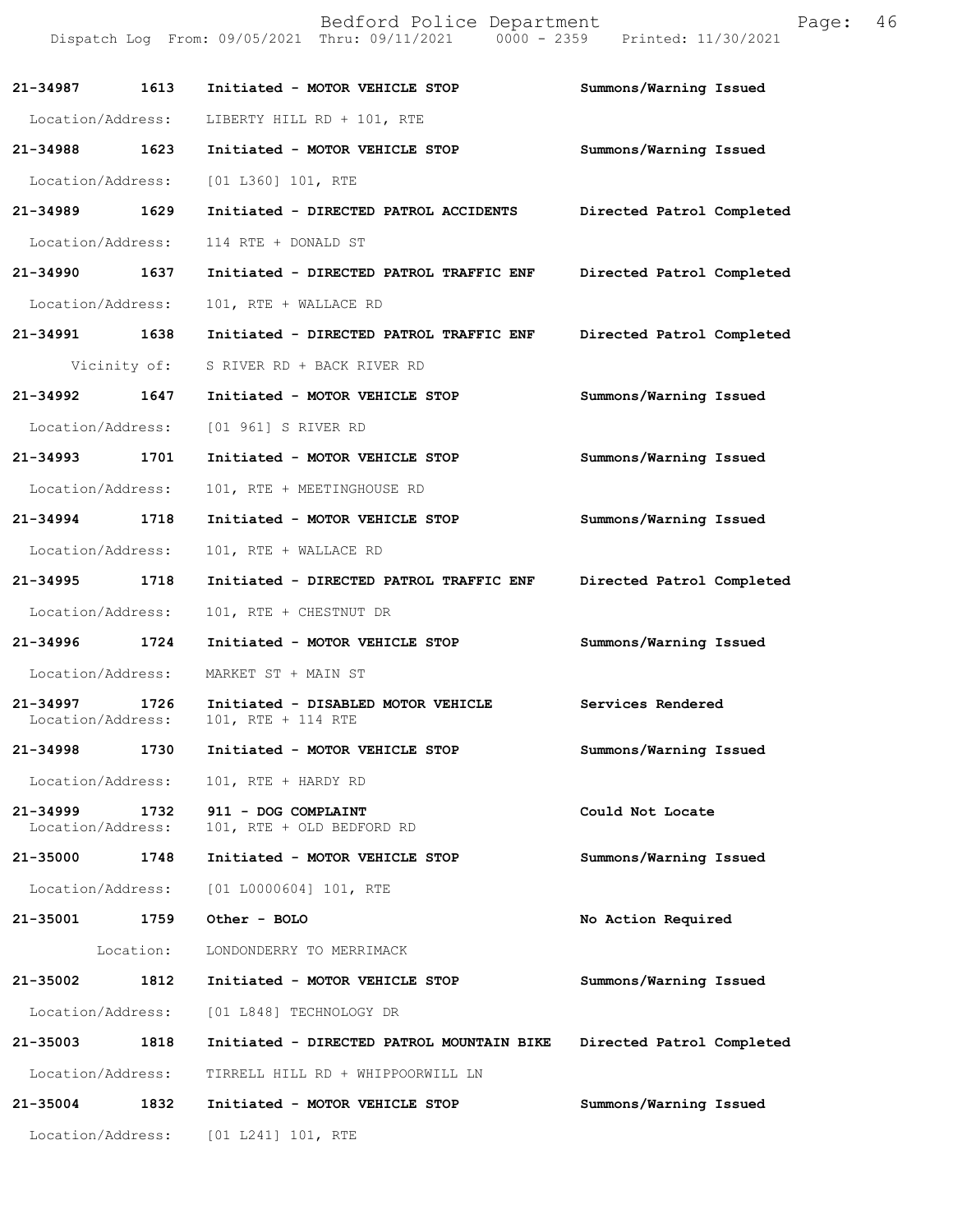|                                    |      | Bedford Police Department<br>Dispatch Log From: 09/05/2021 Thru: 09/11/2021 0000 - 2359 Printed: 11/30/2021          | Page:                     | 47 |
|------------------------------------|------|----------------------------------------------------------------------------------------------------------------------|---------------------------|----|
| Location/Address:                  |      | 21-35005 1848 Initiated - MOTOR VEHICLE STOP<br>101, RTE + NASHUA RD                                                 | <b>NO PAPERWORK</b>       |    |
| 21-35006 1856                      |      | Initiated - MOTOR VEHICLE STOP                                                                                       | Summons/Warning Issued    |    |
| Location/Address: S RIVER RD       |      |                                                                                                                      |                           |    |
| 21-35007 1929                      |      | Initiated - DIRECTED PATROL-CAR BREAK-INS Directed Patrol Completed                                                  |                           |    |
| Location/Address:                  |      | [01 L0000553] 101, RTE                                                                                               |                           |    |
| 21-35008 1936                      |      | Initiated - DIRECTED PATROL-CAR BREAK-INS Directed Patrol Completed                                                  |                           |    |
| Location/Address:                  |      | 101, RTE + MEETINGHOUSE RD                                                                                           |                           |    |
| 21-35009 1942                      |      | Initiated - MOTOR VEHICLE STOP                                                                                       | Summons/Warning Issued    |    |
| Location/Address:                  |      | 101, RTE + MEETINGHOUSE RD OFF RAMP                                                                                  |                           |    |
| 21-35010 2015                      |      | Initiated - DIRECTED PATROL DWI                                                                                      | Directed Patrol Completed |    |
| Location/Address:                  |      | NEW BOSTON RD + MCALLISTER RD                                                                                        |                           |    |
| 21-35011 2016<br>Location/Address: |      | 911 - MOTOR VEHICLE COMP-IN PROGRESS<br>101, RTE + MEETINGHOUSE RD                                                   | Could Not Locate          |    |
| 21-35012 2039                      |      | Initiated - DIRECTED PATROL-CAR BREAK-INS                                                                            | Directed Patrol Completed |    |
| Location/Address:                  |      | NASHUA RD + COUNTY RD                                                                                                |                           |    |
| 21-35013 2054                      |      | Initiated - DIRECTED PATROL DWI                                                                                      | Directed Patrol Completed |    |
| Location/Address:                  |      | S RIVER RD + CLUB ACRE LN                                                                                            |                           |    |
| 21-35014 2055                      |      | Initiated - DIRECTED PATROL DWI                                                                                      | Directed Patrol Completed |    |
| Location/Address:                  |      | 101, RTE + OLD BEDFORD RD                                                                                            |                           |    |
|                                    |      | 21-35015 2055 911 - S-MOTOR VEHICLE ACCIDENT INJ<br>Location/Address: F.E. EVERETT NORTH TPKE + RAY WIEZOREK WEST DR | <b>NO TRANSPORT</b>       |    |
| 21-35016                           | 2102 | Initiated - MOTOR VEHICLE STOP                                                                                       | Summons/Warning Issued    |    |
| Location/Address:                  |      | S RIVER RD + HAWTHORNE DR                                                                                            |                           |    |
| 21-35017                           | 2112 | Initiated - MOTOR VEHICLE STOP                                                                                       | Summons/Warning Issued    |    |
| Location/Address:                  |      | N AMHERST RD                                                                                                         |                           |    |
| 21-35018                           | 2116 | Initiated - MOTOR VEHICLE STOP                                                                                       | Summons/Warning Issued    |    |
| Location/Address:                  |      | 101, RTE + COVENANT WAY                                                                                              |                           |    |
| 21-35019 2122                      |      | Phone - FIREWORKS                                                                                                    | Directed Patrol Completed |    |
| Location/Address:                  |      | RUNDLETT HILL RD                                                                                                     |                           |    |
| 21-35020                           | 2123 | Initiated - DIRECTED PATROL DWI                                                                                      | Directed Patrol Completed |    |
| Location/Address:                  |      | 101, RTE + BEDFORD CENTER RD                                                                                         |                           |    |
| 21-35021                           | 2124 | Initiated - DIRECTED PATROL DWI                                                                                      | Directed Patrol Completed |    |
| Location/Address:                  |      | 101, RTE + JENKINS RD                                                                                                |                           |    |
| 21-35022<br>Location/Address:      | 2131 | Phone - CIVIL<br>GLENEAGLE DR                                                                                        | Services Rendered         |    |
| 21-35023                           | 2149 | Initiated - DIRECTED PATROL DWI                                                                                      | Directed Patrol Completed |    |